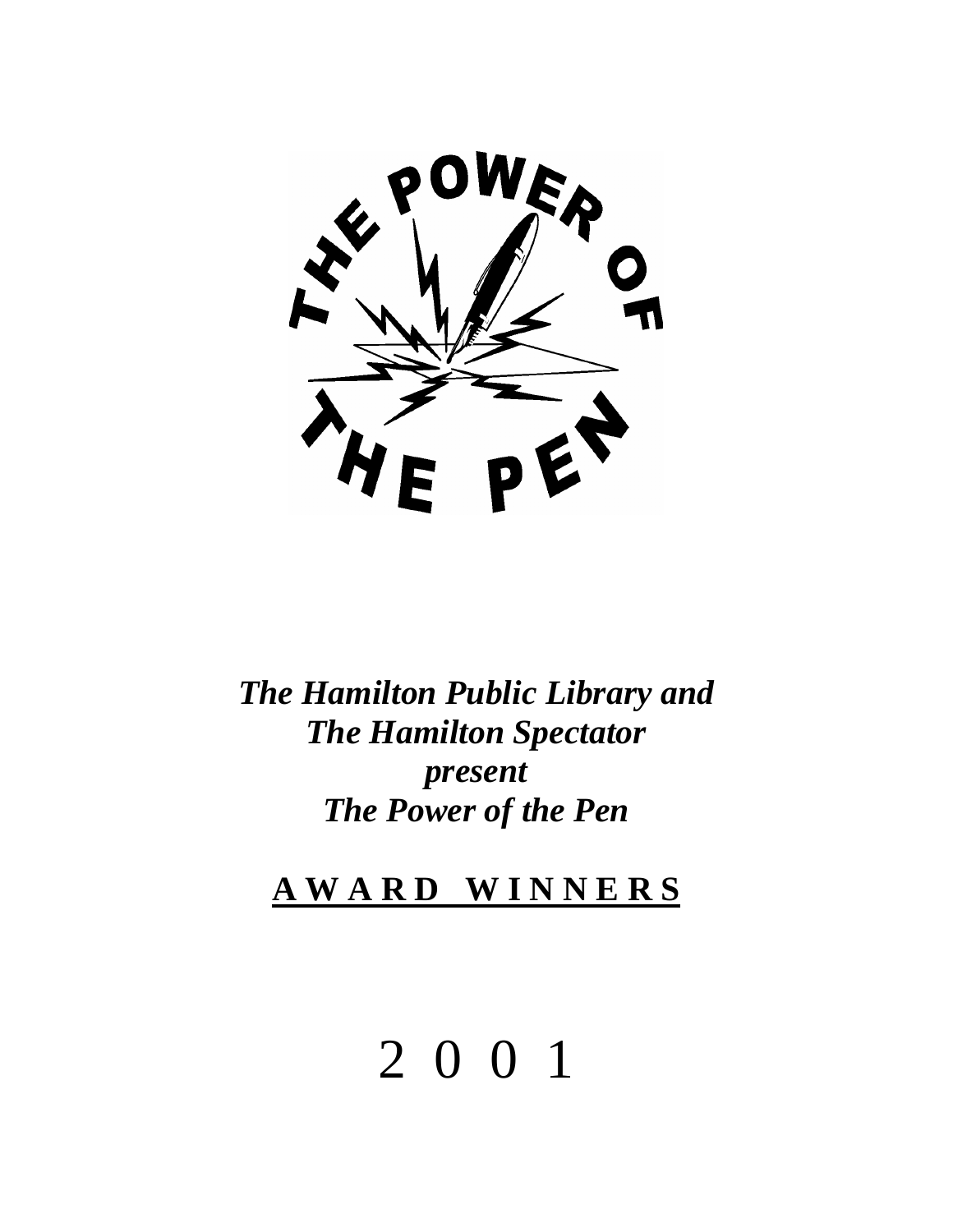# **Hamilton Public Library and The Hamilton Spectator Power of the Pen 2001**

# **Table of Contents**

#### **FOREWORD**

| Simone Deahl                                                                 |
|------------------------------------------------------------------------------|
| Fire                                                                         |
| <b>Velvet Eves</b>                                                           |
| The Perfect Playmate<br>First Prize Short Fiction, age 12 3                  |
| Alyssa DiDomenico<br><b>The Trailer</b>                                      |
| Joanna Coffin<br>A Maiden's Revenge<br>Second Price Short Fiction, age 12  7 |
| Sophie Hornsveld<br><b>Frustration</b>                                       |
| Ling Y. Kong<br><b>Departure</b><br>First Prize Short Fiction, age 13 11     |
| Stephanie Nairn<br><b>Memories</b><br>Second Prize Poem, age 13 15           |
| Raman Kumar<br>Friends Forever<br>Second Prize Short Fiction, age 13  17     |
| Nicole Bedford<br>The Beauty of Nature                                       |

**Olwyn Keane**  The Witch Hazel Women First Prize Short Fiction, age 14.......................25 **Maitland Banting Silver Quill Award Winner Tyler Kennedy Brown**  Sir Nigel Wick Second Prize Poem, age 14 ............................29 **Debbie Kerkhof**  The Story the Tracks Told Second Prize Short Fiction, age 14....................33 **Sandra Jenkins**  Torn First Prize Poem, age 15..................................37 **Sarah Bihun**  Forgive Me First Prize Short Fiction, age 15.......................39 **Jessica Quinlan**  Finally Second Prize Poem, age 15 ............................43 **Breghan Paterson** Nichole's Story Second Prize Short Fiction, age 15.................. 45 **Erin Lafferty**  A School Mosaic First Prize Poem, age 16..................................47 **Allison Boyle**  The Little Goldfish First Prize Short Fiction, age 16.......................49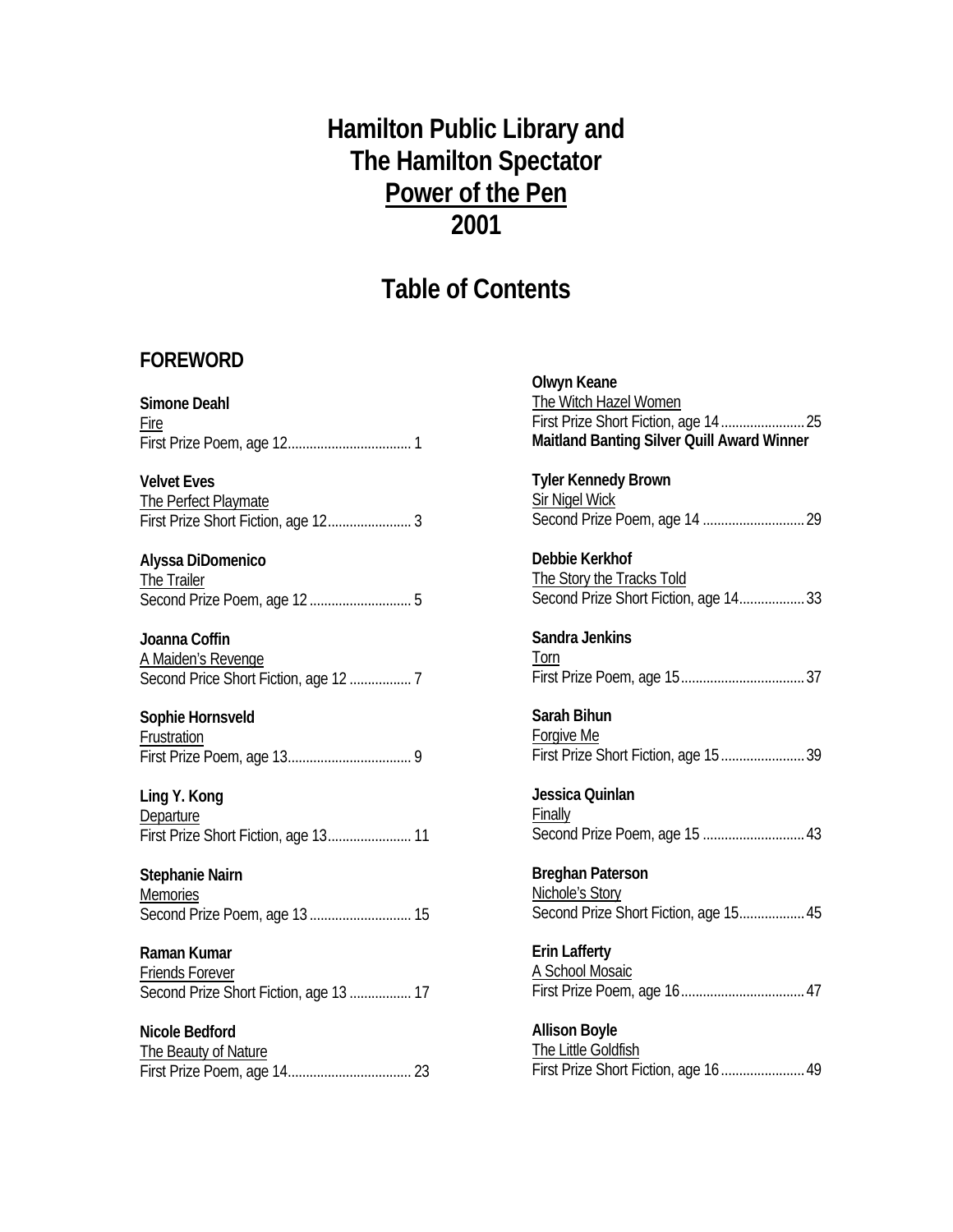| <b>Christine Forshner</b><br>Occultus Terrenus                                      |  |
|-------------------------------------------------------------------------------------|--|
| <b>Heather Olaveson</b><br>The Peach Tree<br>Second Prize Short Fiction, age 16  55 |  |
| <b>Shelby Karin Rae</b><br>Rosemary                                                 |  |
| Nicole DeRushie<br><b>Brick Walls and Sidewalks</b>                                 |  |

**Jentine Gootjes Jericho** Second Prize Poem, age 17 ............................ 67

**Caitlin Burgess**  Ben Second Prize Short Fiction, age 17..................... 69 **Jennifer Bucci**  Passion First Prize Poem, age 18..................................73 **Hamilton Association Young Poet's Award Winner Corrina Christine Lobbezoo**  Dirt Rich First Prize Short Fiction, age 18.......................75 **Leighanne Parkes Falling** Second Prize Poem, age 18 ............................79 **Jennifer Bucci** 

Yellow Roses Second Prize Poem, age 18 ............................81

#### **JUDGES**

**SPONSORS**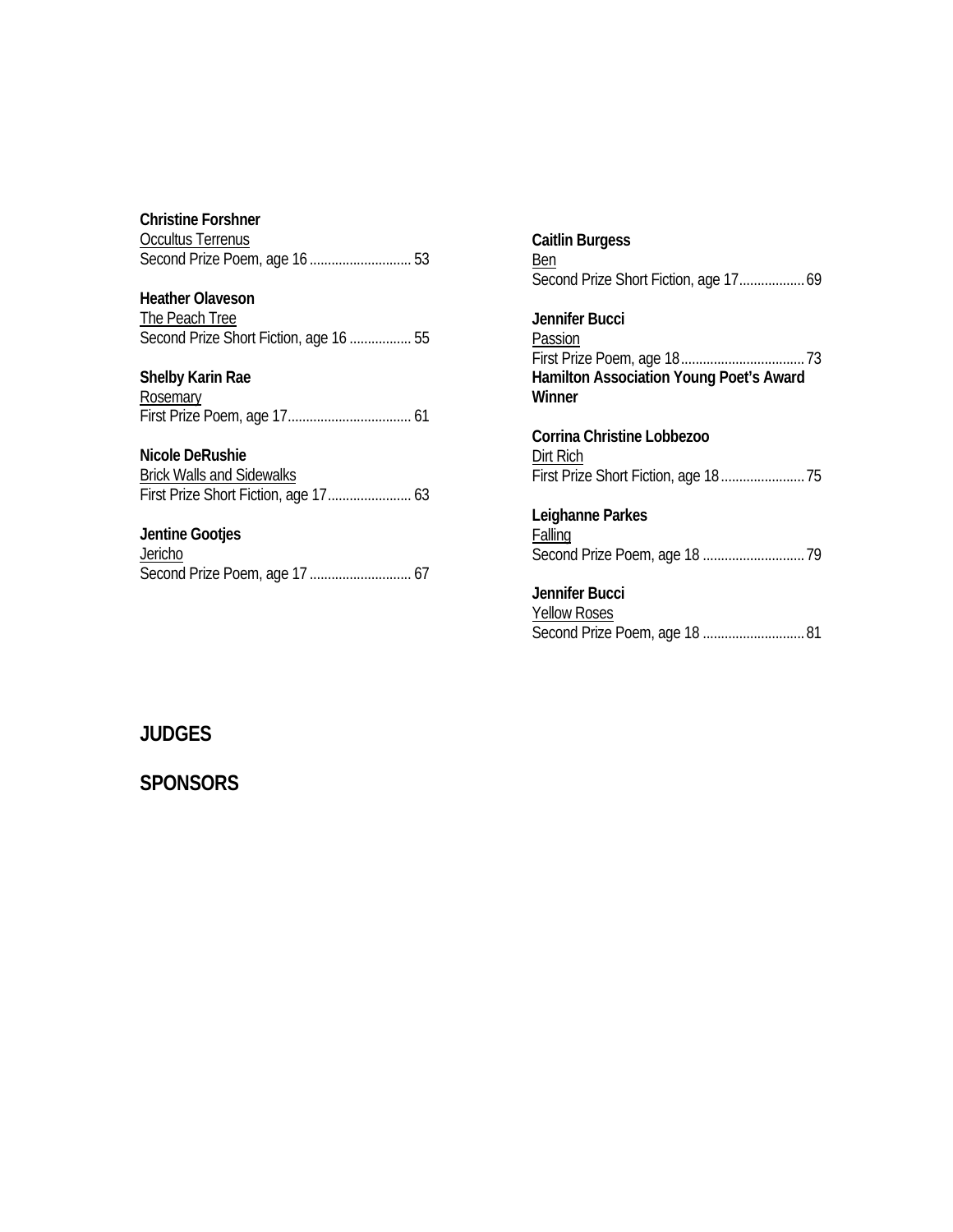#### **FOREWORD**

**On behalf of the Hamilton Public Library and the Hamilton Spectator, I would like**  to extend my congratulations to all who participated in the 7<sup>th</sup> annual Power of **the Pen Creative Writing Competition. We are proud to publish your stories and your poetry.** 

**This year, 363 entries were submitted and the award winners were selected by talented local judges. Thank you to our final judges: Dale Behnke, Gillian Chan, Charles Cushing, Gérard Dion, Dr.John Ferns, Wade Hemsworth, Eleanore Koysdar, Chris Pannell, Marilyn Pilling, Bernadette Rule, Kerry Schooley, Gisela Sherman, Michelle Steeves, and John Terpstra.** 

**A special thank you to our program partner and sponsor, the Hamilton Spectator for their ongoing support of this important youth initiative. Libraries, school boards, members of the business community and local community organizations have worked together to make the Power of the Pen a success story. Our program contributors include: Bryan Prince Bookseller, Canada Post Heritage Club, Hamilton Association for the Advancement of Literature, Science and Art, Little Caesars, and Starbucks Coffee Company.** 

**This year we are proud to announce a new poetry award to complement the Maitland Banting Silver Quill Award. The Hamilton Association for the Advancement of Literature, Science and Art will be presenting a cash prize to the first recipient of the Hamilton Association Young Poet's Award.** 

**To everyone who submitted an entry – congratulations.** 

**A special thank you to the Power of the Pen committee: Joanne Pedicone, Vera Szabo, Usha Rangachari, Theresa McCabe, Dale Ilijow and Karen Hartog.** 

**Helen Benoit Service Youth Coordinator Hamilton Public Library**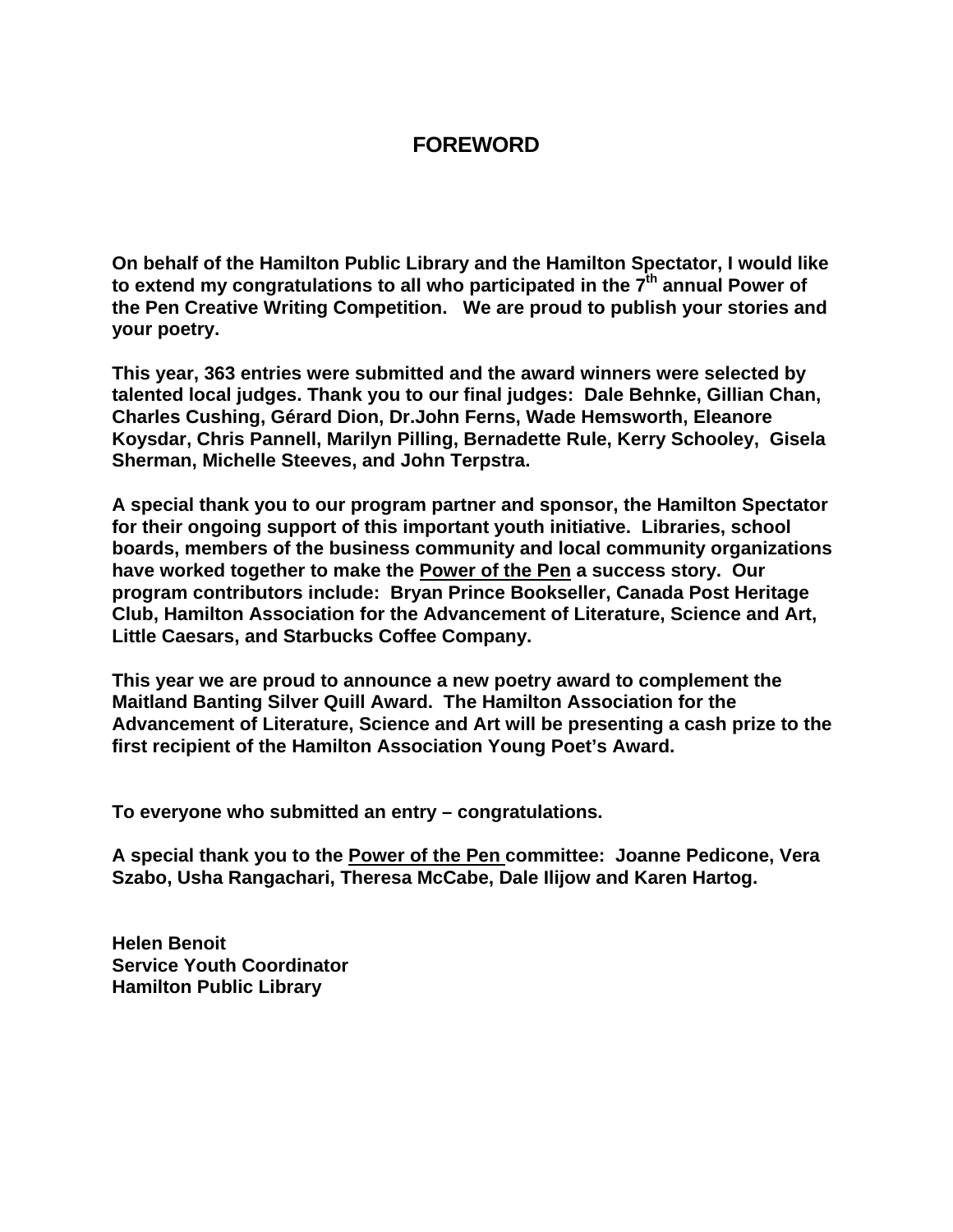# **Fire**

# **by Simone Deahl**

The fire thrusts Out its paper-thin blue-veined hands, Grasping for air And sending up showers of sparks To burn the stars. Golden power roars As flames dance along Wooden bridges To the glowing inferno.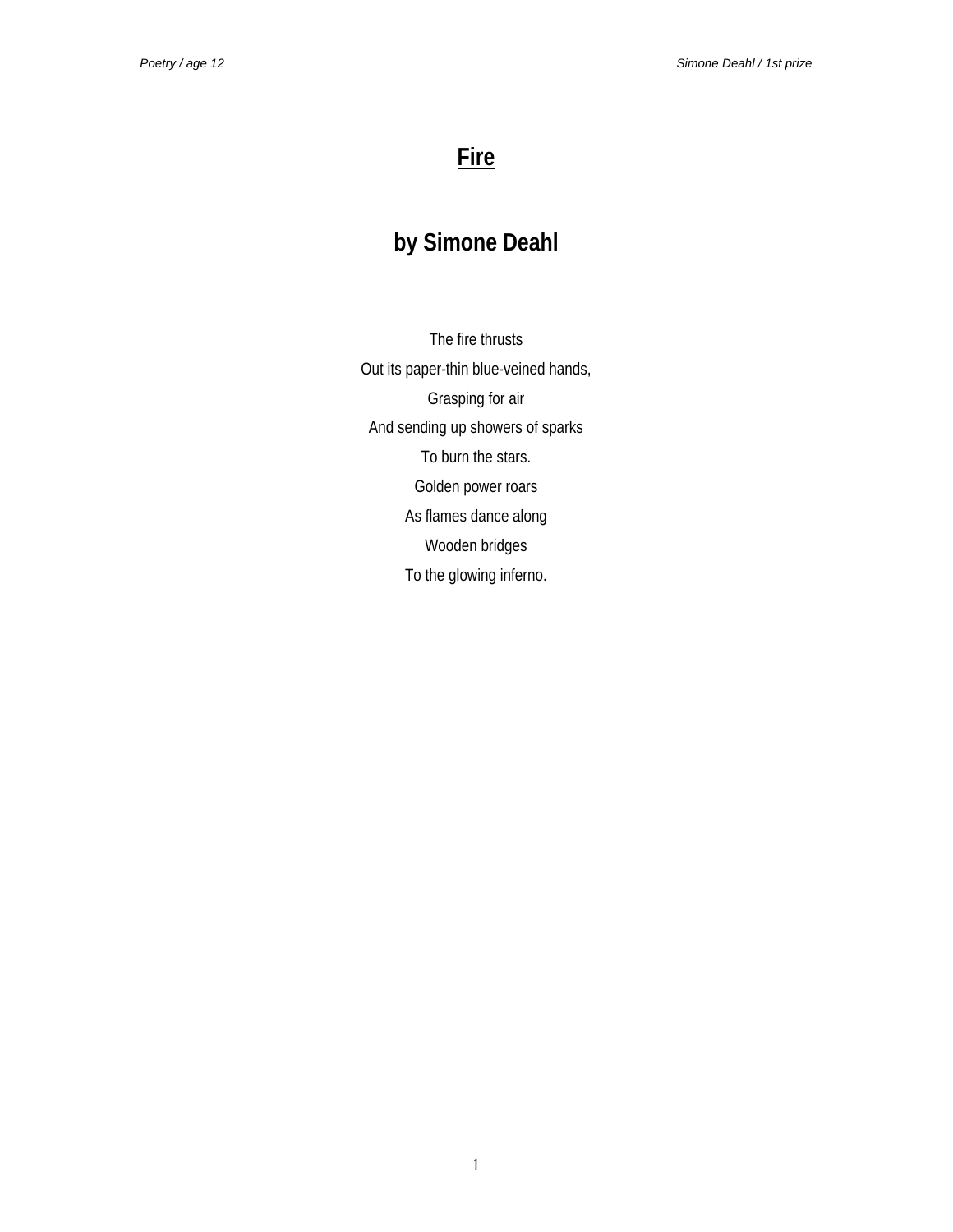# **The Perfect Playmate**

# **by Velvet Eves**

"I just wanna play" I sighed, as I sat on the stairs with my hands on my chin. Nobody likes playing with me. They are always too busy with things in their own lives. My older brother is always talking to girls on the telephone or playing on the computer. My mom is always doing daily chores, and my dad is always sitting behind his desk with loads of paperwork to mark. Nobody ever has time for me! I wish I could have a younger sister, then I would not be the youngest, and I would also have someone to play with me. A younger sister is the perfect idea. She could sleep in my room, we could giggle in the middle of the night, share special secrets and we could even braid each others hair. She is the answer to my boredom! I wonder what my dad would think of the idea.

My dad was easy to find. He was in his study hiding behind a stack of books and paperwork. "Daddy", I said in my sweet little voice. "Can we play?"

"I got to finish marking these tests, before I can do anything", replied my dad. "Sorry honey maybe later".

"Well if I had a younger sister, Dad, I would have someone to play with all the time," I answered.

"Any more mouths to feed and I'll be here till next Tuesday," was my father's stern reply. "I'll need to take on another job."

"Well she could wear all my hand-me-downs," I told him. He wrinkled his forehead, and asked if I had any homework to do? "They do not give homework to 8-year-old's!" I shouted, and stomped out of the room.

Maybe I asked the wrong person first. Maybe I need an ally. I bet I could get my brother to want a sibling too. "If I have to I'll even settle for a baby brother" I thought. My brother was a little harder to find. Where could he be? He's not in the kitchen filling his face. He's not on the phone talking to his girlfriend. I stopped to listen to the sounds in the house. No loud music, so he can not be in his bedroom. No buzz from the television, so he's not in the family room. Finally I recognized the muffled sounds of racing engines. I should have known, he's on the computer. I approached him from behind and called out his name!

"Oh man, you made me crash! Anyway's what do you want?" he asked.

"I think we need an additional member to the family," I replied.

"Four legged or electronic kind?" he asked.

"No, I was thinking it would be fun to have a little brother," I said hopefully.

"No! I already have to share my computer time with you!" he replied.

"But you can teach him how to play baseball when he is older!" I answered.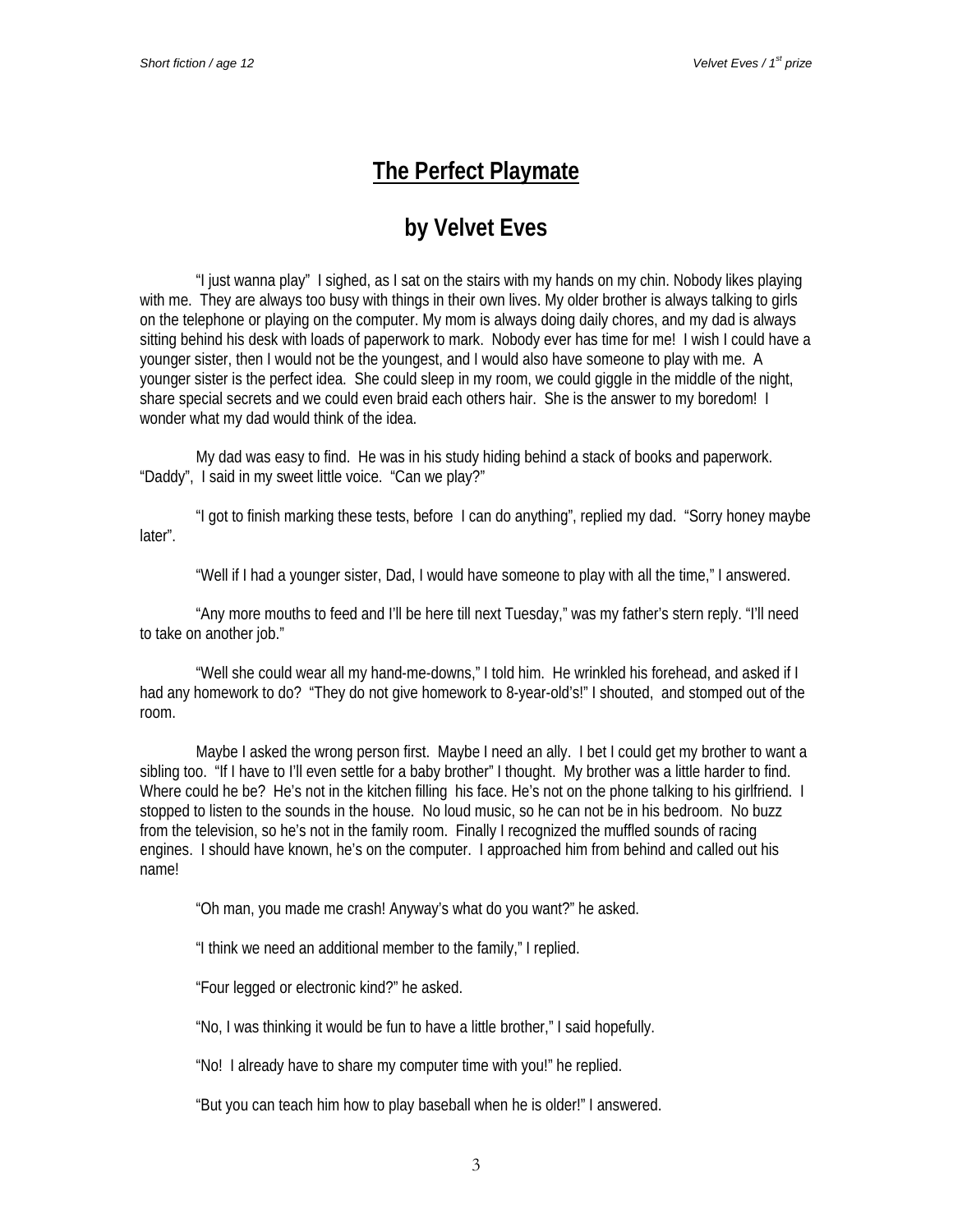"Not interested" was his final reply and that ended the conversation. As I walked out of the room, I thought to myself that his opinion really doesn't matter at all!

"My mom is the one I have to convince" I thought, and I know where I can find her. She was in the garden watering the plants. My voice broke the silence in the air. "Mom, I have nothing to do," I whined.

"You can help me pull out all the weeds," she replied matter-of-factly.

"No, I mean someone to play with!" I piped.

"You have lots of toys," she replied.

"I know but I want someone human, like a baby sister." I sighed.

"Babies are a lot of work," she answered.

"I could help," I interrupted. "I know how to change diapers and I could help you feed her."

"Well that's what you said about the dog, and I'm the one walking it. Sorry honey, you're the last of the line in this house", said my mother. I sadly moped away. But my mom called me back. "Why don't you go get your box of paints and some paper and we'll paint some pictures of the flowers." Painting and flowers always brighten my day. I skipped off and found my paint box. While we painted, my mom asked me a couple of questions about why I wanted a baby sister.

That evening after supper, my mom went out and did some errands. Later she told us while she was browsing through aisles at Costco she saw the perfect solution. She picked it up and examined it, and added it to her grocery cart and hurried home. I saw her come in the driveway and went out to help her carry in the groceries. As I approached her car she shooed me back into the house. I wondered what was up. Maybe it's a surprise, but what? It's not my birthday and it's no where near Christmas! I could see her struggling with a big box. When she came in she asked me to go get the box of my old baby clothes. I wondered why? She wasn't going to give them away was she? No, not my precious baby clothes! I dragged the box all the way down from the attic, bumping each stair as I came down. As I hit the bottom step, my mom called me into the kitchen. There on the dining room table was a large box. As I moved closer my eyes lit up! I reached in the box and pulled her out. She was perfect, she looked exactly like a baby sister. Her sweet little face, her dimple nose, and her baby blue eyes stared back at me. She was the same size and weight of a new baby. I rocked her back and forth as if she was real.

"I think your baby clothes might even fit her," my mom said in the background. My mom rummaged through the box and said "Your first pyjamas are in here somewhere. You could get her ready for bed."

My father and brother joined us in the kitchen. "What's all the squealing about," my father asked. I turned around and showed him my new baby sister.

"It's just a doll," my brother said wrinkling up his nose in disgust.

"No it's my perfect playmate," I said as I hugged her closer.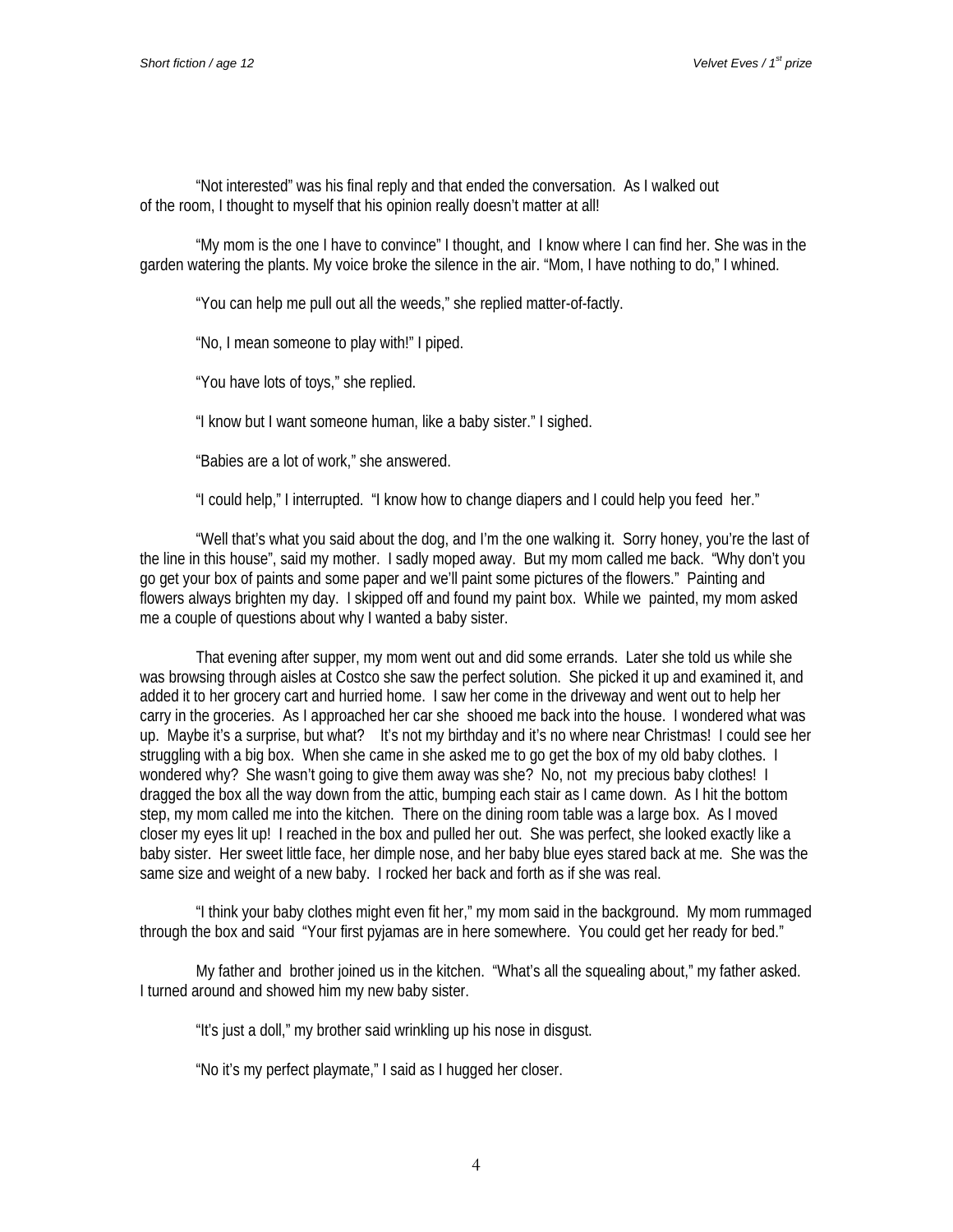# **The Trailer**

## **by Alyssa DiDomenico**

The lake is a gorgeous sight, in the morning and at night, the frogs are on their lily pads, and fish are jumping in the lake, this happens every day when I awake

The people there are extremely nice, they know everything about camping so you can go to them for advice, if they know you or not they will still say hello, Everyone there is friendly and cheerful and that I know

Every Saturday you can play horseshoes at the park, you will love it so much you will play until dark, At the park you can do almost anything and just have fun, you can throw a frisby, play catch, play any sport or fast and free you can run

When you go to the beautiful, sandy beach, you can make castles, shapes, and mudpies with water at your reach, then you can jump in the lake and have a swim, and when you get out of the water you will be dripping from every limb

At the front you can purchase an ice cream sandwich, a popsicle or a chocolate bar, and you can either exercise your legs by walking or you can use a golf cart, bicycle or a car, I guarantee it will satisfy your longing desire for anything sweet, But be careful when you eat because you might get a cold headache and have to take a seat

5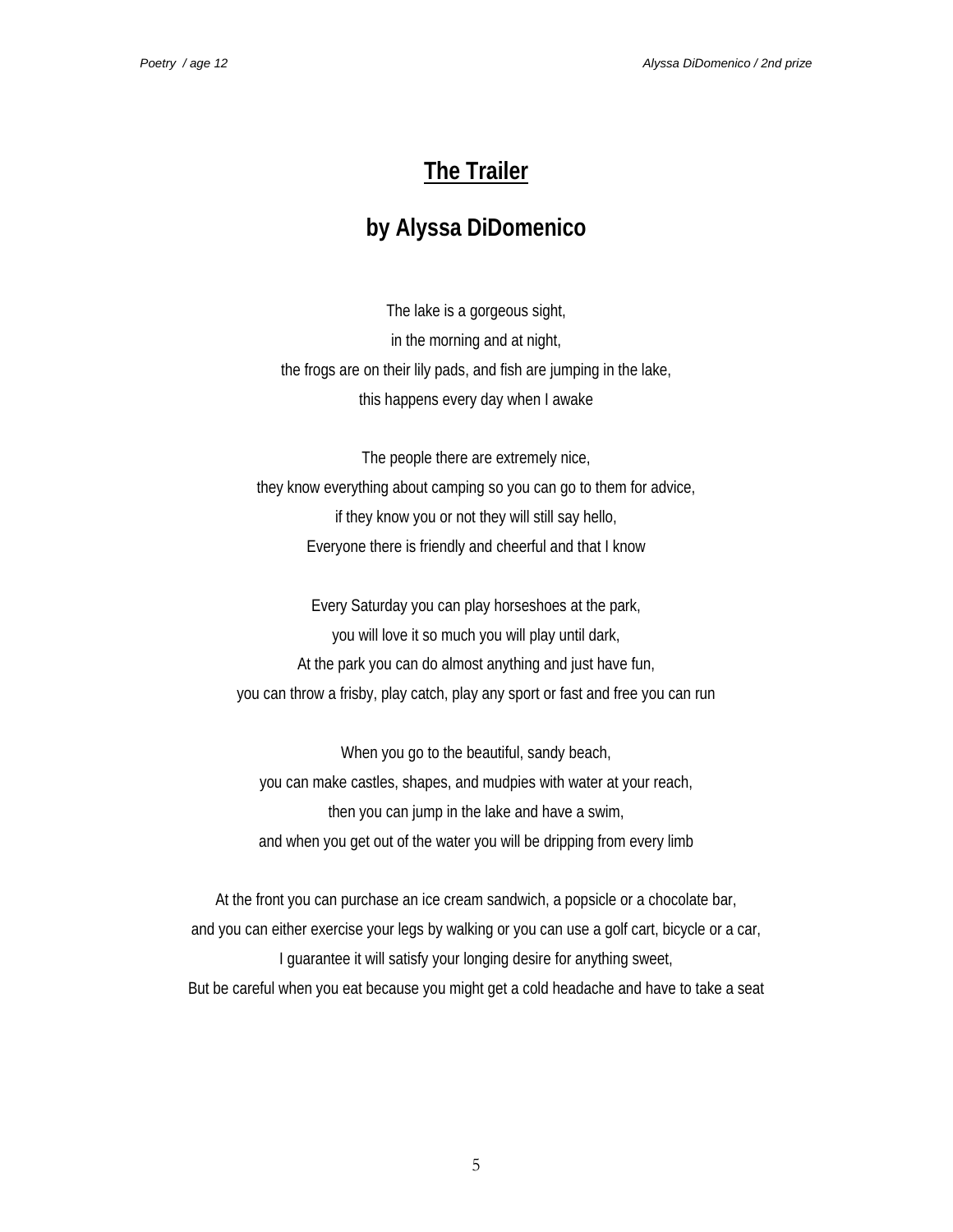Every lot has lawn ornaments and patio lights which are sensational at night, each individual lot has it's own unique sparkling pattern of lights that are so bright, the Northern lights are what they would remind you of without a doubt, they take you away so you can forget what everyday life is all about

At night the stars come out, the crickets cricket and the frogs ribbit, and there around the campfire your family, friends and you will sit, you can watch the purple, blue, orange, red and yellow flames, and roast wieners, and marshmallows as the fire tames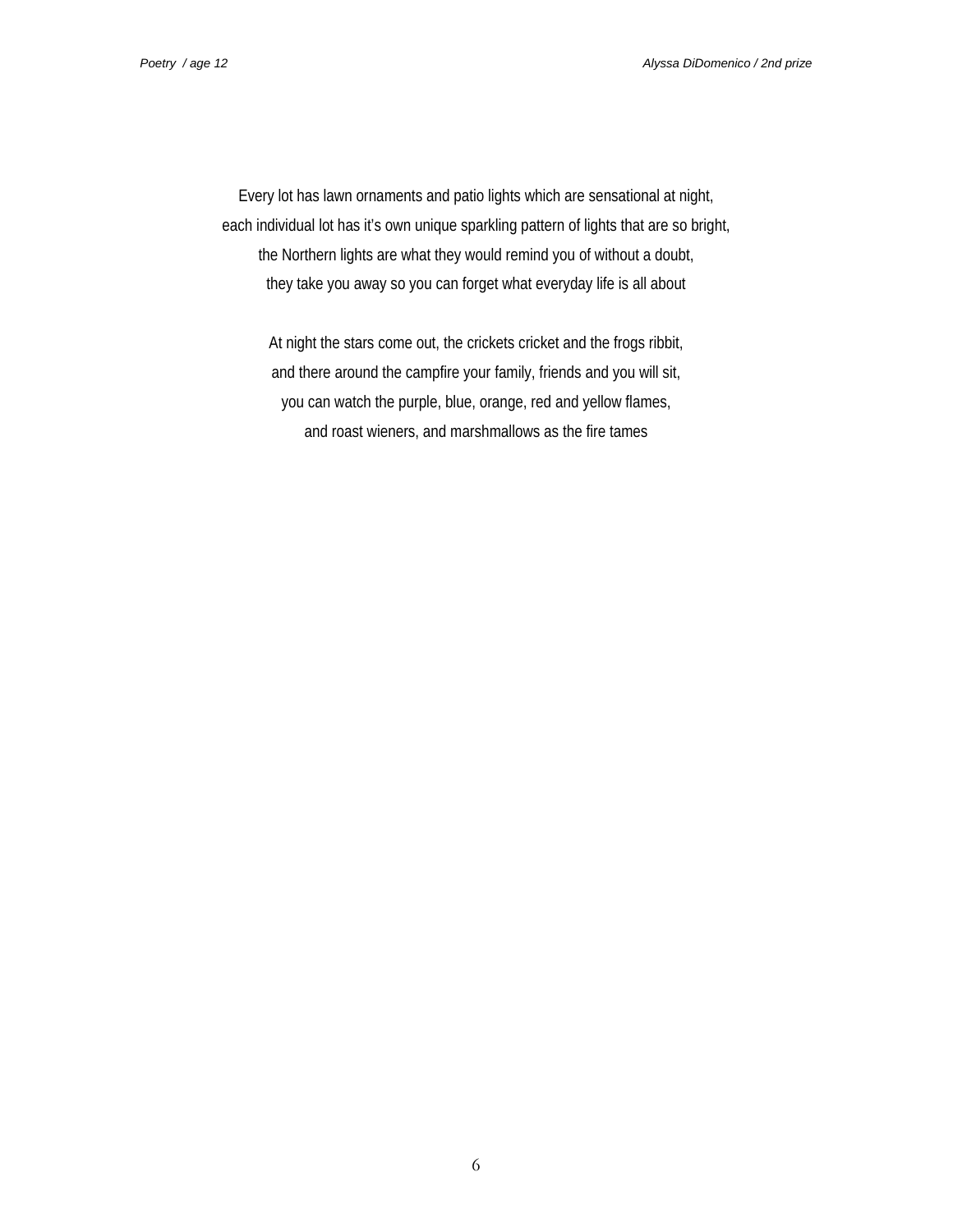# **A Maiden's Revenge**

# **by Joanna Coffin**

I dropped to my knees as tears silently rolled down my cheeks. I stroked my poor dragon's back as I stared at his headless neck. Anger raced through my body like bullets. I rose to my feet, now filled with hatred instead of sorrow.

"How dare you!" I commanded to the boastful knight. "How dare you be too arrogant to realize that the defenseless dragon you just killed was my dearest and most loyal friend". I pivoted to storm away.

"Fair Maiden! Don't leave me here, bemused and befuddled! I do not understand the situation you have just described to me," explained the knight who carried the name St. George. As he eased closer to me I edged away, glaring at him with a look of pure ice. He extended his arm to comfortingly touch my shoulder, but I pulled away, filled with absolute disgust.

"Don't be upset Maiden!" St. George endlessly exclaimed, now running after me as I dashed away, my cheeks flushed and once again tears running freely down my face.

"Wait!" St. George yelled again, but I wouldn't surrender. This beast of a man who had murdered my best companion was chasing after me, begging for forgiveness.

Right then and there I decided that I would not let this slide off my back and forget it had ever happened.

I forced myself to go faster, crying over my shoulder, "I will get my revenge St. George! Just you wait!" With those words I hurried off, not even looking back to see the uneasy expression on St. George's face.

When I arrived back home my body was aching and I was out of breath. I constructed a revenge plot that I would show the other dragons the next day. I smiled to myself as I reviewed the plan over in my mind.

"Revenge is sweet," I mumbled. With that, I climbed into bed and fell asleep instantly, awaiting the adventure ahead of me.

I awoke the next morning with the sun shining through my small window and the lovely bluebirds singing happily. I giggled as a pair of playful squirrels chased each other around a shady oak tree. My spirits were soaring and I was getting more and more anxious by the second. An hour later I had set off into the woods to find all the large, scaly, fire-breathing chums of mine resting together in a huge mound.

"Hello," I panted, having ran for the last ten minutes. "Have you heard the dreadful news?'

"Of course we have! The whole forest's been squawking about it!" exclaimed a particularly bulky, scarlet dragon with sorrow reflecting in his eyes.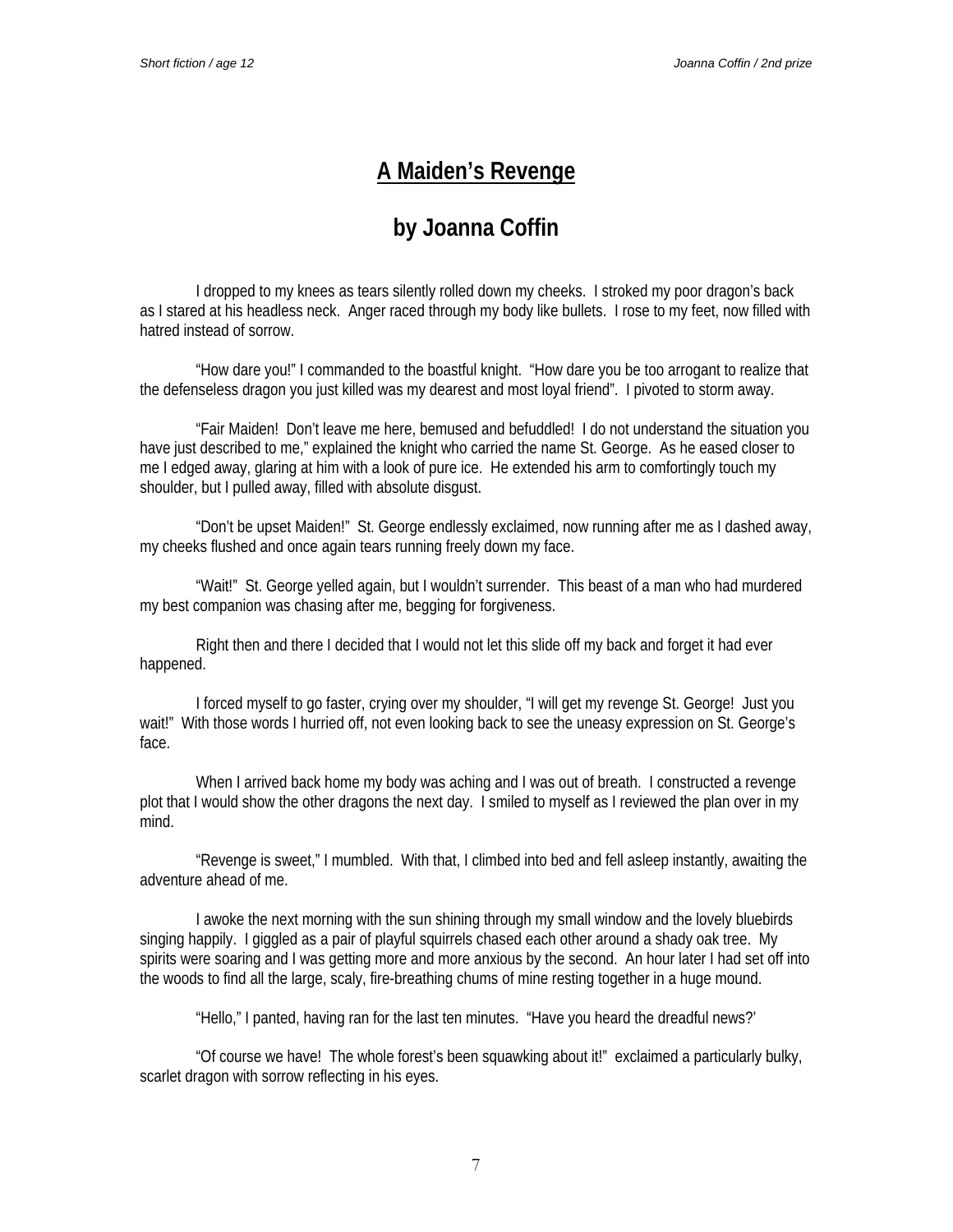"Well, I've got a plan that just may terminate our depression," I remarked. All of their faces lit up and a smaller, yet elderly looking dragon rose and advanced closer to me.

"The news you have just presented us is a joy of course, but how are we supposed to achieve these responsibilities?" asked the ancient dragon.

"Gather 'round everyone as I tell you of my plans for St. George," I cheered gladly.

The dragons and I huddled together and I unfolded my goals for us. Besides the occasional "yes" or "okay" I was the only one speaking. We spent the rest of the day preparing for our revenge against the terrible knight. Now we had to wait for the right time for this to happen.

The next day was the time we were all hoping for. I stepped out of my house and sure enough, St. George was standing there with a beautiful bouquet of red roses in his hands.

"Maiden, I would like to apologize for whatever grieving I have caused you. Will you ever forgive me?" St. George asked with hopeful eyes.

An idea came to my mind. What if I could get him to trust me? I would be able to lure him right into our trap. A smile spread across my face as I considered this new thought.

"Yes St. George. I forgive you," I told him. "Would you mind coming for a walk with me?" I asked as innocently as I could be.

"Sure!" St. George replied. He handed me the flowers and we set out for our walk, hand-in-hand. We trekked in silence until we got to the forest's edge.

We were standing there talking about the weather, when all of a sudden a huge dragon jumped out of the forest. St. George grabbed for his sword, but found that he had not brought it with him. He helplessly turned to me, his eyes wide with fear. I flashed him a mischievous smile as the other dragons formed a tight circle around him. In a matter of seconds, the dirty deed was done.

In a way I pitied the knight that was no more, but still believed he had gotten what he deserved.

With those last and final thoughts of St. George, I walked home through the fields and down the path where my dead friend lay beneath us. I bent down upon my knees and whispered to the ground.

"We got our revenge dear friend. May you rest in peace."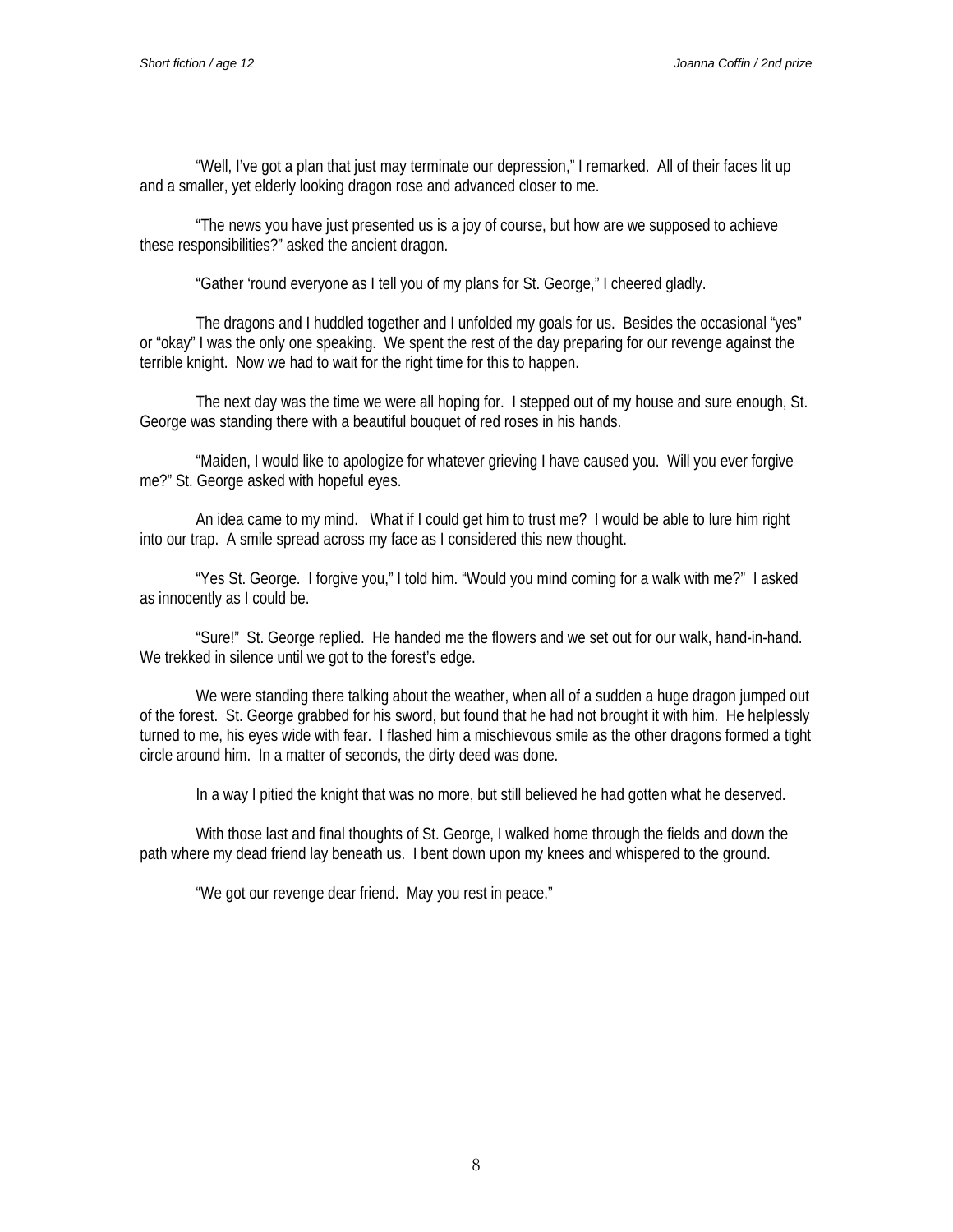# **Frustration**

# **by Sophie Hornsveld**

Frustration is tangerine orange It sounds like heavy rock music when you're trying to sleep It tastes like plain boiled spinach It feels like a punch in the stomach It looks like a rainy day on Monday It smells like burnt spaghetti Frustration is a flame not catching.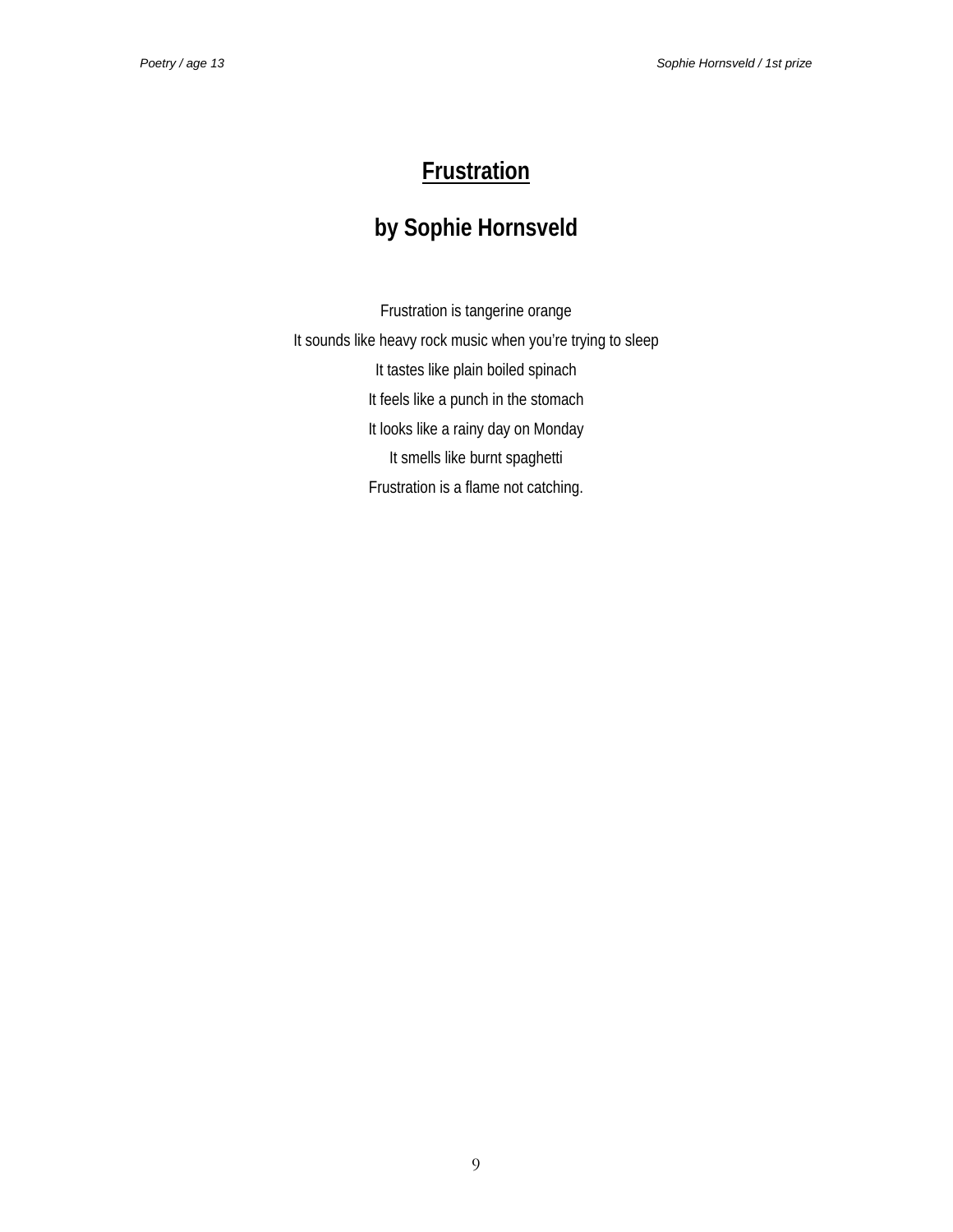## **Departure**

# **by Ling Y. Kong**

I rose at dawn. The morning stars were still studded in the sky, and it was not yet light. The hens were still asleep in their nests of straw. I had not slept that well during the night, because my head was too full to sleep. As I sat up on the bed made of mud, built into the dirt floor of our hut, I saw that Mother had already gotten up. She had laid out a bowl of porridge for me, and a steamed bun. This was a treat, because I could not remember many times when I had had enough to eat.

I came to sit at the stone table in the yard, and Mother sat watching me silently. Her hair was already white, and she said not a word. I drank the porridge and gobbled down my breakfast in a moment. By now, Father had risen also, and came to sit with us. His face was grim and expressionless, as usual.

"Are your bags all packed?" Mother asked.

"Yes, they are there inside the house."

"What time will you have to leave?"

"In a while. The bus leaves town in an hour and a half, but I have to get there first."

"Tell Fan-Shen to get the cart ready now."

My Father sat wordlessly, and looked elsewhere. He was happy, no doubt, for my going to the university. Now I can earn more money in the future to send to him when he is old. But he was silent, because he had refused to let me go to high school. What was the use of going to any more school? He thought. To him, it was more useful if I had stayed at home and helped him with the cotton fields, for I was his only son. He had stormed when he heard that I wished to go—about his only son being undutiful, disrespectful, disobedient and irresponsible. I had stood in a corner, not saying a thing, for I was determined to go, because it was the only chance of going out abroad. It was after the pleadings of my relatives that he agreed, and I grasped this change to learn, to open up a new prospect, not only for my own good, but also for the good of my family.

I looked at the old man with wrinkles carved in his face, as he stared elsewhere. Was he regretting that he had been so stubborn as to whether I should go to high school or not? Was he feeling uncomfortable because now that I have proven myself able? I could not tell, for his face was so expressionless and neutral.

I went inside to grab my bags. When I came out, our neighbor had the cart ready outside our wooden, rasping door. I put my bags into the cart, and climbed into it.

Mother stood by my Father, who remained silent.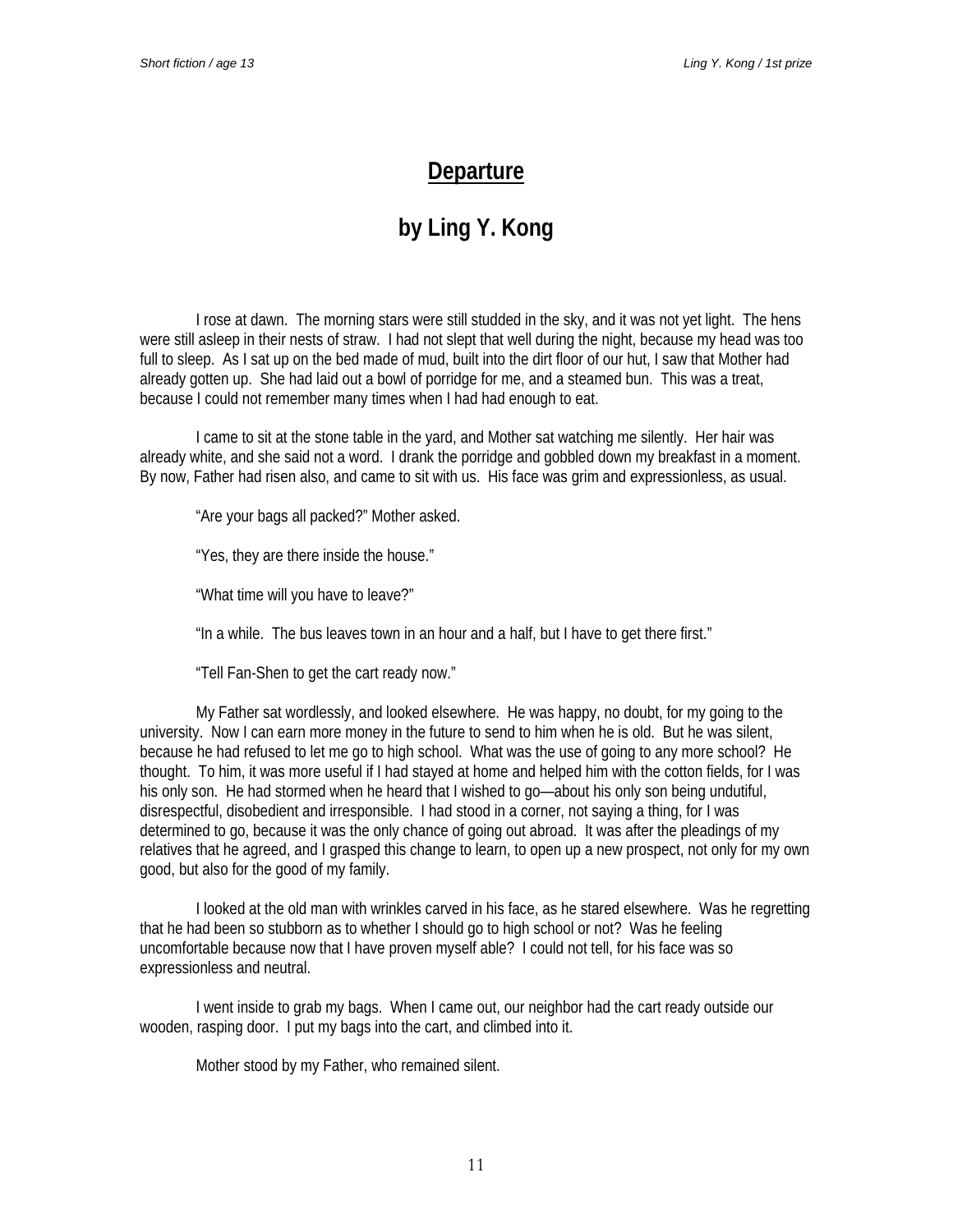Fan-Shen let the cows go. The cart ran down the bumpy pathway, past the houses the color of dirt, past the pond at the end of the road, and past the many fields of cotton. I watched all these familiar places pass by as the cart jolted on. The sky was beginning to pale now, and the stars were dim. Soon the sun would rise, and I would be in town, aboard the bus to the city.

I sat in the cart, and gazed out to the edge of the sky. The world was enclosed by a thin grayness, and the crickets still sang among the grass blades. The fields rolled by, and I sighed, thinking of the many years I had spent in this place, which I call home.

Two months ago, I had received the news that I was accepted at the Shandong University. I trembled with emotion. All my life I have been waiting for this moment. This step would bring me out of poverty and hunger, and make me something worthier.

From the time when I was no more than six or seven, my young mind was fixed on an ambition to become more than only ordinary. It was but a far-off dream then. I spent my days fooling around outside with the other little boys—we swam in the pond, caught bugs and caterpillars, playing them with our fingers. We amused ourselves with stones and pebbles, not being able to find any other toys. We ate what we could find, and shouted in the streets.

The pond, then, was clearer, and greener. But the streets have not changed: They are the same dusty and narrow. I have walked down the pathway too many times: I know it too well, the rough surface of the dirt wall, the old paint chipping off the doors leading into the yards. When I was a boy I had poked the old sow in her dirty, smelling pigpen inside Fan-Shen's yard. She was slow and stupid, grunting and rolling in the muck.

The people who live here are my townspeople, people the closest to me in this world. Their lives were simple. Each day they go to the fields to work, from dawn until dusk, and live surrounded by poverty and ignorance as they always have been. It seemed to me so unsatisfying. I wished to see the world, I wished to break out of this circle, and be looked upon as someone who has done something to change his destiny.

I looked at the sturdy back of Fan-Shen. He would never be able to go out into the world, I thought. He would remain in the village all his life. Maybe he is satisfied with that, I thought. Maybe he doesn't like to be more than ordinary.

I dreamed of my life after university. I would be knowledgeable, and I can be a professor. I can teach all day, and read books, and eat good things. I will have respect, and I will have students who listen to me. A smile came to my face. What a life! I thought. I will have money to send to my old parents and my sisters.

The cart has jolted far from the village now. I turned my head to take a last look at the distant, tancolored town, jumping up and down in my vision. My heart was filled with a mixed, complicated feeling. That is my home, I thought. After all I have been there all my life. There are my townspeople, they had watched me grow up, and we are each of us part of the village—we have been through many years together, through hunger, through poverty, through happiness and through dreariness.

I am not going to be the same as them anymore.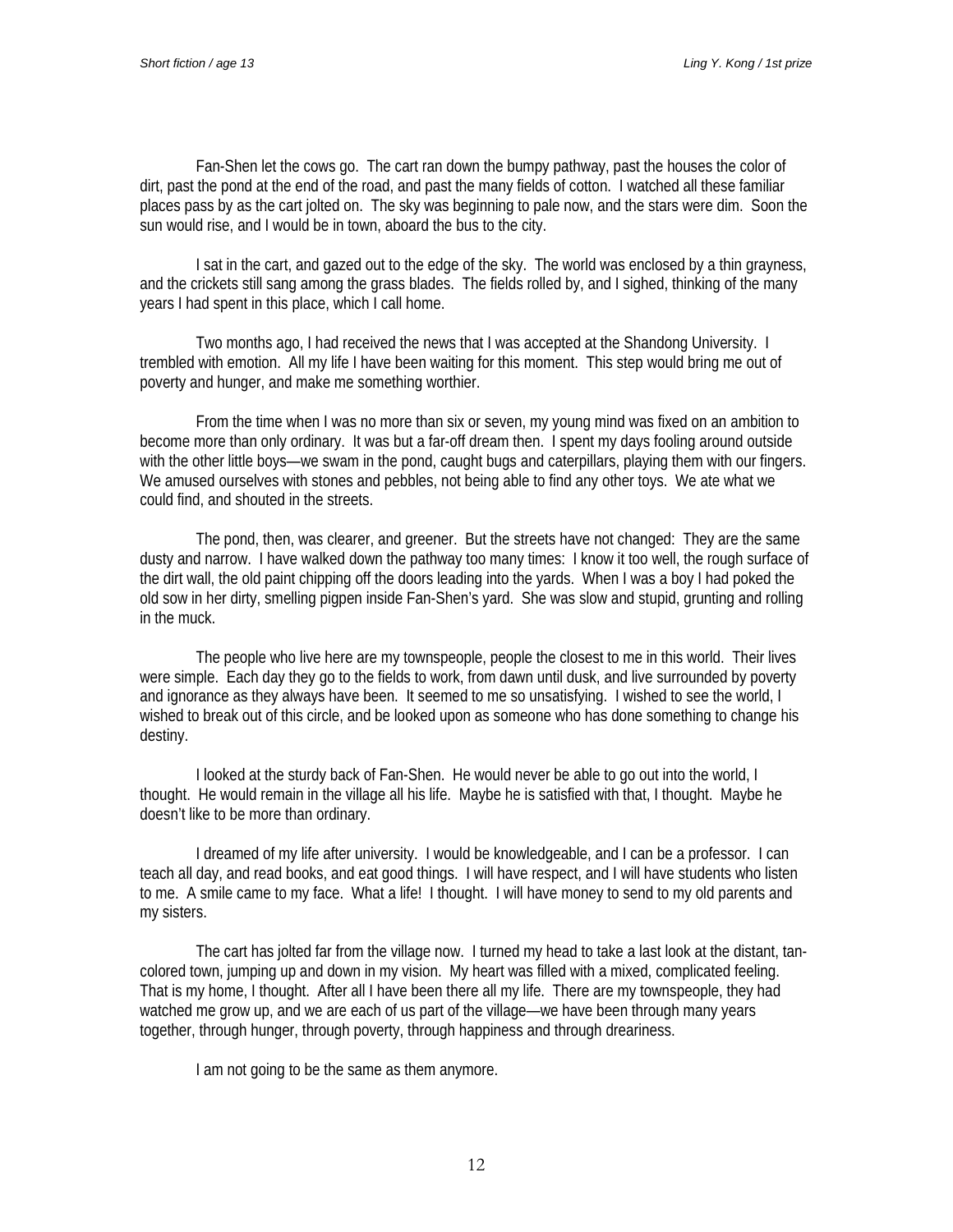Fan-Shen dropped me off in the center of the town. "So good-bye, Xiang Heng," he said. "You won't forget about us poor, ignorant people will you?"

"No," I said. "I won't."

We shook hands. I felt unusually uneasy. This was my friend, with whom I had grown up. The days we have spent together playing and arguing seems so far away. Now, all of a sudden, we seemed like strangers. He looked at me as someone of a higher position than he. The difference made me writhe with discomfort.

The bus stop was uncommonly crowded. With my bags in my hands, I didn't exactly feel good. I was so far from the place I knew best. My life in university would be far from easy. I have not a cent in my pocket, I am a poor student, and will receive ten yuan from the university each month. I will have to ration out my food and use sparingly. These would be hard years. Yet at the bottom of my heart, there was a proud feeling, and an ambitious hope.

I boarded the bus, carrying my bags, wearing the clothes and shoes my Mother had made. It was an old bus, teeming with noisy people, and filled with a gasoline smell. I sat at the back, ready to take this first step of my long journey. I sat with my bags in my lap, in the noise of the bus. It was only a couple of hours since I left the familiar, quiet home in the poor village, yet that seemed like years ago. I began to think of the new life. No doubt I will face obstacles there, however at that moment I could not think properly. My mind was filled with all sorts of thoughts, full of the past and the future, and then with a great big jolt, the bus began to steer out of the station.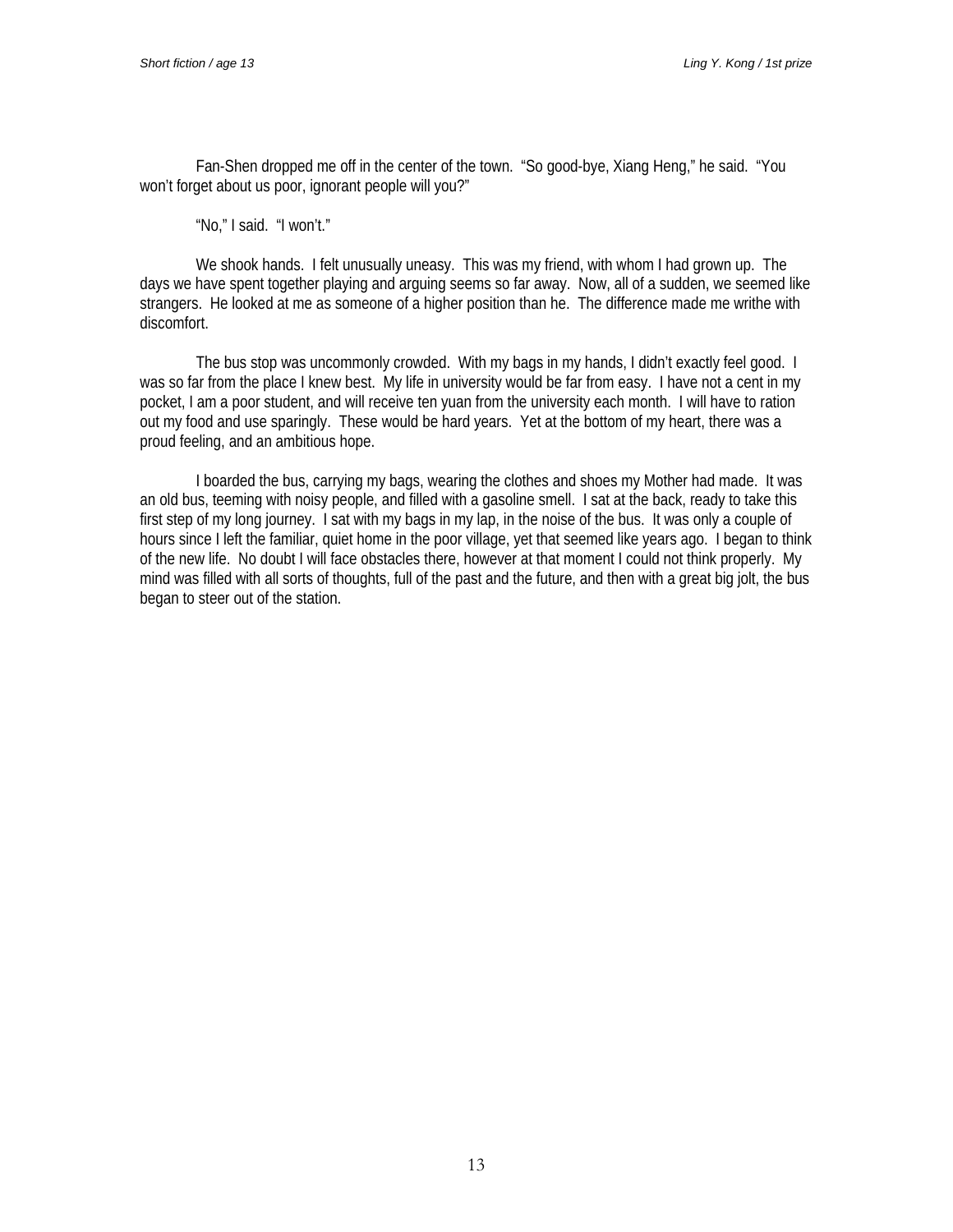#### **Memories**

## **by Stephanie Nairn**

A memory… A person, sound, feeling or smell, A special occasion, watching the CFL.

Playing Checkers with Grandma on a hot summer day, Going to work with dad, riding on the Subway.

> Driving to the cottage, sleeping in the car. Going to the movies to see Superstar.

The strong smell of freshly baked bread, Sleeping on the bottom of a very old bunkbed.

The overwhelming excitement of graduation day, Going to California, visiting San Jose.

Shopping in the mall, buying school supplies, Winning a writing contest, accepting the Nobel Prize.

Watching a sunset on a tranquil beach, Happy you live in a country that grants everyone the freedom of speech.

> Forever you have had them, and forever they will remain, That small spot in the back of your brain…

> > …memories.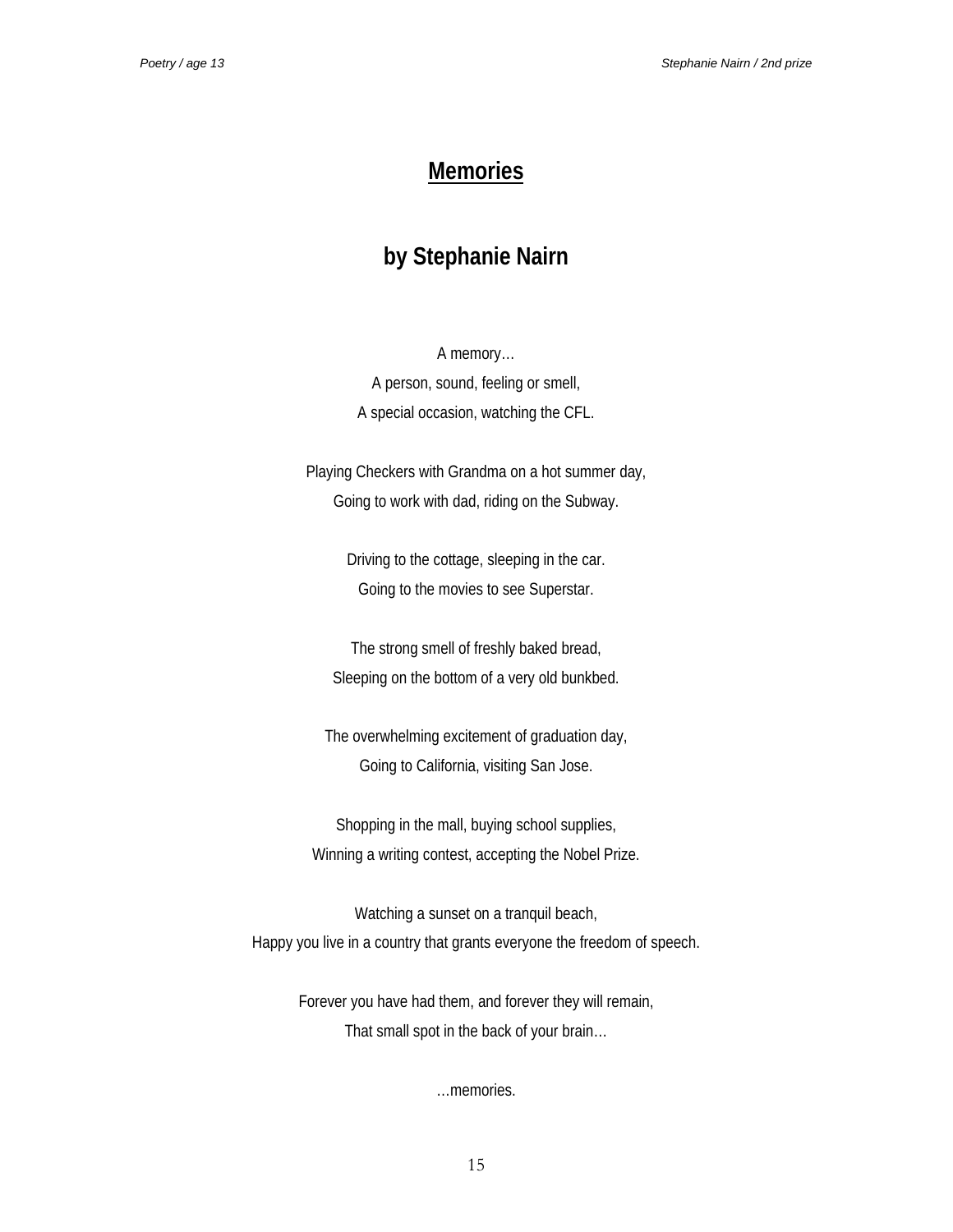# **Friends Forever**

## **by Raman Kumar**

Far away a little town called Westwood was snuggled into the rich countryside. Nothing exciting ever seemed to happen in Westwood but its inhabitants were content with their simple lives. In the morning, the sky was a beautiful golden-orange and at night the moon would shine like a diamond.

Deep in the heart of Westwood, the Williams family lived, in a small but cozy bungalow. The younger son, James Williams was nicknamed "toothpick", because he was so small and skinny. But James was clever – he was only eight but could multiply numbers longer than his name.

"James, you need to give your room a good dusting." said Mrs. Williams one morning. James sighed and walked off to carry out his mother's bidding. When he opened the door to his room, he was shocked to see a short man sitting calmly on his bed. In his hands was one of James' favorite comic books and he was reading it intently.

"Hello James," the man greeted him. He then waved one of his hands and the door behind James suddenly closed.

"Who are you?" James asked nervously.

"My name is Jeremy Quinton, the dragon-hunter. You, James Williams, have been chosen for a unique task," the man replied calmly.

James stared at the man curiously. His eyes were dark-brown and his skin was deeply tanned. His clothes were ragged and patched and his feet were bare.

Summoning up his courage, James asked, "What…what do you mean?"

Jeremy Quinton reached for his pocket and pulled out what seemed to be green dust. He dropped the dust in front of him and the particles exploded into smoke. The smoke completely drowned Jeremy from sight. After the smoke cleared, Jeremy was gone, but there was something else in his place…it was an egg!

James stared intensely at the egg. It was dark-blue with little white spots covering the delicate shell. Suddenly the egg started to crack. A small section on the top of the shell suddenly cracked off. Out of the crack a tiny head popped out. The minuscule creature shattered the rest of the shell from inside and waddled out. It was a baby dragon!

James ran to his phone and slammed the receiver to his ear. He punched in the number of his best friend hastily. When his friend's calm voice came on the line, James shouted, "Justin, you gotta get over here now! Don't ask questions, just run!"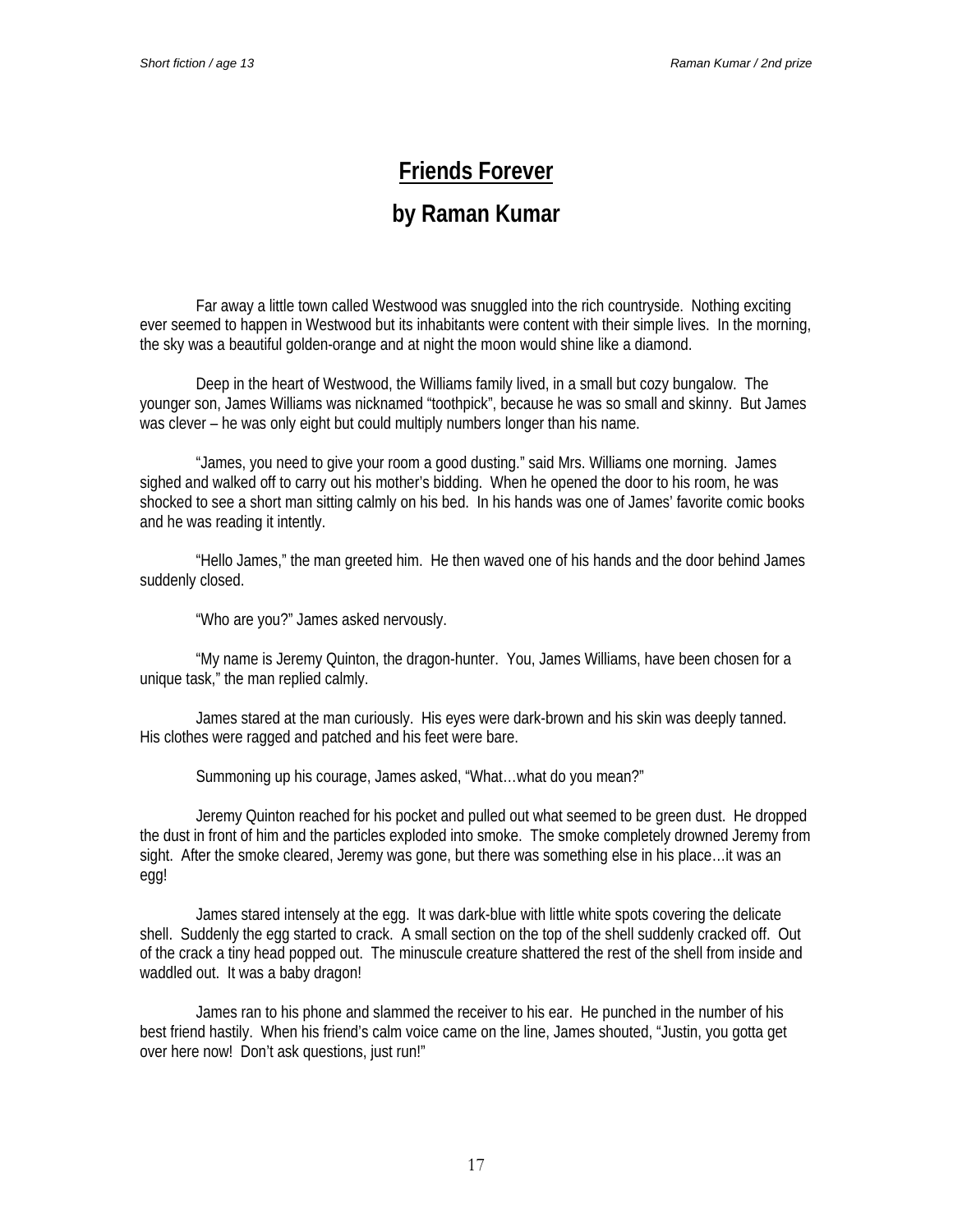Half a minute later, Justin came bursting through James's bedroom door, "What is it?" he asked breathlessly. Before James could reply, the small dragon had jumped onto Justin's shoulder and started nibbling his ear. Justin screamed and grabbed the dragon by its tail, flinging it across the room. James gasped as the poor little animal hit the wall with a thud, then fell to the ground with a long cut across its forehead.

"You killed it, Justin," James whispered.

"I don't think so. Look at the cut," Justin whispered back. The long cut on the dragon's forehead was slowly disappearing! Carefully, James slipped his hands around the dragon's tiny body and picked her up. The dragon didn't seem to mind, and leapt onto his shoulder. James started laughing because the title blue creature was nibbling *his* ear.

James's mother allowed Justin to stay for the night. The two boys entertained themselves long into the small hours of the night by watching the hilarious antics of the dragon.

Isn't she cute?" laughed Justin, watching the tiny dragon running around and around trying to catch her tail. Quite soon she became so dizzy she fell head over heels.

Justin looked at the dragon seriously, "You know, I think she's grown an inch or two since she came out of the shell."

Finally, the two boys felt exhausted, and pulling their sleeping bags over their heads, they feel into a deep sleep. The minuscule dragon purred like a cat and snuggled herself between the two friends.

"Jamesie! Time to wake up!" came the piercing voice of James's mother. James sleepily unraveled the fluffy sleeping bag from his body and sat up. He scanned his room and spotted the dragon sleeping peacefully on his bedroom's forest-green carpet. James gasped…the dragon had been tiny the night before but now she was about the size of a horse. Sharp golden talons, massive sinewy wings, dagger-sharp teeth and blue eyes deeper than the sea made up the intimidating sight. James shook Justin hard.

"Huh? James? What is it?" Justin asked sleepily.

"The dragon! It's huge!" James yelled.

Justin sat up, "Oh my gosh! You're right!"

"We have to get out of here! She'll kill us."

Justin shouted, "She's coming right for us!" The dragon was bounding towards the frightened James and Justin. Suddenly she came to a dead halt and started licking James's face.

"Hee, hee! Stop it! That's ticklish! Justin, get her off," James exclaimed. Justin tried to pry the dragon from James. He succeeded – but then the dragon began wildly licking Justin! Ten minutes later the dragon was tired of the game and James and Justin lay in a heap with their faces soaked.

"Well, at least she's friendly," chuckled Justin.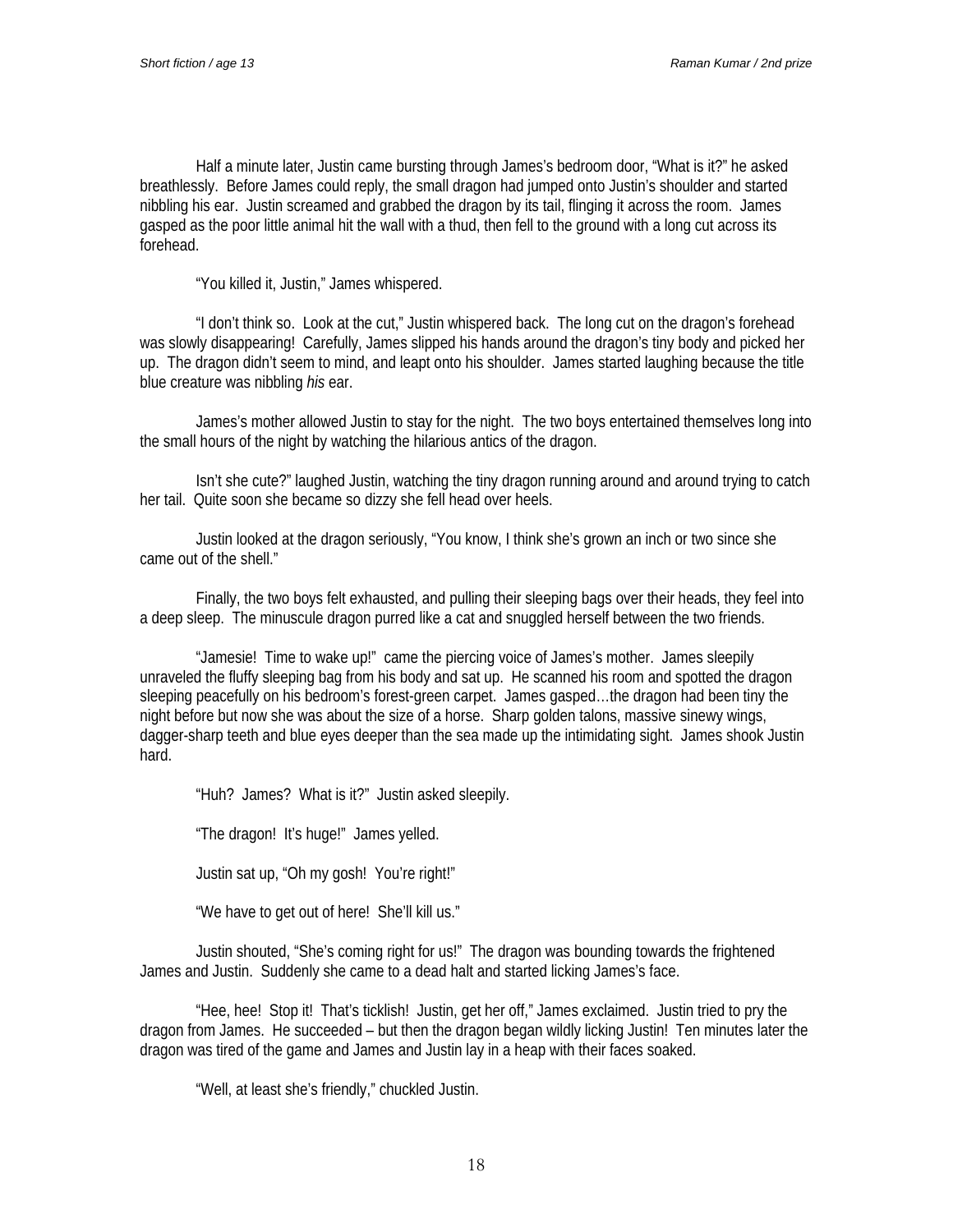James petted the dragon's head and asked, "What do you think we should name her?"

"How about Crystal?"

"Hey, that sounds good!"

"Hello Crystal," Justin smiled.

"Jamesie! What is going on with you boys?" Mrs. Williams' voice was even more piercing this time. The boys looked at each other in panic. What would they do with the dragon? A moment later, the door burst open and in came Mrs. Williams. Crystal was standing right there between the two boys. But Mrs. Williams did not even see her! The boys wondered if perhaps Crystal could make herself invisible to adults. Or maybe because adults do not believe in dragons, they can't see them even when they are under their noses!

A day later James and Justin decided to go for a walk.

"Now you be good," James told Crystal, "You can fly about as much as you like but just stay out of trouble." Crystal replied with a friendly lick and flew out of the open bedroom window.

As the boys walked down the quiet street, they suddenly heard footsteps running towards them. "Hey kids!" came the booming voice of the town's meanest bully, Fangteeth. Justin and James looked back with fear and started running for their lives with Fangteeth at their heels. James suddenly tripped over a stone and sprawled onto the pavement.

"So you thought you could run from me, squirt," came Fangteeth's dangerous voice as he neared James.

"Please Fangteeth, don't hurt me!" James begged.

"How much money you got?" snarled Fangteeth.

"None!"

"Then I guess I'll teach you a lesson you won't forget!" Fangteeth pounced at James. When he was barely an inch away from James's face he was suddenly pulled upwards.

"What the…?" James looked up and saw Crystal holding Fangteeth by his collar in the air.

"Ahhh! A monster!" Fangteeth screamed.

James smiled, "I'll order the dragon to let you go only if you promise never to touch another kid again."

"I promise!!" pleaded Fangteeth.

James nodded, "Crystal, let him go." Fangteeth fell on the ground with a heavy thud. James smiled at Crystal and she landed beside him.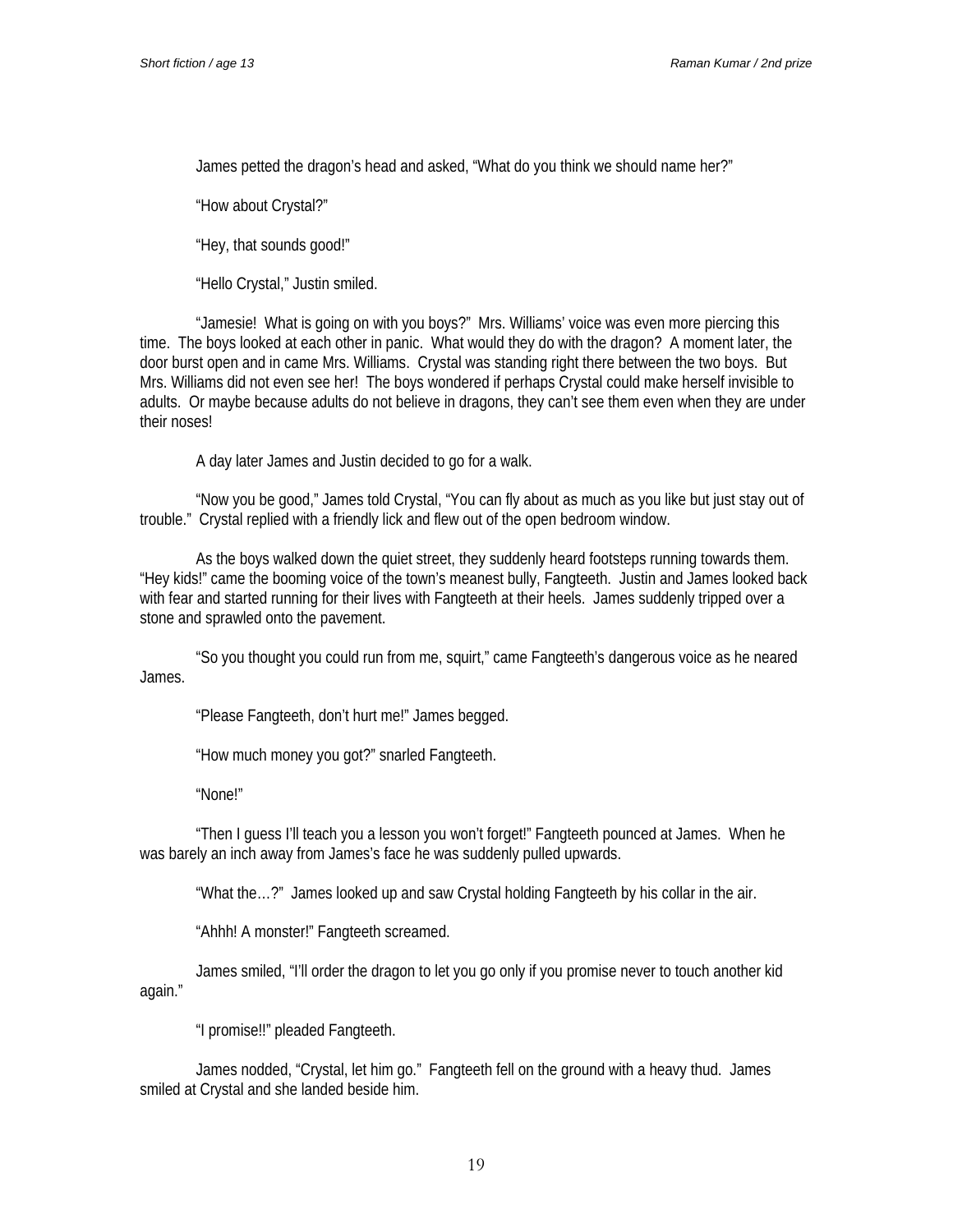"Thanks Chrissy." Crystal suddenly swept James off her feet and onto her back.

"Crystal, what are you doing?" James gasped. Crystal spread her powerful wings and flew upwards.

Up and up Crystal went. Soon they were flying so far above Westwood that the houses were smaller than ants. Cool air roared in James's ears and he laughed happily. He loved the sensation of being able to fly like a bird…well, like a dragon actually. He reached out his arms and felt the cold, creamy clouds. He opened his mouth and to his astonishment, the clouds tasted just like ice-cream! Crystal suddenly swooped downwards and James accidently slipped off her back! He screamed as he fell hundreds of miles a second. But just then he felt a soft body beneath him. Crystal had caught him!

This was the first of many flights Crystal and James took together. In the following months they visited many parts of the world. They went to the steamy jungles of Africa, the frozen plains of Antarctica, and saw the colossal pyramids of Egypt. But one day, Crystal and James set off on a trip that would be very different from the others.

Crystal was moving impatiently in James's bedroom, looking at his bedroom's clock and giving little grunts. She then suddenly bounded towards James and swooped him onto her back. She took a mighty leap out of the window, spreading her wings and soaring gracefully. The wind roared in James's ears and he watched the small town of Westwood disappear.

"Where are we going, Crystal?" James asked. Crystal replied with a small grunt. They were now miles away from Westwood. In a few minutes, Crystal was flying so fast that James had to lie on his stomach on top of her powerful back to keep himself from being blown off. Crystal flew over streams, lakes, rivers, even oceans. Quite soon there was no civilization was to be seen and James felt very tired. He fell into deep sleep right on top of Crystal's back.

"It's beautiful!" James cried in delight when he awoke. Crystal had flown into a lush green jungle. James looked at Crystal gratefully but her face revealed sadness.

Crystal suddenly spoke, "I have to leave you, James." Her voice was like perfume floating in a breeze; calm and sweet.

"Crystal, you can speak?" James asked.

"Over the days I was with you I heard and memorized everything you said. I soon caught on…your language is quite simple."

"Oh. You *were* joking about the leaving park, weren't you?"

"I'm sorry. This is where I belong."

"Where are we?"

"In the land of the dragons." A dragon as large as a bus walked by them and then another.

"I'm so sorry, James. I must live among my own kind!" Crystal cried tearfully.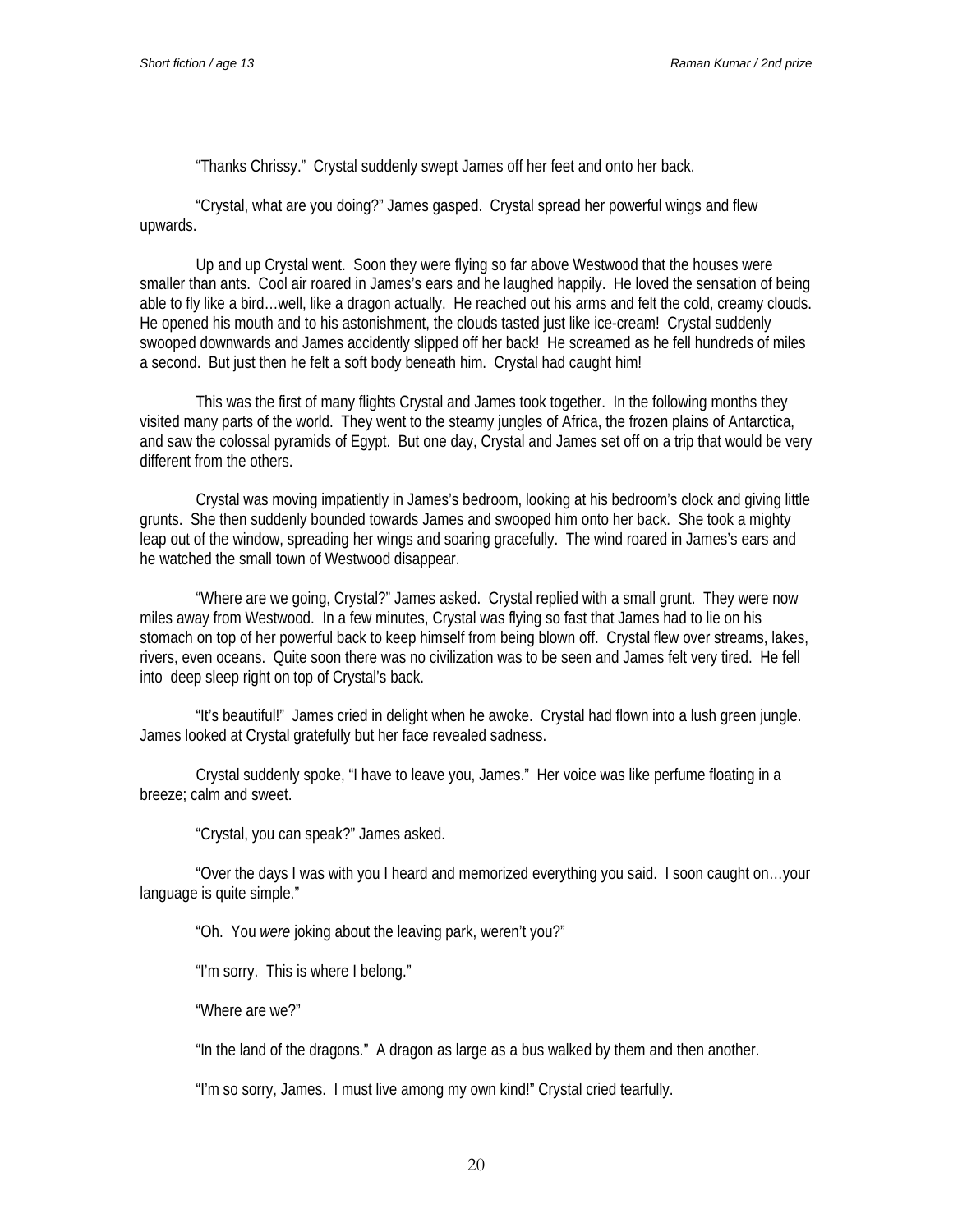James started to cry but he nodded, "I understand."

Crystal tried to smile, "I had so much fun."

"Me too," James was barely able to speak.

A huge red dragon walked towards them and said something to Crystal.

Crystal nodded sadly, "He says he will take you home now." Crystal hugged James so tightly he couldn't breathe. James tasted his salty tears running down his cold cheeks as he hugged back.

"Goodbye James. Thank you for the love you game me and thanks for being there everyday since I was a drangonlette."

James nodded sadly, "Goodbye Crystal. I want you to know that you will always be my best friend…no matter what!"

Crystal handed him a golden-colored box, "I want you to have this."

James reached into his pocket and pulled out a photo of himself, "Please take this. I'm sorry but it's all I've got for you to remember me by."

"This photo is the best thing in the world you could give me…this is worth more to me than a thousand bags of gold." The red dragon started bounding through the woods, then spread his wings and flew into the air

That night James lay in his bed crying silently. He looked around his room for something to cheer him up and he saw the golden-colored box Crystal had given him. He lifted its lid. Inside was an egg!

"Why would she give me an egg?" James wondered aloud. Suddenly he realized that the egg was cracking! A top section of the egg cracked away and out popped a tiny blue head…it was a baby dragon!

James smiled and patted its small hairless head, "Hello there."

The dragon licked James's arm happily.

James scooped it up and smiled to himself, "So this is the present Crystal left me. Hmmm…what should I name her? How about Jade...yes, that's perfect."

Although James did not realize it then, this was the unique task that Jeremy Quinton had spoken about. James had been chosen to raise dragonlets, teach them about the world of humans, and then return them to their own world. In the years to come, James would embark with his dragon friends on many marvelous adventures.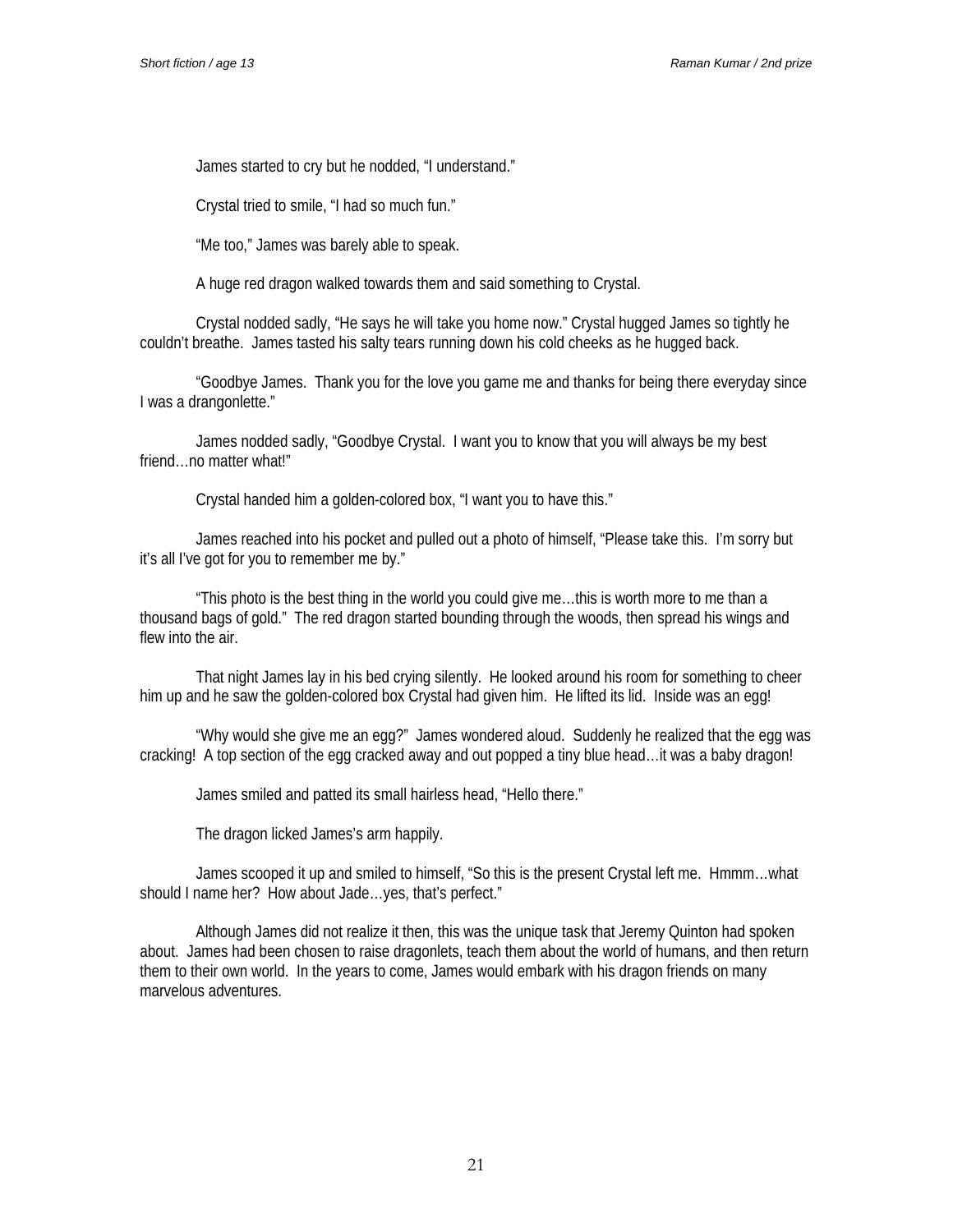# **The Beauty of Nature**

# **by Nicole Bedford**

Nature

Exquisite, delicate Depleting, changing, disappearing Animals, air, water, earth Creation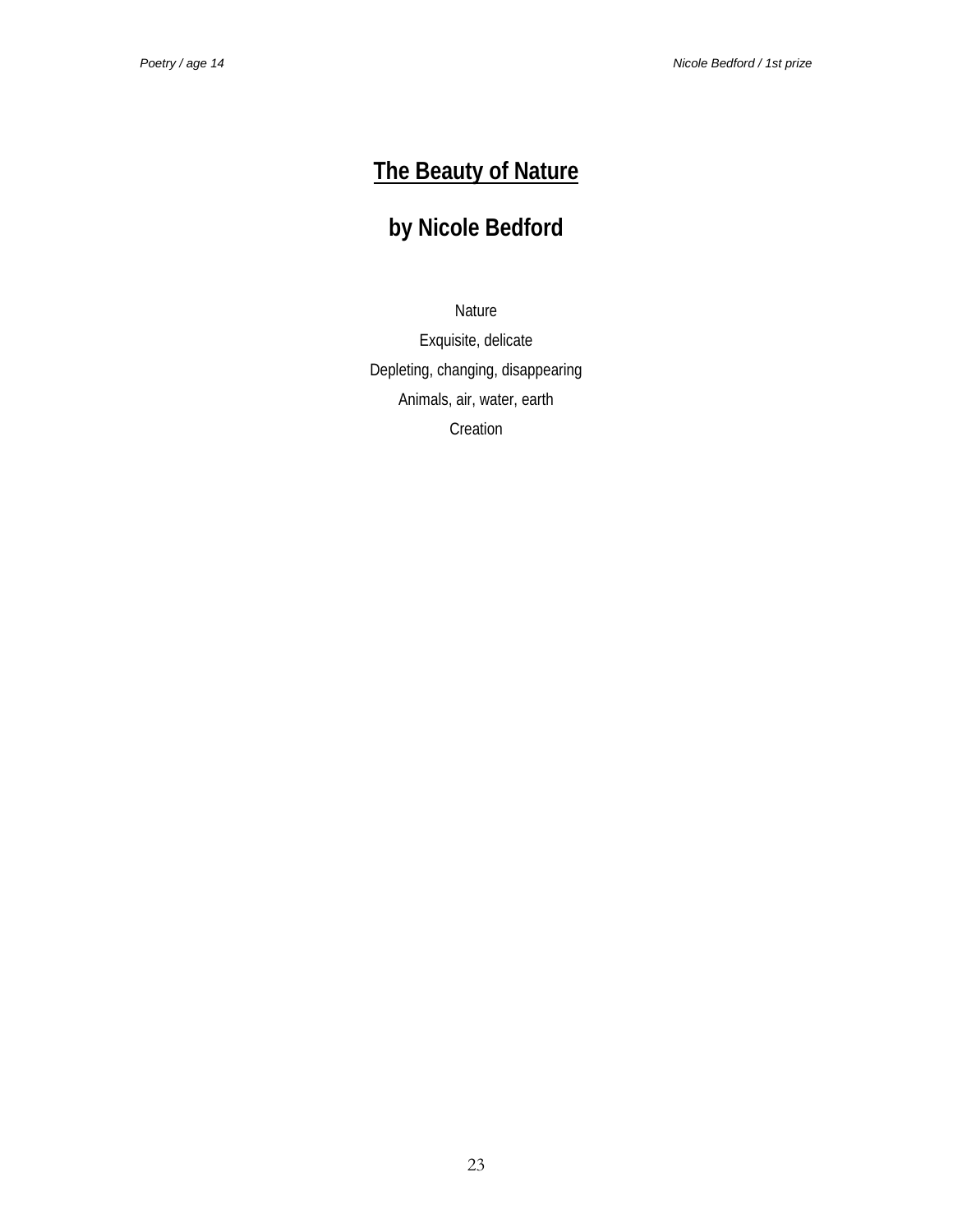## **The Witch Hazel Women**

# **by Olwyn Keane**

Just above the village, a grove of witch hazel surrounded a small stone house where three sisters had lived alone since their parents died. Every morning, the two eldest girls would walk through the woods to the village square. There, one sat cross-legged before a simple drum while her older sister leapt and whirled and flew with the beat. When she grew tired from dancing, the other sister would sing beautiful, haunting lullabies that delighted the townspeople, no matter how many times they heard her. With the food and coins they received, the two sisters supported the family.

When they had first begun to perform in the village, their youngest sister had asked to help. But they knew that she had no memory for music and that she couldn't dance at all.

"How can you help us?" they would ask. "No, you're too young to help. We'll take care of everything. Don't worry." So she resigned herself to staying in the cottage.

But the earth around their home was so rich, and the weather so often fine that she quickly began to spend all of her time outdoors. Weeds began to disappear, wildflowers to bloom. A vegetable patch began supplementing meals, and beautiful roses, clematis and honeysuckle climbed and blossomed amongst the witch hazel. In Spring, bluebells and violets and lilies of the valley tangled in a brilliant carpet. Long grasses and emerald mosses grew alongside a tiny stream and the youngest sister spent much of her time there, planning her garden.

After a long day, the sisters had just snuggled into their beds when a horrific shrieking filled the air. The strange voice moaned and cried, sometimes ear-piercingly high-pitched, sometimes inaudibly low, but always insistently present. White-faced, the three girls lit a lantern and moved through the forest toward the sound. They met several villagers on the way and their rapidly growing group found themselves in a grove at the outskirts of town. A huge oak towered above them and sitting in its branches a silver, soap-bubble figure sat sobbing.

"You! Ho, you there!" the mayor called officiously. "What's the meaning of this display?" The apparition quieted and abruptly leapt from his perch, his legs sinking disconcertingly into the ground before he solidified and stalked toward them. Nose to nose with him, the mayor stammered, "We . . . we . . . we cannot sleep when you moan and groan so. Go away so we can rest. . . . Please."

"Why should I go away? I like it here, even if you don't like me. Nobody likes me." The spirit sighed, silver tears brimming in silver eyes.

"And no wonder, when you keep decent, hard-working folk up with your racket!" an old woman shouted from the crowd.

"Now, no need for that." The banker bustled fearlessly forward. "Come my boy, be reasonable. What can we give you that'll persuade you to go? Hmm, what do you want?"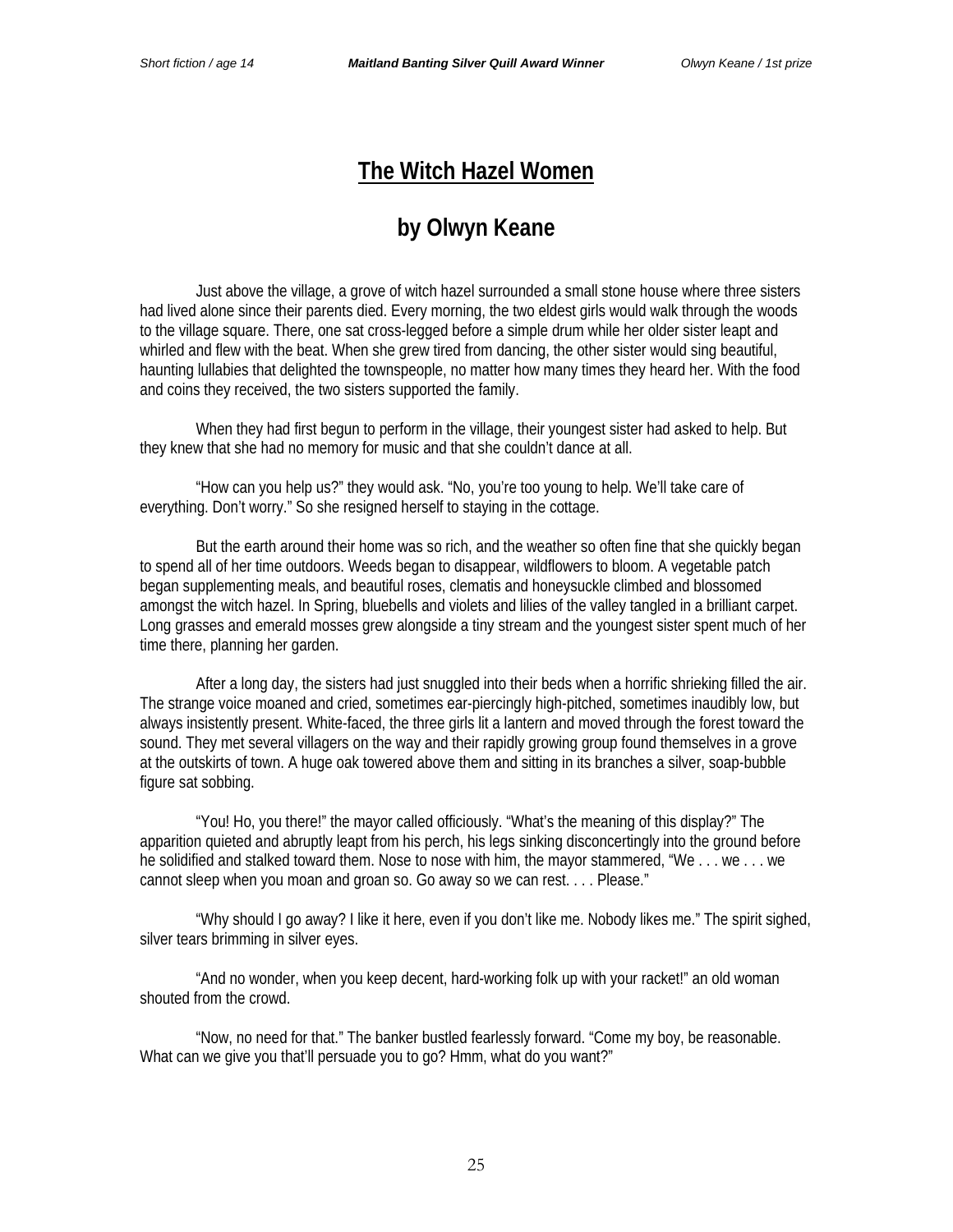"What do I want?" The astonished apparition stared at him. " What could you possibly give me, you fool? No, *you* go away." Then he was up in the oak again, wailing and crying fit to wake the dead, or at least keep the living from sleep.

"What can we do?" demanded the baker, after the retreating villagers had crowded into the village hall.

"Not much we can do," commented someone.

"Nonsense," the banker asserted, "everyone has a price. We just have to find his." The youngest sister frowned as the rest made their plans, staring out the window and listening to the ghost's cries.

Days passed in silence, the exhausted villagers trying to live their lives as usual. Each night, a gift was offered and each night it was rejected. The baker offered his best loaves, the cobbler her finest shoes, the butcher his thickest steaks. Each time, the spirit asked incredulously "What do I need this junk for? Get lost."

Finally, everyone in the village had offered a gift except the witch hazel sisters. The eldest resolved that her gift would be a dance.

 "After all, no one can dance as well as I. I'm sure it will be pleasing enough that the spirit will agree to leave and we'll all be able to sleep again." Her sisters wove ribbons through her hair and tied bells around her wrists and ankles. Barefoot, she set off down the path to the grove, reaching it just as the sun set and the ghost was about to commence his wailing. He glared down at her. "What now? Can't you people leave me alone?" She gazed resolutely upwards, straight and strong.

"Wailing spirit, I've come to dance for you. If my dance pleases you, will you stop bothering us?" He stared down at her.

 "Dance, dance! What do I care? Go ahead and dance." So, silently she raised her arms, twisting patterns through the air, the ringing of her silver bells the only sound. She leapt forward, kicked out, spun and twisted and flew, danced faster than she ever had before. Whirled in a blaze of colours, reds and golds and greens. Sometimes dancing faster than the eyes could follow, sometimes still like the eye of a storm before leaping into action once more. Finally, she was exhausted and it was all she could do to stand and look up into the branches of that great oak. The ghost was staring at her, so she asked, "Will you go now?"

"What is your talent to me? What do I want with dances? It's all gone. I'm dead. Leave me alone." He began to cry and moan again, horrible, unearthly sounds and the eldest sister flew terrified back to her home.

The next sister was determined to try, so the next night, against her sister's protests, she set off to the grove with her drum.

"Spirit," she called confidently, "I've come to sing for you!" The silvery frame shivered into visibility and he gazed down at her hopefully.

"Sing? You're going to sing?" he asked.

"Yes. I'll sing a lullaby for you," she said, encouraged by this show of interest, "and if you like the song, you'll leave us?" His face closed, and he made no reply, gazing resentfully down from his perch.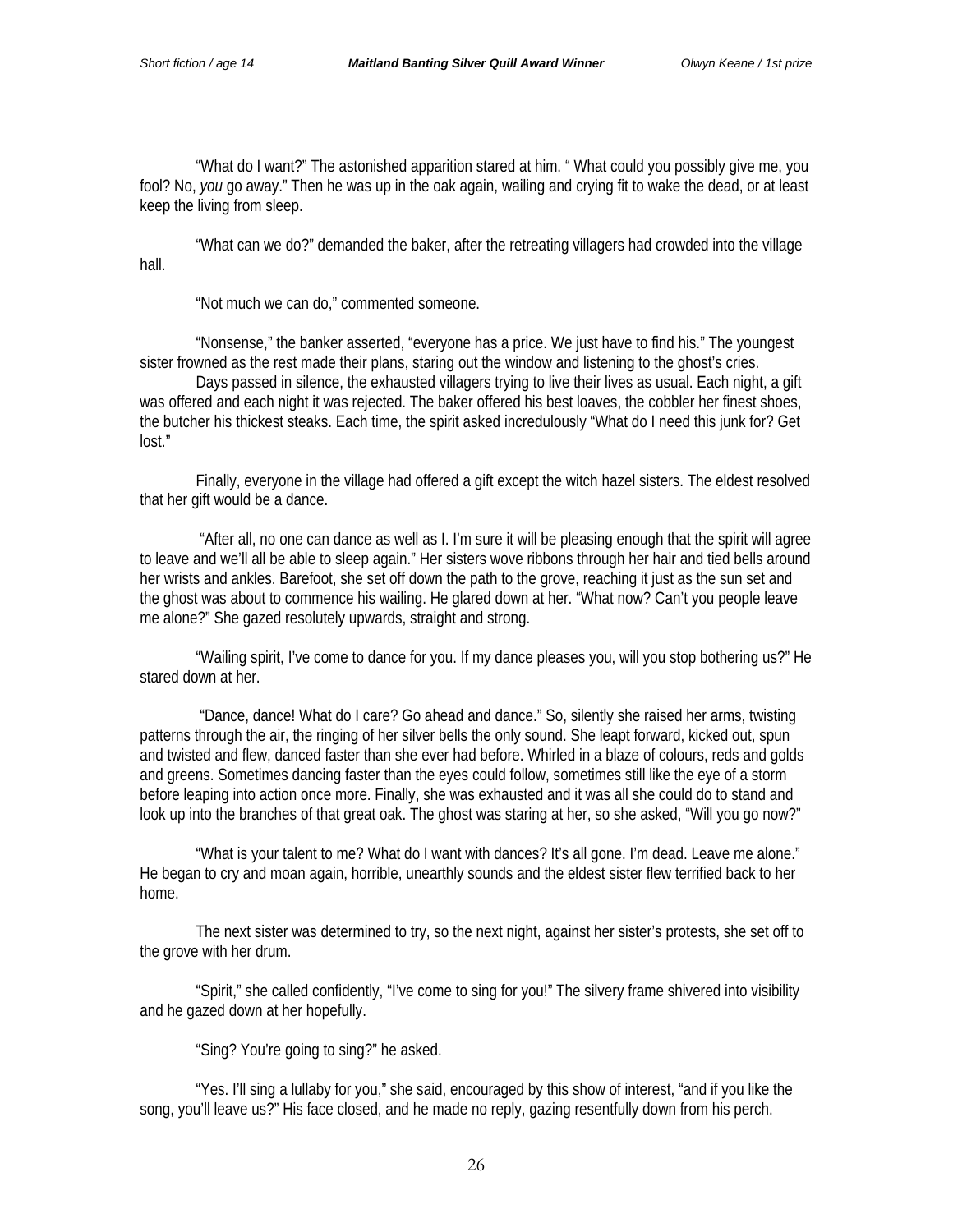Undeterred, she sat before her drum, tapping out a rhythm with her fingertips. A sound started low in her throat, rose up deep and smooth like melted chocolate, dark and rich. Almost words chased after drum beats, resonating soothingly between the trees. Notes flew up into the air and collapsed in tangled heaps amongst fallen leaves. Her voice swirled among the oak's branches, painting sympathetic pictures in the dusky air. The forest around her grew quiet, listened in rapturous silence to a pure lullaby sung with impure intent, and above her the spirit sat impassive, unmoved but for the silver tears that slid along his face. Her throat grew dry. She trailed off, gazing uncertainly upwards, her earlier bravado evaporating.

"You have a beautiful voice. But I'm not leaving. Why can't you people understand? I can't be bribed, you have nothing I want. What could you give me? What could you show me? I'm dead. I'm dead!" His voice dissolved into sobs, great coughing heaves of grief that frightened her in their terrible incomprehensibility. She scrambled up, her drum forgotten, and ran back along the path to the cottage. His cries echoed between the hills and the three sisters endured another sleepless night, with heads stuffed under pillows and towels shoved tightly against cracks.

In the morning, the still shaken performer shared her story with her sisters. Word for word, she repeated the spirit's impassioned speech.

"I guess we'll all just have to invest in really good earplugs," the eldest sighed.

"I still haven't tried,." said the youngest sister. But her older sisters were adamant. She was too young, it was too frightening, there were far too many risks. They would not allow her to put herself in danger. She argued passionately that she too should have a chance, but her sisters refused.

"You're not going and that's final!" the eldest shouted. The youngest subsided, gazing resentfully out the window to her garden.

After her sisters had gone to bed, stuffing their ears with cloth and squeezing their eyes shut tight, the youngest sister sneaked out into her garden. She knelt by the oldest witch hazel. Beneath it, a miniature rose put out perfect pale flowers, delicate in colour, shape and scent. Reaching down, she picked a tiny bloom, not quite closed, and wrapped it in her handkerchief. Then she set off towards the grove.

When she reached the oak, the moon had just risen and she noted absently that it was full. A smile graced her lips as she approached the spirit. He sat dejectedly against the great trunk, his head in his hands. She sat silently beside him, hugging her knees to her chest, not speaking. After a time, he lifted his head and stared into her eyes.

"What do you people want now?" he asked sulkily. The youngest sister shrugged. He stared, then lowered his head to his hands again.

"I'd like to know your name," she said quietly.

"What?"

"Your name?" she repeated. "I don't know it."

He stared and almost absently said, "You know, I think I've forgotten. It's been so long. Everything's gone."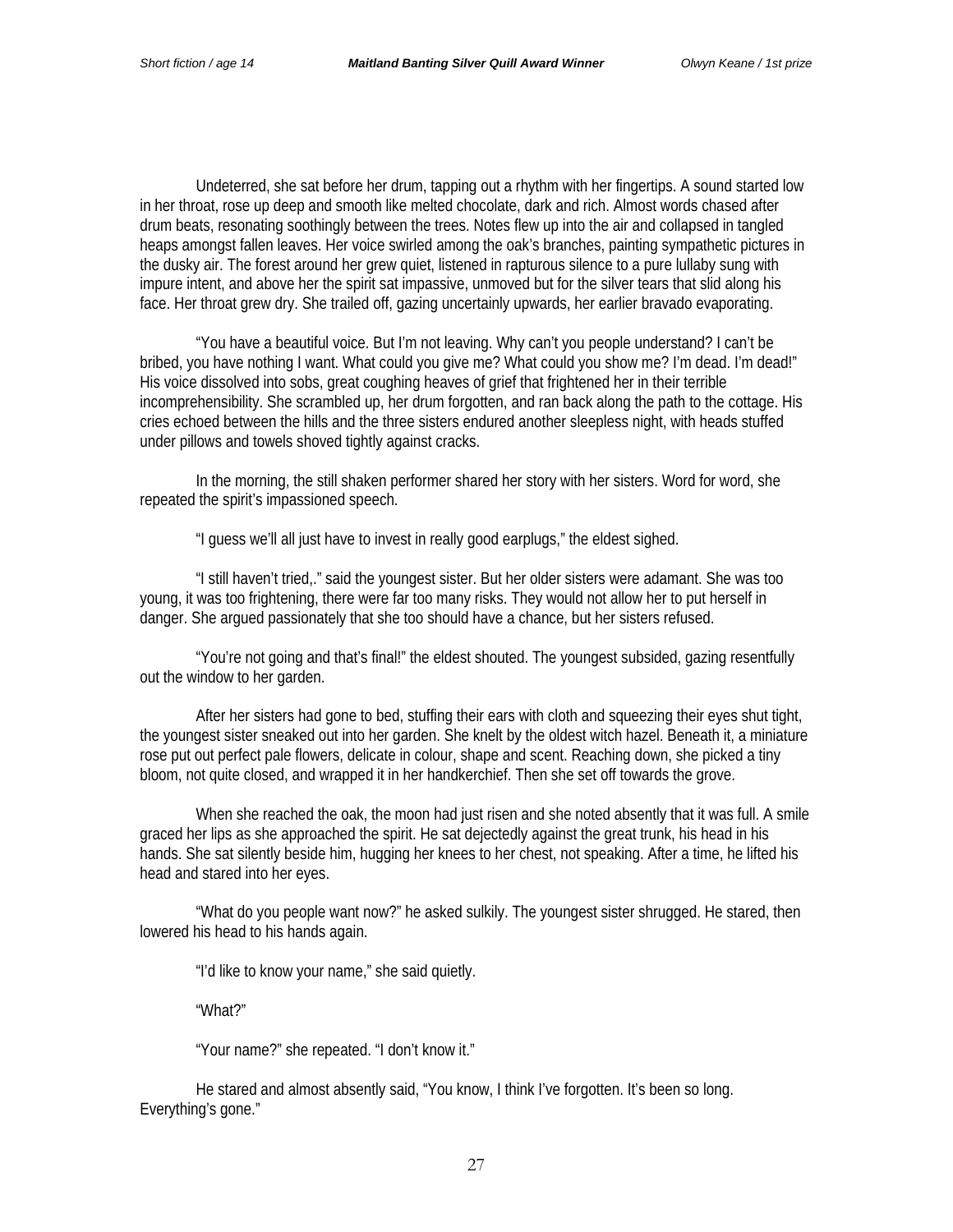"Oh." They sat together in silence for awhile before she unwrapped her flower and held it out to him.

"What's this?" he asked. She laughed, a loud, crystal laugh and he stared at her, a bewildered smile on his face.

"It's a rose. Haven't you ever seen one?" He shook his head and muttered, "I can't remember." She stared at him, astonished.

"It's from my garden. I have hundreds of them! C'mon, I'll show you!" She grabbed his hand, ignoring its coldness, and pulled him along the path towards her home.

They walked from tree to tree, rose to rose, as she explained the different times they bloomed, told him their names, enthused over the hardiness of a particular species or the beauty and fine colour of another. She showed him lavender, and taught him to make crowns of its purple stalks. She smiled proudly when he pointed out a particular flower, laughed as he tried to pronounce the complicated names for simple flowers. Finally, they sat by the stream and he exclaimed over the softness of the moss.

"It's so strange. You don't remember anything?"she asked, absently braiding green stems together.

"Not really. I remember, there was a lady who used to tuck me in and kiss me. She was nice. But then she left, I think. It was very quiet. And then I sort of, woke up. It's all blurry." He frowned, concentrating.

" What happened after you" she hesitated, "woke up?"

" I looked for the lady. I couldn't find anyone. I got lost." She stared at him, realizing for the first time how young he looked.

"How old are you?"

" I don't know. Old, I guess. I've been lost for awhile." She nodded and tentatively put her arm around his shoulder.

" You don't have to be lost. You can stay here." He smiled and vanished as the sun came up. The youngest witch hazel sister stood alone in her garden and then went quietly to bed, catching a few moments of rest before sounds of revelry floated up from the village, waking all three sisters. When they offered to go down with her to the village, she declined, wandering out into her garden instead. Absently, she began to dig and pull out tufts of green. High in the branches of the oldest witch hazel, she thought she saw a shimmer out of the corner of her eye, and shyly she lifted her hand.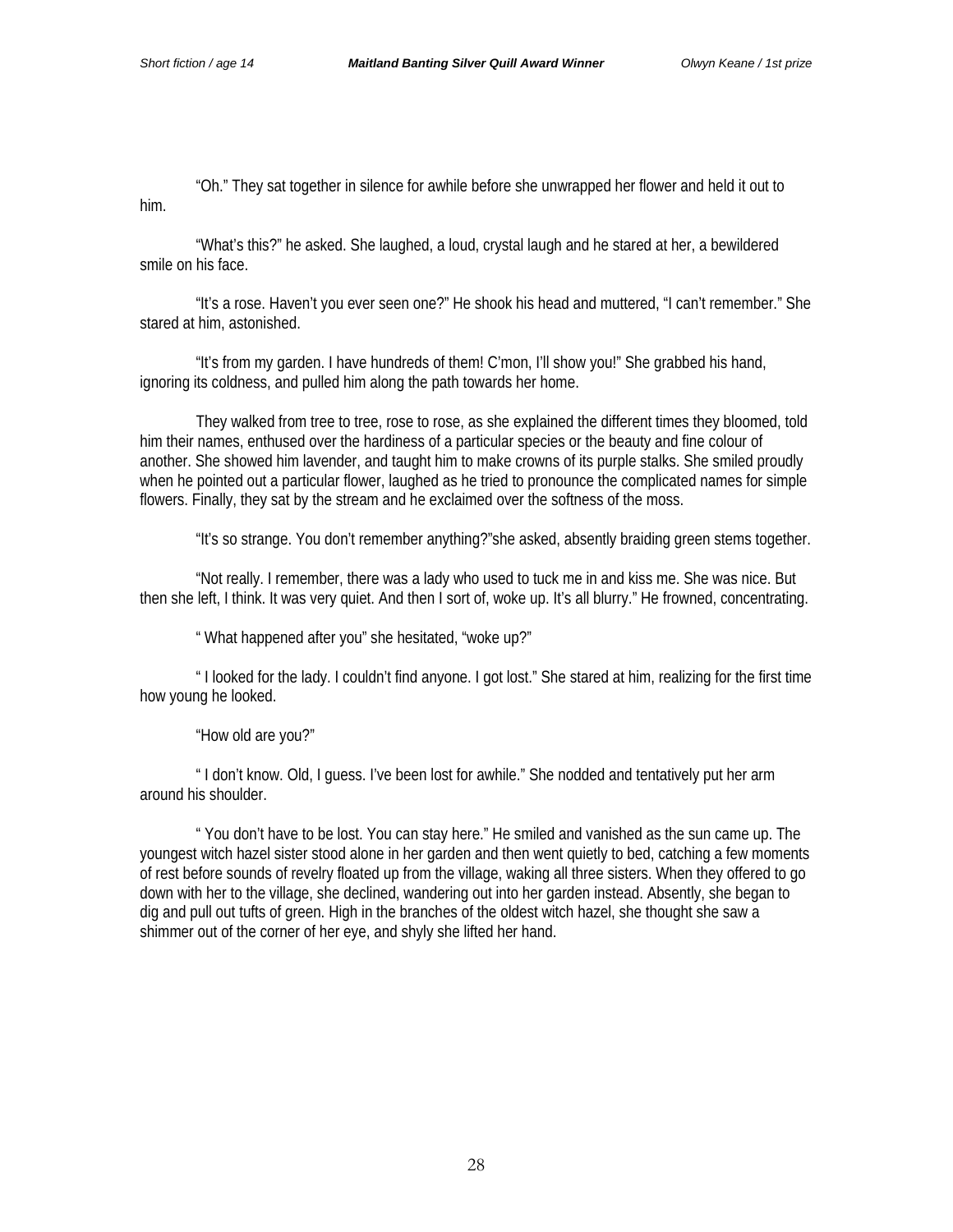# **Sir Nigel Wick**

# **by Tyler Kennedy Brown**

The Queen lay sick upon her bed. An invalid was she. For illness has invaded her, Straight into treachery.

The King called for his awesome knight. Sir Nigel Wick he'd be, Came marching through the palace doors, To face his destiny.

"Sir Nigel Wick!" exclaimed the King. "Your Queen is very ill. The only thing that will save her, Is the egg from a Red Hornbill.

This bird is found in Africa. To Mozambique he went; Traveled twenty days, twenty nights, Ready to circumvent.

Along his path to Mazambique, Perilous times arose. Slaying creatures, with mighty strength, Brought those times to a close.

29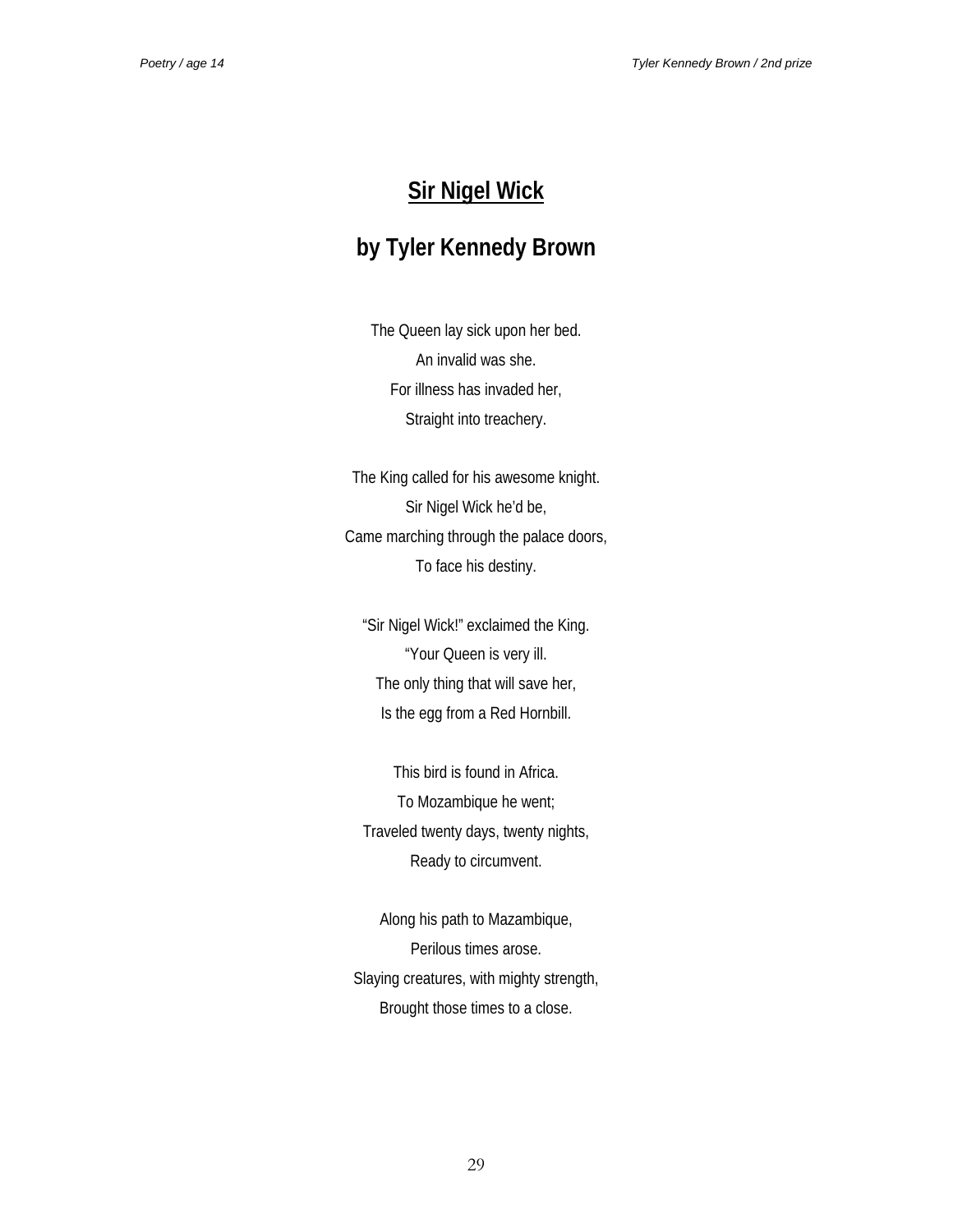In constant quest of this scarce egg, The fruit of the Hornbill, He scoured all of Mozambique, With superior skill.

Alas, he saw the Red Horn's nest, Revealing the prized egg, He reached up for the antidote, But something bit his leg.

The Red Hornbill made Nigel bleed, Its' teeth transfixed his skin; Dread and panic crossed Sir Wick's face, Hearing a voice within.

From the start, he had been warned, Forcefully by the King: "Beware the bit of this Red bird, For it's a deadly thing."

In pain, he grabbed the Red Horn's egg, And hobbled on his way. For he had a quest to complete, Not to be lead astray.

The injury had left him weak, To England he must go, With egg in hand, and bleeding limb, Return was very slow.

30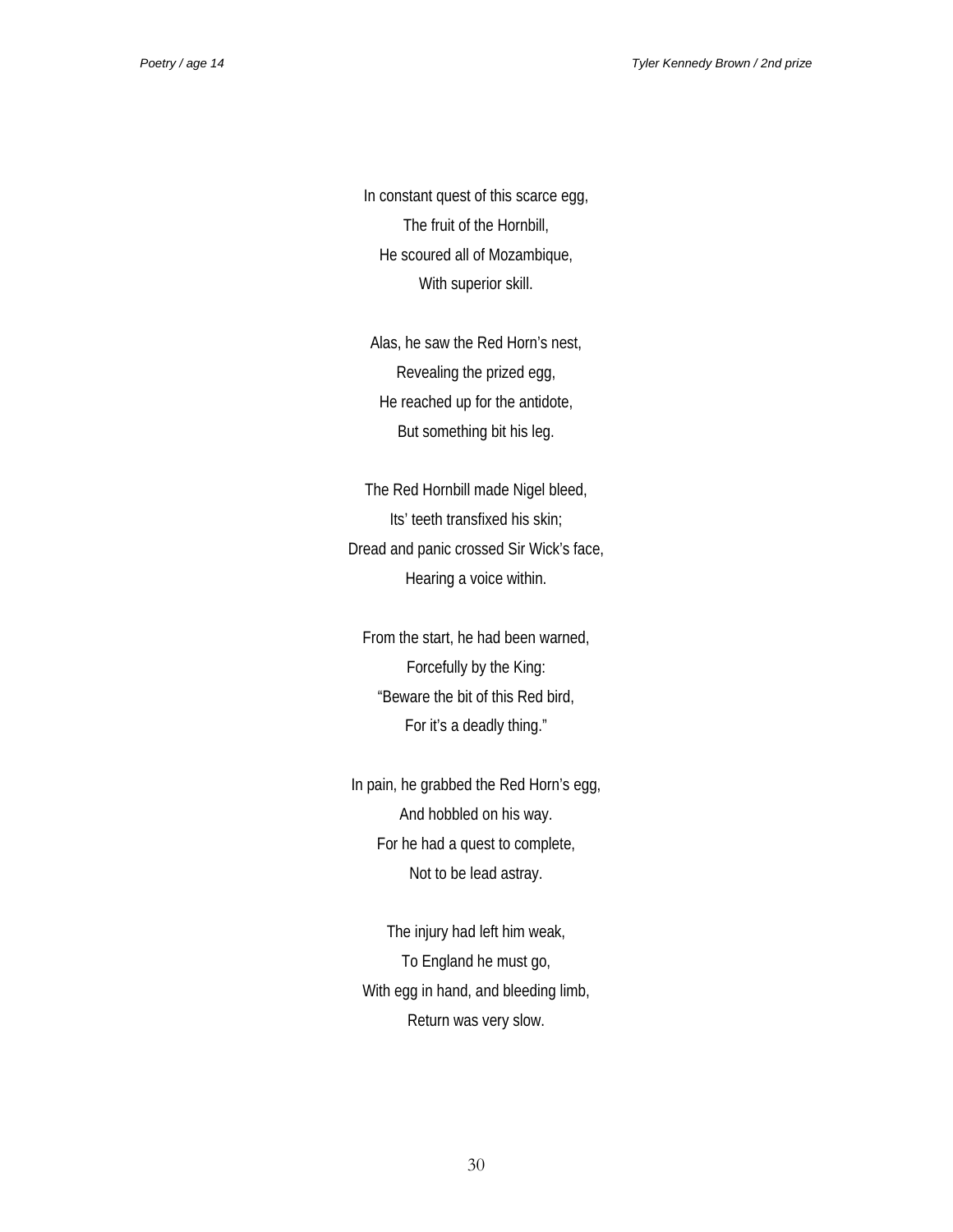The castle rose upon the hill, He staggered to the gate, Returning tired from his hunt, The Queen's survival awaits.

The servants brought him to the Queen, Her health, it was quite poor; The frantic King was in dismay, But Nigel brought the cure.

Exhausted Nigel dropped down dead. The egg, it did its trick. The very bird that saved the Queen, Ended Sir Nigel Wick!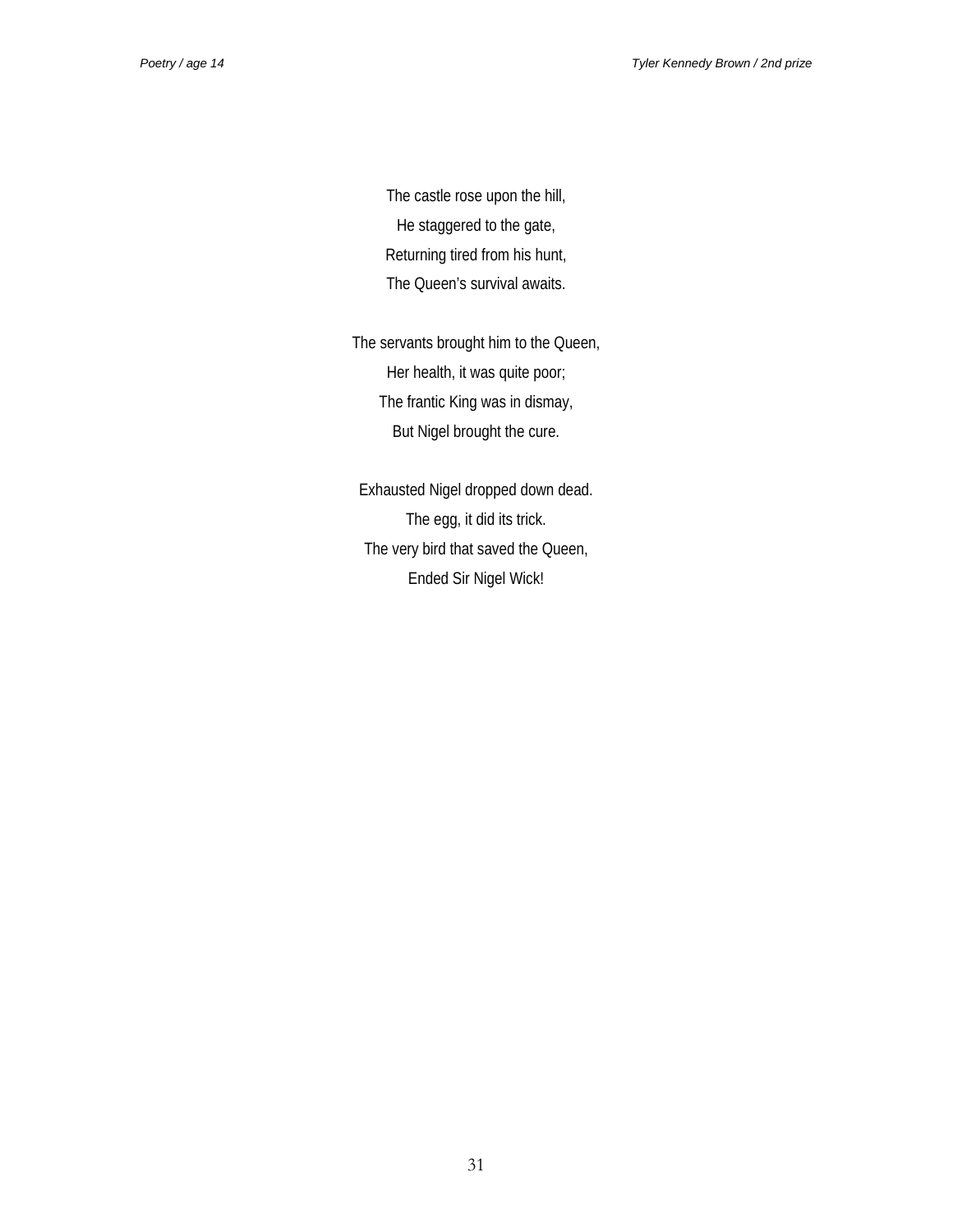## **The Story the Tracks Told**

# **by Debbie Kerkhof**

One set covered almost sixty miles. Some were totally blown in with snow. At one point, the tracks stopped at a barrel and the snow inside it was trampled down. The tracks then continued along a highway, where they became far apart and long. Near a late night restaurant, one paw-print was marred with a rusty pop can. The rest of the tracks had spots of blood beside them.

Another set of footprints was repetitive, the new day's tracks following tracks from the day before over the same route.

Another set was the tires of an old jeep. They veered all over the road in a strange trail.

Three different beings, worlds apart, yet connected, all put on the earth to be a part of God's amazing plan. And this is how it started...

She was a ratty, mud-coated stray. The muddy snow on the ground showed the stray's large footprints, telling that she had some wolf-blood in her, but she was mostly a mutt. Many were scared of her appearance and assumed she had rabies. Garbage was her main course today as usual. Begging at the market with her pleading liquid brown eyes had not gained her a morsel or two of fish or even crusts from an old lady on a bench, and even a stray dog feels shame. The kind butcher across the street had not been home either. Finding a scrap of bacon and some egg shells that had not been fully scraped out, she ate her late day breakfast and started on her way to her rotten old box in the junkyard. Lifting her fine muzzle, she cast her eyes on the downcast skies that promised to burst with snow momentarily.

Halfway home, the stray stopped short. Snow finally broke through the clouds, like feathers bursting from a pillow. It began to swirl around her in a dizzying manner and from it she distinctly heard a call. "North, north..." it seemed to whisper, urging her to leave the dreary town she called home. "North!"

. . .

Jeremy Burr was a gruff, grizzly old man. He hated children, he hated dogs, and he hated noise. Every morning he crossed Whippoorwill Street, grumbling about the weather, the children playing in the streets, and the noise from the neighbour's stereo. He would go down Parker Street, go up the Wren's Drive hill precariously, and then he would end up on his beloved Whippoorwill Street, grumbling about everything. Every morning was the same thing in the same manner. His boot prints in the snow always followed their path from the day before.

There was a reason for his grumbling, his gruffness. Years ago, he had lost his wife and his beautiful daughter, Maggie, to a raging spring river. He had packed all he owned into his '87 Ford Mustang and drove until if felt like the sorrow had left him. Yet it had not retreated and returned in this seemingly peaceful town. The old man had never been the same again.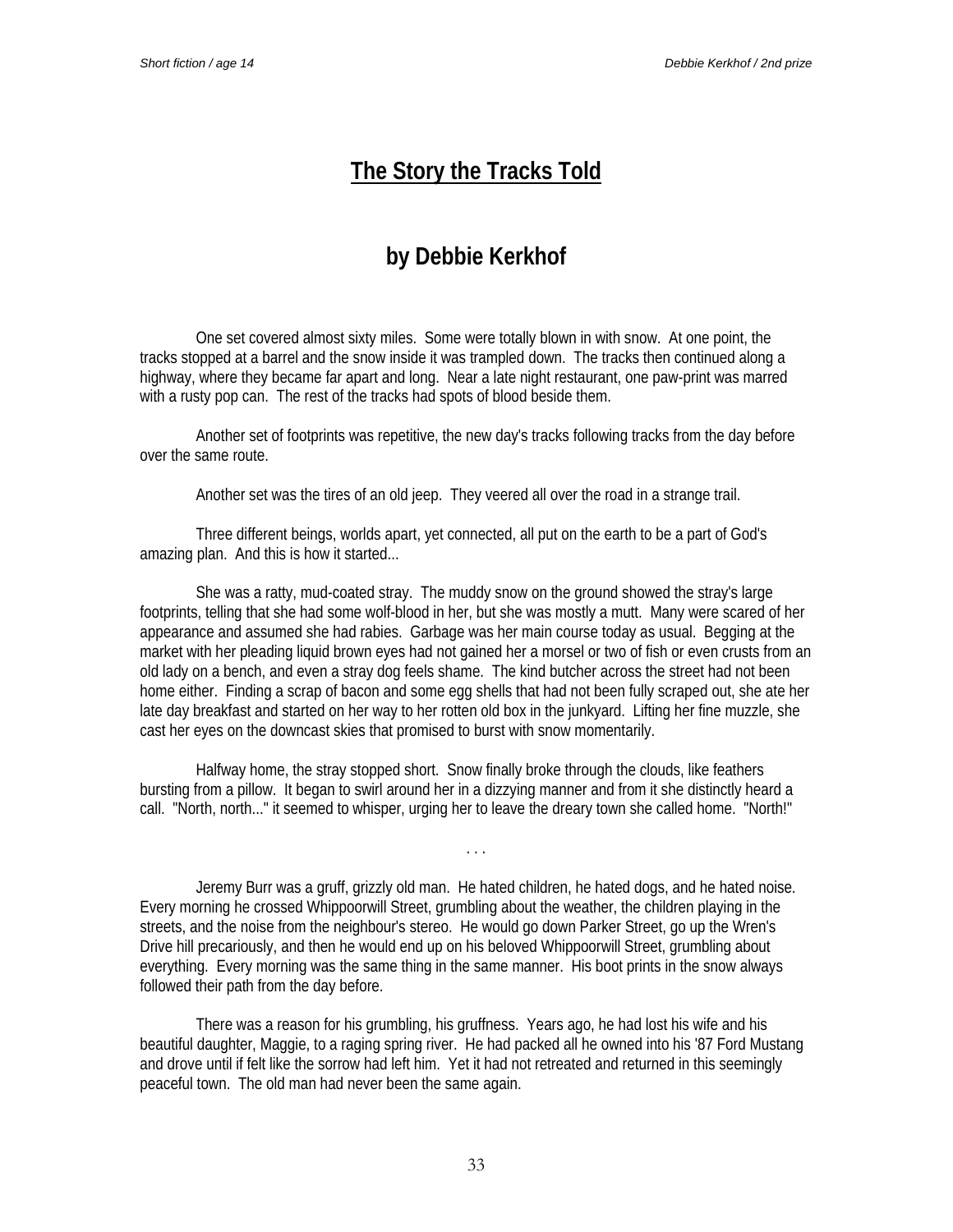Today, as the ominous clouds gave way to flurries, the old man felt something strange in the air. As he set his leather boots into the light covering of snow on Whippoorwill Street, something drew him back, a lurking feeling of danger. He stood perplexed by the side of the street on the corner. After some time, he shrugged off the strange feeling and continued on his way, grumbling about everything.

. . .

Jamie Walters, called Butch as a nickname, was a senior student at Montane College. He had blond hair and pale grey-blue eyes. He was a favorite with the gang and was very easy-going.

After tormenting Mr. Hopskin in math class and finishing a school project, Butch was free to go home to study for his last exam before Christmas holidays. He couldn't wait for his Christmas break. As he reached for the door handle of his jeep, a strange feeling came over him, the feeling one gets when they know they have done something horribly wrong. He stood in the rapidly falling snow by his jeep, confused, racking his brains for the reason he would be feeling this way. He shrugged off the feeling and drove home, his face laced in thought.

She slept in a barrel that night, hungry, cold, wet, and miserable. Her feet hurt terribly from her day of walking. She had been in this town in the past, but the people had been unkind, and so she had left.

. . .

Rising from her bed in the morning, she opened her jaws in a yawn, her tongue lolling in the air. Stretching her stiff muscles, she opened her liquid brown eyes and trotted around her strange surroundings to find breakfast. The day showed promise of sun, and the sky looked like the Caribbean Sea, and it seemed that if one jumped high enough, they might plunge right in. The stray's footprints showed that she circled around and then stopped short, her feet digging in the snow. Once again she heard the call, but this time it called her to a different direction. She headed out on a highway, walking east towards her destination.

Butch threw his baseball cap into the cool air and gave a hoot. Exams were over! He was free! He gave another victory shout and made a run for his jeep, wishing a friend a happy holiday on the way. He threw his thick textbook onto the seat next to him and started his battered jeep. Just as he was about to leave, one of his buddies, Jeff McKlinck, or best known as Scamp, tapped noisily on the window pane. Butch rolled it down. "What's up?"

. . .

"There's a big party at my dad's house tonight, man." He grinned. "It'll be a blast. Don't miss it!"

"Okay, Scamp, I'll see you there." Butch returned the grin and revved his motor, letting the rocks fly as he sped out of the college driveway.

. . .

The dog began to get restless. She hadn't made it yet, and to her, time was running out. Suddenly, she began to run. She became a brown streak, rushing by the late-night restaurants, even though they were a sure food source for her hungry belly.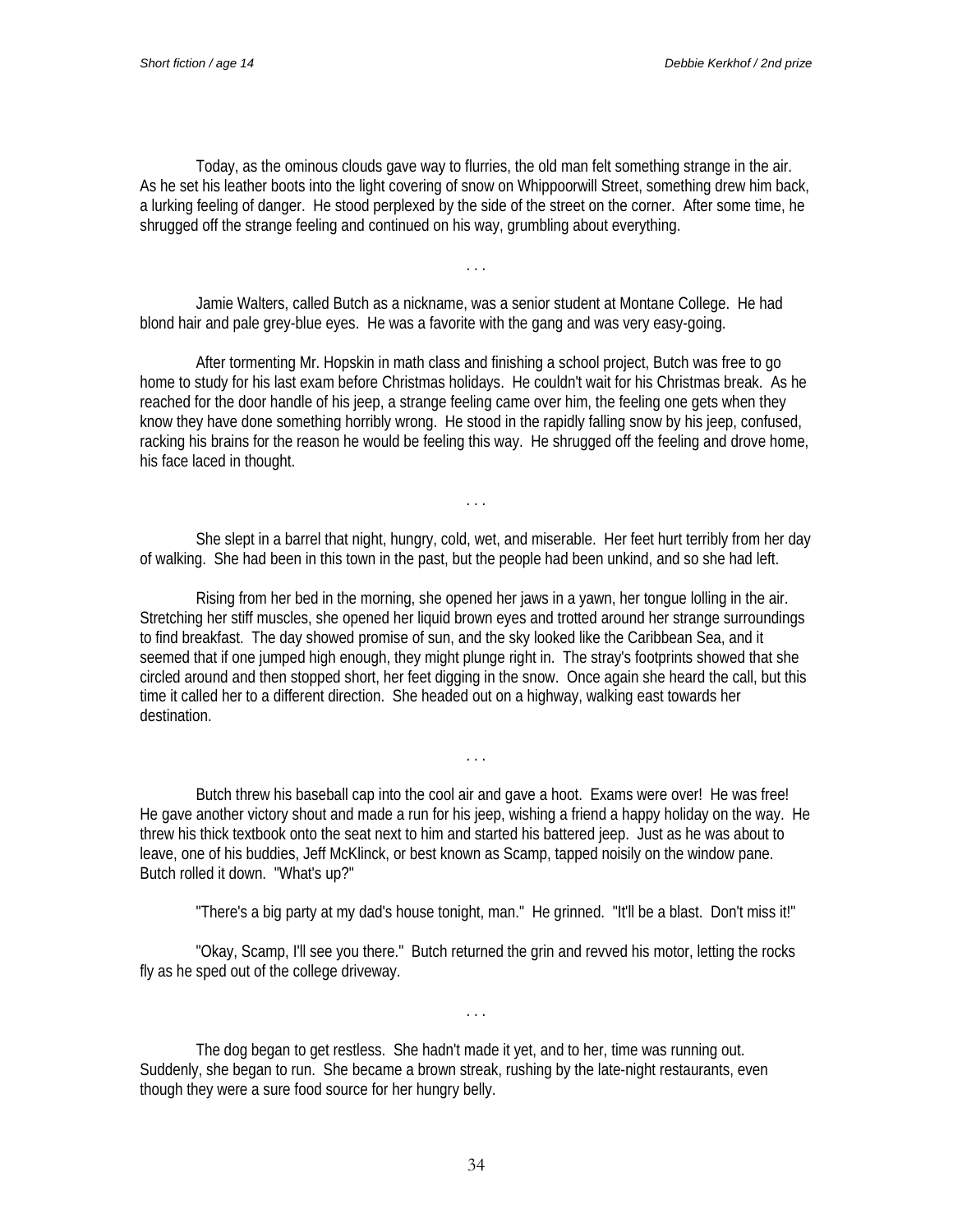Unexpectedly, she stumbled, falling head over heels, her coat covered in a light dusting of snow. Drops of blood dripped off her front paw and fell over the trampled snow where she lay. She lunged to her three good feet, seeing strange black dots that seemed to appear and disappear before her eyes. The wind rushed its message at her, encouraging her, urging her on. She ran haltingly, leaving the rusty old pop can, her injured paw bleeding profusely.

Finally, through pain-blurred eyes, she saw her destination, understood the danger. She poured on the speed the last few yards and lunged...

Jeremy ate his ordinary toast. He dressed for the chilly weather and opened his front door, mumbling about the children in the street, and the noise from the neighbour's radio. He clutched his cane and hobbled slowly out the door, his old leather boots sinking deeply into the snow, leaving deep tracks. He stepped out into the street, oblivious of the battered jeep veering straight for him...

. . .

. . .

Butch blinked to keep his eyes open. He cracked a grin, thinking about the party that had just ended. He couldn't remember much, just when he began to drink. He had drunk too much, not knowing what it would cost him.

He snapped back to attention as the jeep veered sharply to the left. He drifted off again, then snapped back to attention with a jolt. He squinted his eyes, then slowly grasped what he saw. There was an old man crossing the street in front of him! He jammed his foot on the floor, but he could not seem to find the brake pedal. He wanted to turn the steering wheel, but it seemed molded in place, keeping the car straight in a path towards the old man. Everything seemed to go into slow motion from there. The old man looked up and fear showed in his eyes. He lifted up an arm, as if it would shield him from the vehicle. Suddenly, a brown streak flashed by, knocking the old man out of the way. Butch heard a small crunch as the jeep jumped back to normal speed instead of slow motion. Butch found the brake and finally the jeep shuddered to a stop. He could not believe what had just happened. As he prepared to get out of the jeep, his last thoughts were that the old man was safe.

Jeremy ate his normal breakfast of toast. But this morning was different, because it was the same as the mornings so long ago. Someone was there to love.

. . .

"You coming, lass?" he asked the chubby brown dog in the corner. She wagged her tail and stiffly rose to her feet, cracking her fine jaws in a huge yawn, lolling her tongue in the air. She planted her bandaged foot firmly on the floor. Jeremy snapped her leash onto her brand new royal-blue collar.

"Your foot's finally healed, eh Maggie?" The old man raised his eyebrows. "You changed my life, you know. I learned that letting a trial burden you ruins your life. You sure didn't let being a stray keep you from being a hero, did you?" Jeremy chuckled as he opened the front door, not minding the children or the neighbour's stereo. As he walked down his sidewalk, a battered jeep pulled up.

"Hey, Gramps!" Butch ran up the drive, his hands behind his back. Atoning for almost hitting the old man had resulted in friendship.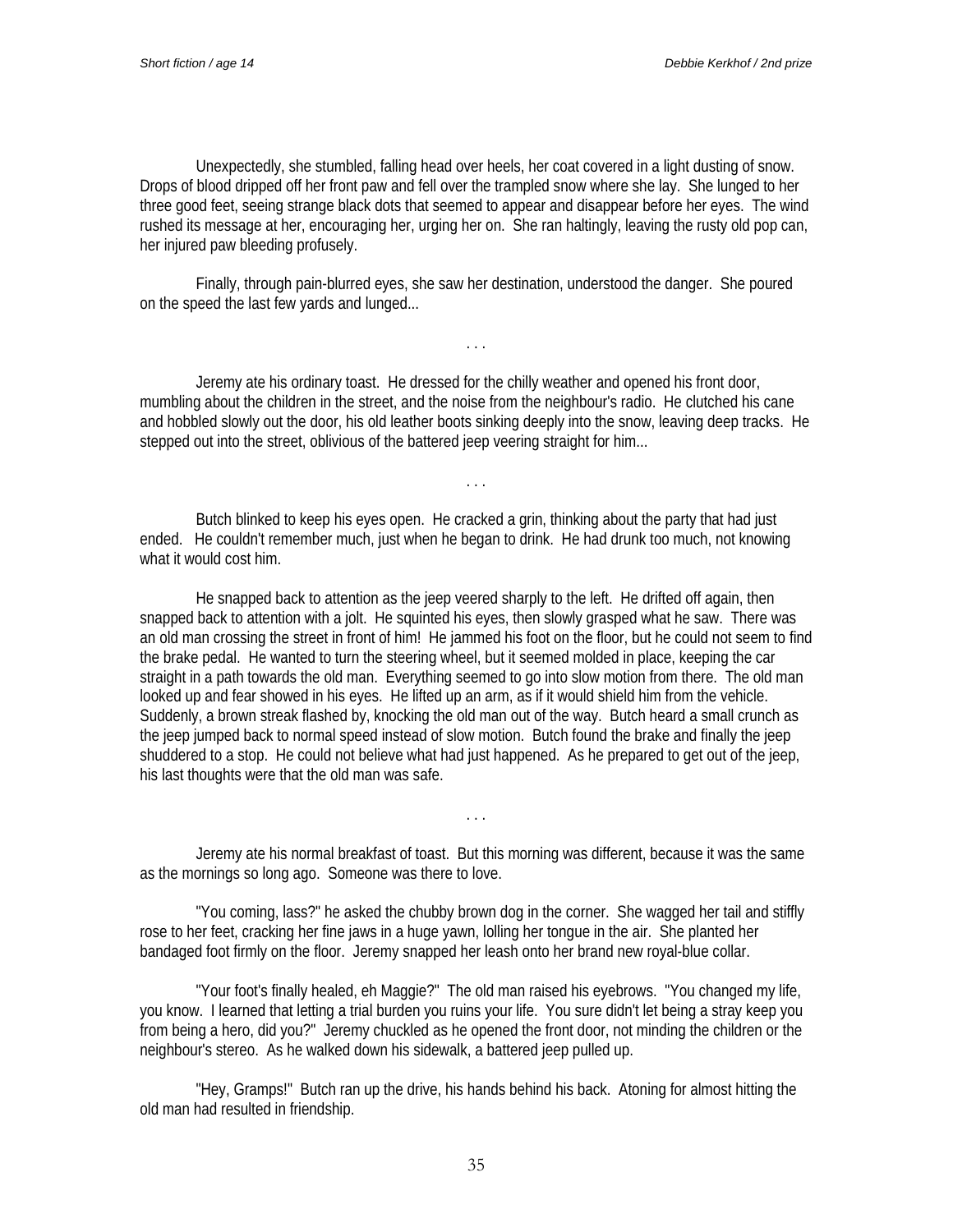"What've you got there son?" Jeremy asked, curiously trying to see behind his friend's back.

Butch grandly pulled from behind his back a chestnut cane. "Think I owe you this much, since I drove over your other one."

Maggie gave a little whine, as if saying they should get on their way. They walked side by side, the dog who was considered nothing, but found something, the lonely man who had found friendship, and the reckless boy who had become a man. Their tracks in the snow seemed to rejoice behind them.

And that is the story the tracks told.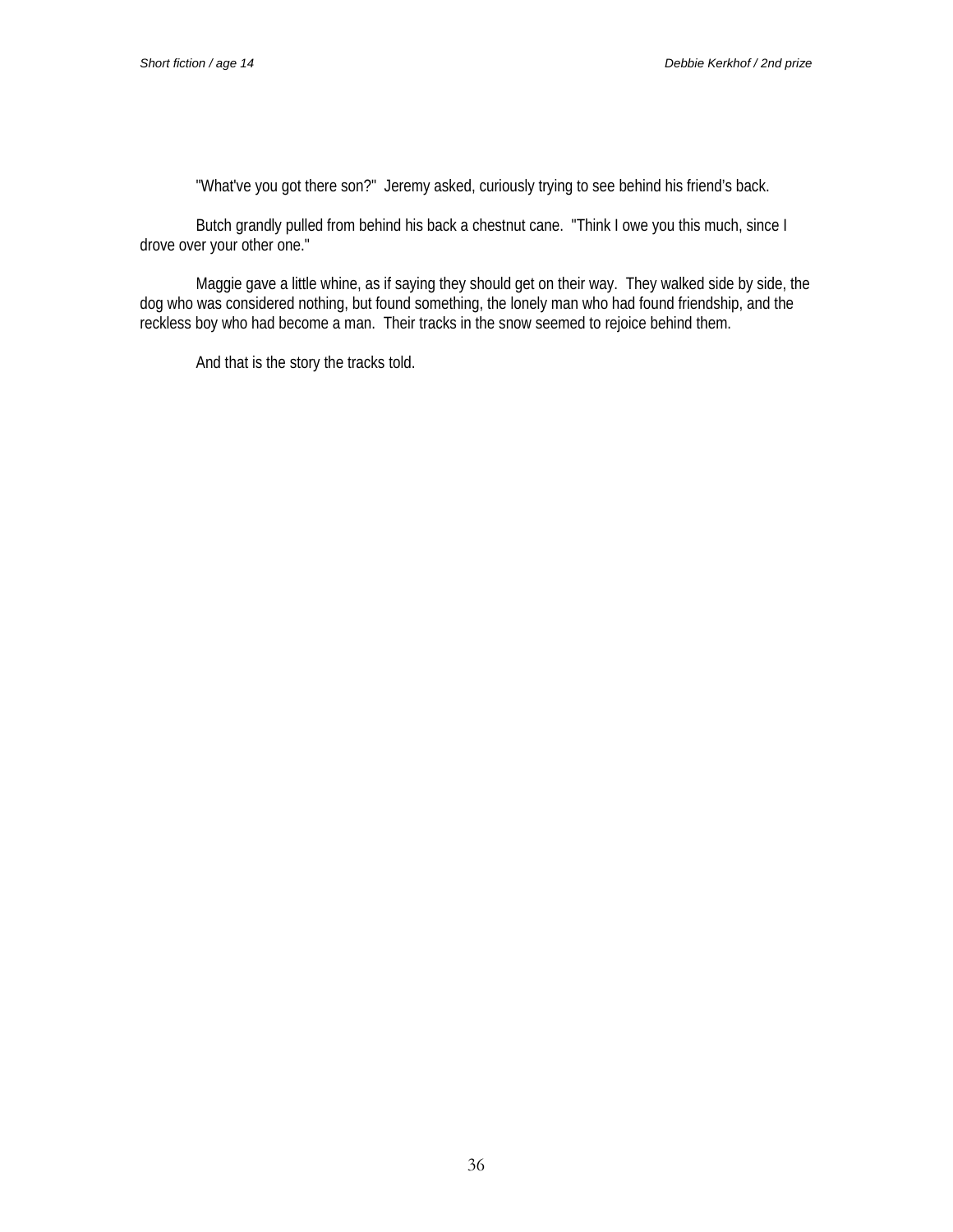# **Torn**

# **by Sandra Jenkins**

Nothingness. Seeming like death. The weight of mental turmoil Beyond belief. The indescribable depression confining me To my room with walls painted black. The broken mirror adding to the scars And the incredibly painful feelings Of the lost child within.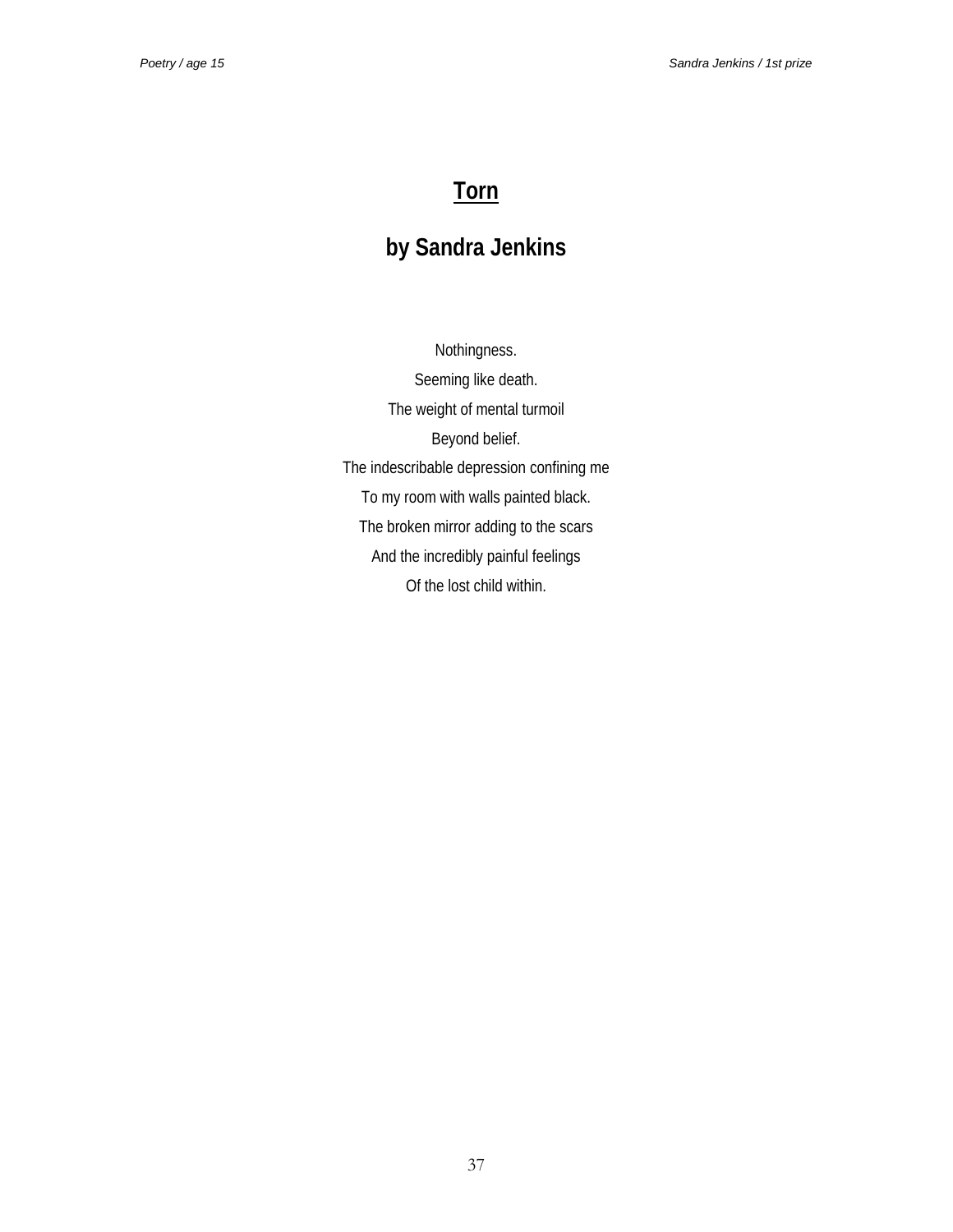# **Forgive Me**

# **by Sarah Bihun**

I lie here alone, distanced from the world, and distanced from life itself. It is all quiet around me, no noises I hear except for the peaceful drip drop of falling water. A tiny drop hits my leg, and goosebumps attack my limp and frail body. Although this water is cold, it will never reach the freezing state at which my heart lies in. My heart went cold the day that I killed my sister. There are no excuses for me to use. There is no way to deny the fact that I am responsible for her premature deathly journey. If only I had listened, like I listen now to the peaceful yet deathly water.

I remember the day like it was yesterday. There had been a wild storm that night which enabled me to receive my very much needed beauty rest and which bestowed onto me the lovely gift of a blasting headache. The headache and lack of sleep made me an absolutely horrid person to be around. Today, I wanted nothing to do with my baby sister. She was only ten years old and one of the most adorable girls in our little town of Mayfield. She had the most unique and beautiful eyes. If you looked at them from the right angle, they would appear to be the colour of glistening amethyst. She had a tiny button nose and when she smiled, you'd notice her two missing front teeth. Her hair was as dark as a raven's tail. It was silky and long and almost always tied back in either a ponytail or pigtails. Her name was Elizabeth, but I always called her Bessy. She was my baby sister and I loved her with all my heart.

I lie here still, all alone. The freezing water is about an inch from the bottom of the tub. I feel it uncomfortably tickling my back. Although the cold state of the water is painful to my body, I can bear it, not like I cannot bear the pain that I receive from what I did to my Bessy. All she wanted to do was be with me, her big sister. She looked up to me; she wanted to be just like me. How can I go on with my life knowing that I will experience things that Bessy never had the chance to experience. I remember how she and I always used to play with our dolls and she would always tell me about how she was going to have a large family of her own someday, with a wonderful husband and several children. Now she will never marry, never have children, never have a family of her own and it's all thanks to me.

The afternoon had brought along with it a warm and beautiful sun so my family and another family had decided to all go to the nearby Water Park. It had one of the biggest wave pools around and some of the largest water slides I've ever been on. The other family that we went with had four children. The oldest was a very good looking, 17 year old, blonde haired and blue eyed young man. His name was Tristan. The other three children, Michelle, Kristy and Megan, were all girls and they were all around Bessy's age. I had always had the biggest crush on Tristan and the last time I had seen him, he had shown some interest in me. I knew he was two years older than I, but I was determined to make him mine.

The water now covers half of my worthless body. My teeth clatter endlessly, and I'm shaking uncontrollably, yet the emotional anguish that I am faced with right now takes over all of the physical pain I endure. I no longer smile, nor laugh, nor have a willingness to live. At night, I usually lie awake crying, asking myself the same stupid questions. What if I hadn't told her to leave me alone, maybe she would still be here with me now? How come that had to happen to her, and not me, when I was the deserving one of death? If only I could turn back time?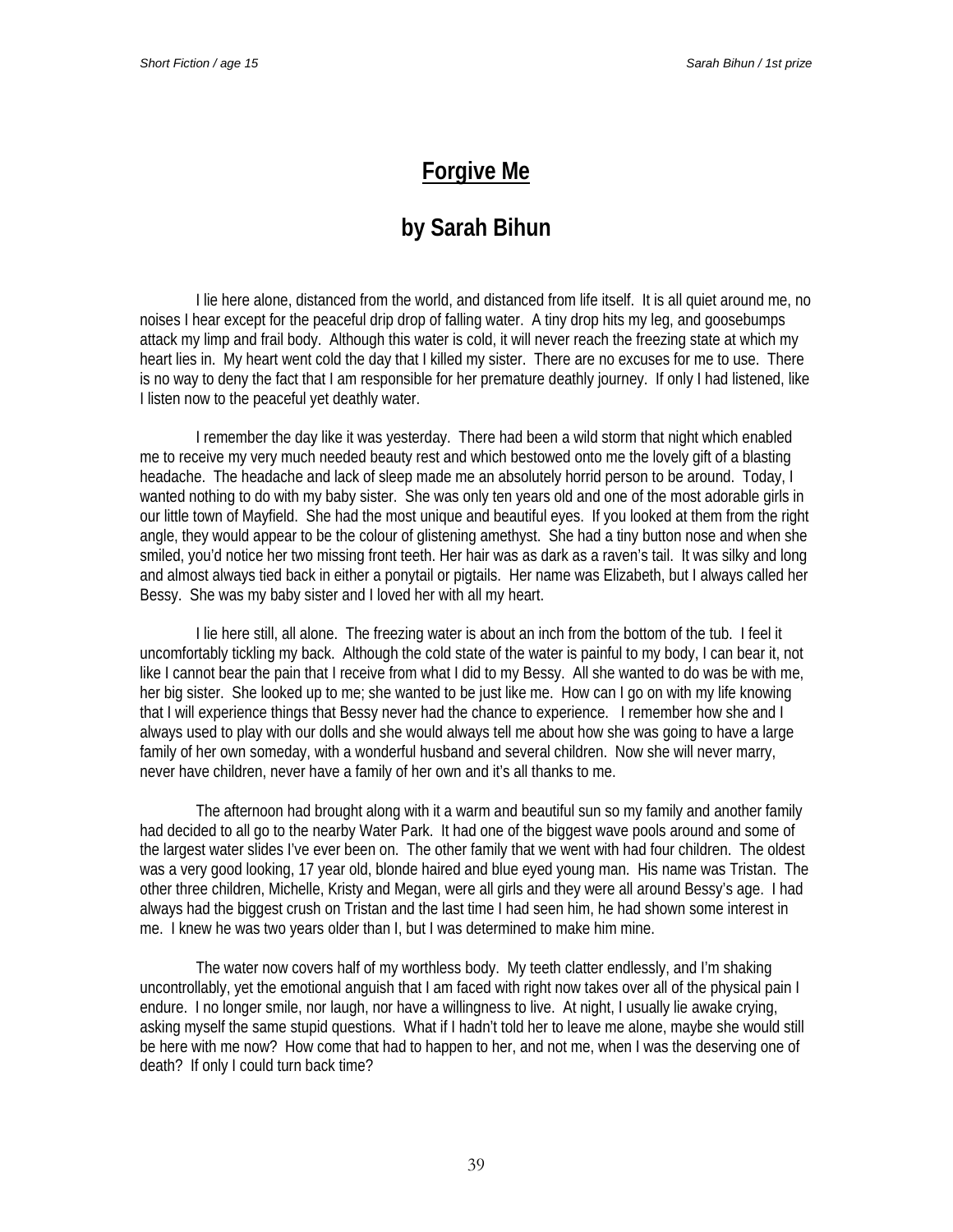At the Water Park, Tristan and I went off together while the younger girls went off to do their own thing. My mother had said that I was responsible for making sure Bessy was not going to get herself into any trouble. I of course told her I wouldn't let anything happen to Bessy and what was the chance of anything terrible happening to her anyway? There were lifeguards watching every corner, my parents were nearby, Bessy was with Michelle, Kristy and Megan, plus there were hundreds of people around. What could have possibly gone wrong? Well the worst possible thing happened.

Much of my body is now covered with the icy water. Tears stream down my face as I remember that most horrid day. I don't know how my parents could have said that her death was not my fault. I could have prevented it, I know I could have. I don't deserve to live any longer. I broke one of the 10 commandments, killed someone, my sister. It is all my fault. God will never be able to forgive me, and if he some how does, I can never forgive myself. I know nobody else blames me, but they are all blind, they are just hiding the truth. When they find my lifeless body tonight, they will all celebrate, for Bessy's killer will be dead.

Well Tristan and I had decided to go grab something to eat, so I went and sat down at a table while Tristan went to go get our food. While I was waiting for him to return, Bessy came up to me, and asked if she could stay with me for the rest of the afternoon. I of course, told her to go away. Tristan and I were finally going to get a chance to really talk and be alone and I wasn't going to let my little sister ruin that under any circumstances. Then I told her to go off and find Michelle and her sisters. She told me that she was looking for them but that she couldn't find them. The three girls swam frequently and were quite good at keeping afloat but Bessy wasn't nearly as good at swimming as her friends. I remembered seeing the three girls swimming in the wave pool just before I sat down so I told Bessy to go check there for them. It never occurred to me right then and there that maybe Bessy would actually go into the wave pool and look for them. I assumed she would just wait at the sides, since she wasn't the best swimmer.

Death has been all I've been thinking about since Bessy passed away. I wondered what it felt like for her right before she died. She probably blames me and she really should, for it was my fault. I wonder if she knows how sorry I am for doing that to her. I would have taken her place without a moment of hesitation. I wonder if she will ever forgive me? Maybe when I take my own life, she will realize that I am truly sorry and that will hopefully let her rest peacefully in heaven. I doubt she will ever forgive me though. How could anyone, especially Bessy, ever forgive me?

I now remember seeing a whole group of people gathering around in a huge group. I heard people gasping and some crying. Tristan and I got up and quickly ran over. I remember getting to the crowd and asking a lady with tears in her eyes about what had just happened. She looked at me with a heart breaking expression and told me a little girl had drowned in the wave pool. The waves were too big for her and there were so many people in the water that the lifeguards didn't see her. When the waves finally stopped, she was spotted floating under the water by a man. He took her out but it was too late, she had already died. My heart broke and all I quietly started saying to myself was the word Bessy. Tears started flowing down my face as I pushed through the crowd of people, repeating my little sister's name. I got to the edge of the crowd and looked through. There I saw my mother crying beside the lifeless body of my baby sister, Bessy.

It's my turn now Bessy, to put my head under, into my watery grave. I will now know how you felt that forsaken day. The water is covering my mouth; my nose will come next. Then I will no longer be able to breathe, and death will consume me. I know this is what I deserve. I know this is what everyone wants. I can't live any longer with knowing that I was your murderer. Satan, please come to me now, crush my soul with your power that's fed by man's hatred and pity. Let me get what I deserve. My body feels weightless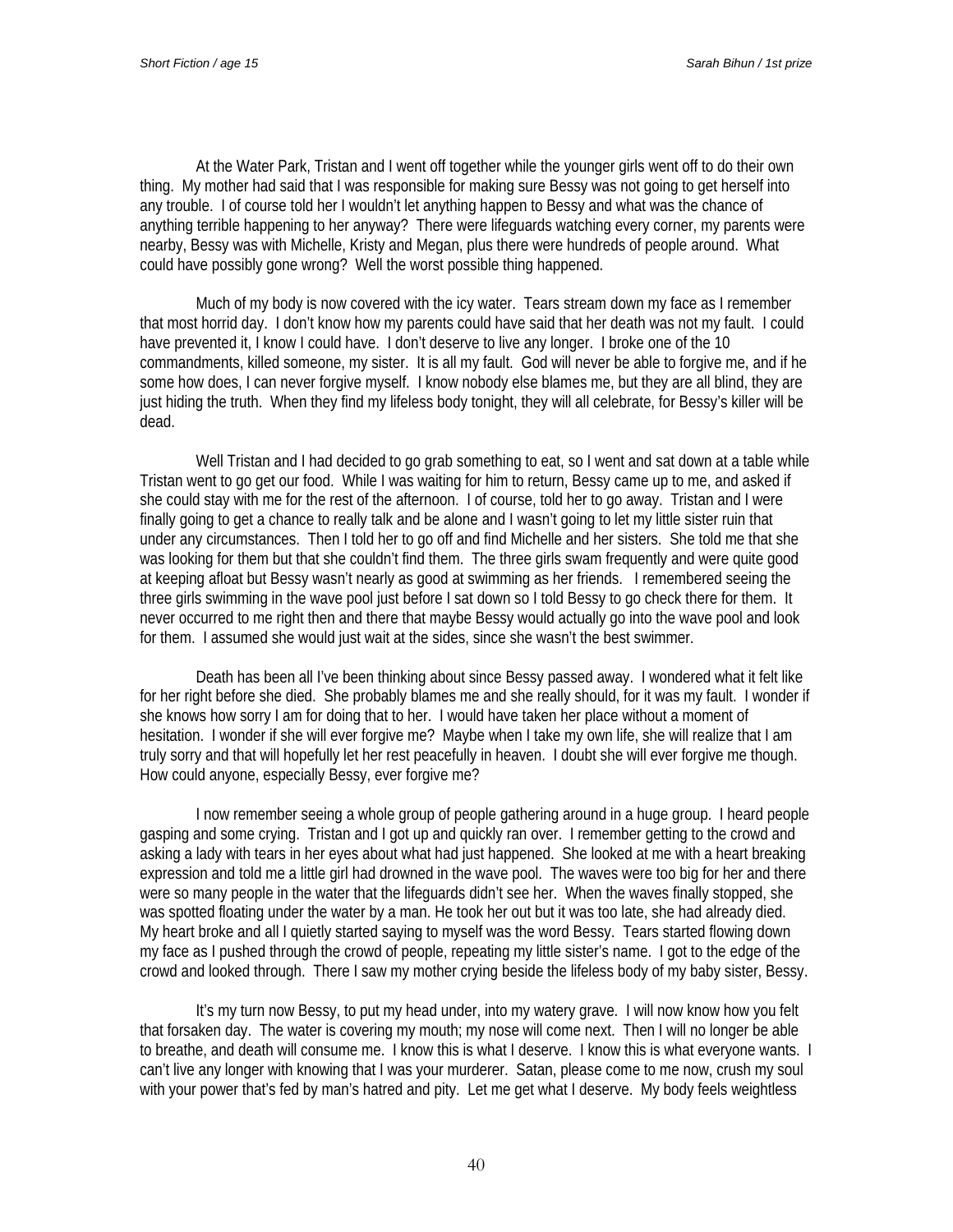right now, and all I hear are the made up screams that were probably coming from my baby sister. I take one more breath, and my nose is covered.

Then, all of a sudden I heard a voice. It sounded like my father's voice, and he was probably talking to my mother. I started listening and it seemed like he was God, and He was speaking to me. He said "My darling, it's not your fault Elizabeth passed away. There was nothing that you could have done to prevent it. Of course, now you can think of ways that you could have prevented everything, but you had no idea that she was going to die that very day. I know it's hard, but you can't give up on life. Think of everyone else that loves you. They all need you. If Elizabeth was here right now, she would tell you to be strong, to never give up. She doesn't blame you for what happened, so don't blame yourself. Elizabeth loves you and she forgives you, so now forgive yourself. I know it's hard, but you must. Be strong. Be strong, for me, for your family, for yourself, and especially for Elizabeth!"

I pull my head up, and let the water out of the tub. I appear to be alone in this dark room but I really am not. Bessy is here with me. I can feel her. She doesn't blame me for what happened to her. She tells me it was her time and that she is happy now. Bessy also tells me that she is waiting up in Heaven for me, so that we can once more play games together. She also says that she doesn't mind waiting for me, but it disturbs her to see me so depressed. So now I lie here, taking in life with every breath. Tears fall down my face, but I now smile. I have forgiven myself, and I know Bessy is smiling too. I get out of the tub, warm myself up and go see my mother to tell her that my baby sister Bessy is still with us now, living her life through each precious breath that we take. I no longer feel distanced, for I have everyone I love here with me, in my heart, forever.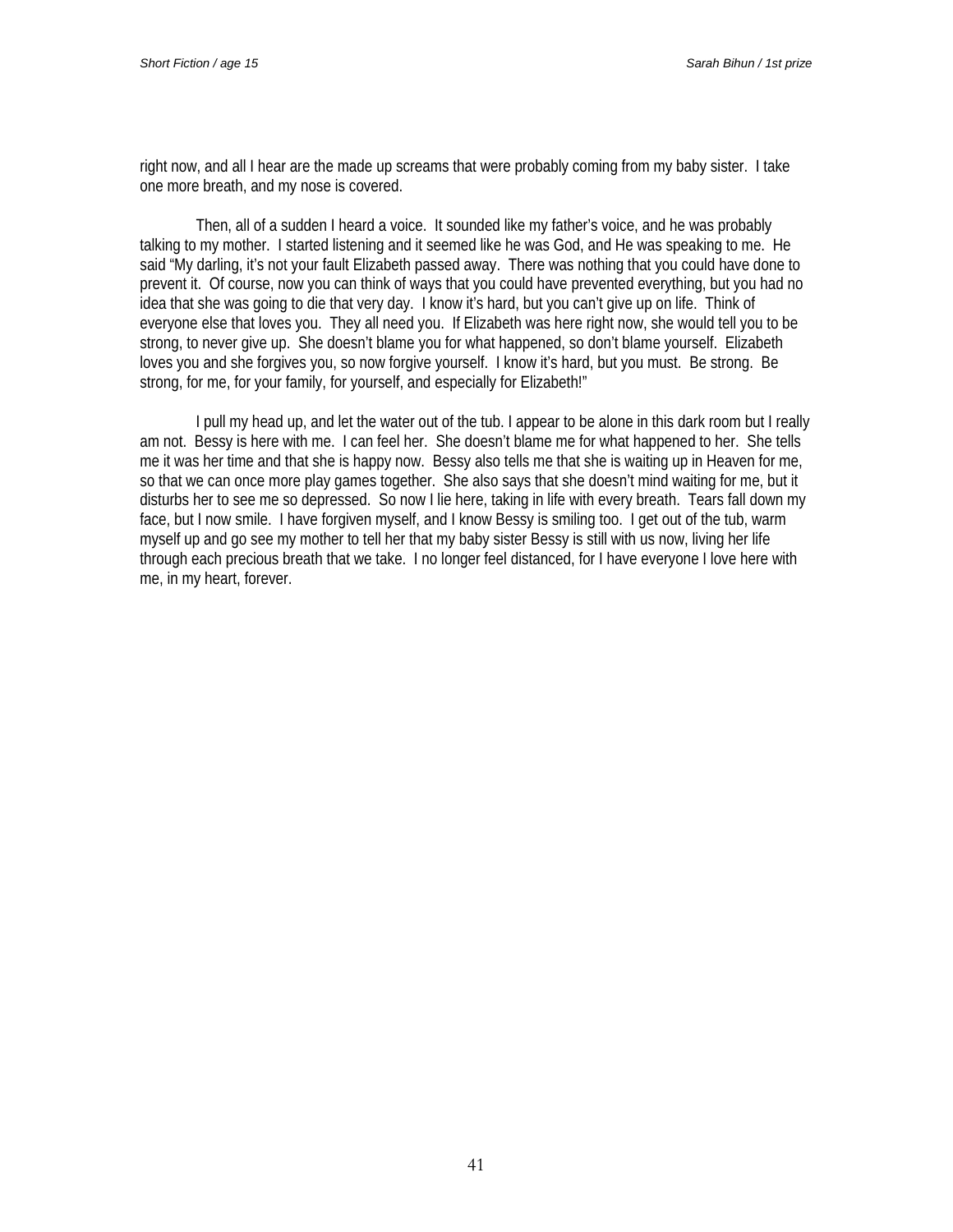## **Finally**

# **by Jessica Quinlan**

Finally it's over, Can't wait to get started, The hot sun is coming, Waiting for me. Waiting for me to come to its home. Its home at the beach Where its hot rays touch my skin, But the water cools it Where I dive into its bright shiny reflection, Only again to be rushed with cooling water. The hot sun is coming, Waiting for me. Waiting for me to come to its home. Its home at the park Where I play with my kite. Where its bright rays blind my eyes, Just for a moment, Then the shade of my kite. I sit in the cool grass and watch it sway in the wind, Letting them brush through my bare toes, Oh, these days of great enjoyment, Me and the sun, But whats this? As I lay in the shade of my tree at the park, A leaf. Falling from her great branches.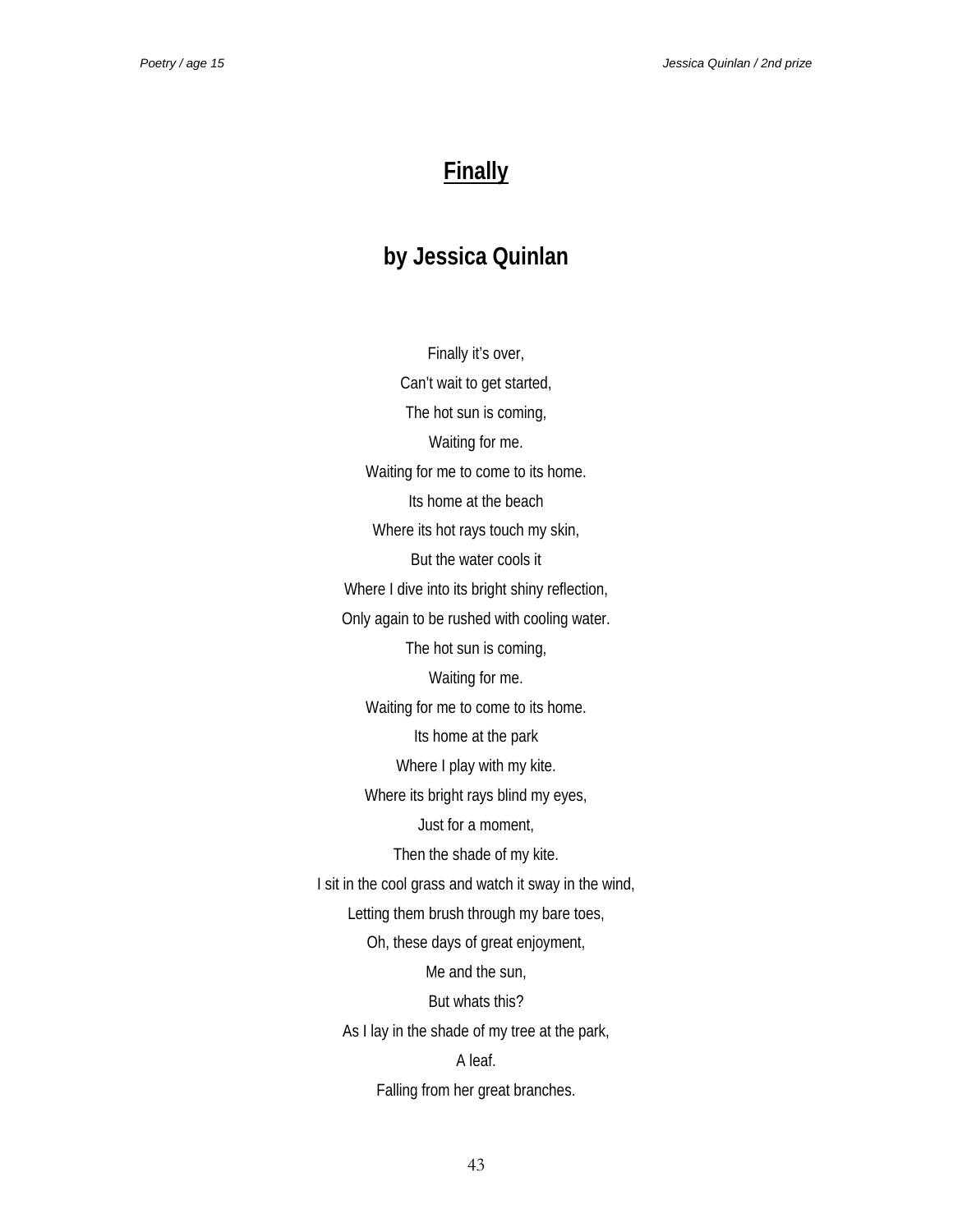Disappointment fills me as I sit holding this, Knowing that it is coming soon, That I can't spend endless hours with the sun at Its homes of the beach and park, Knowing that soon, All her leaves will fall and won't be able to shade me Because the leaves fall And I must return.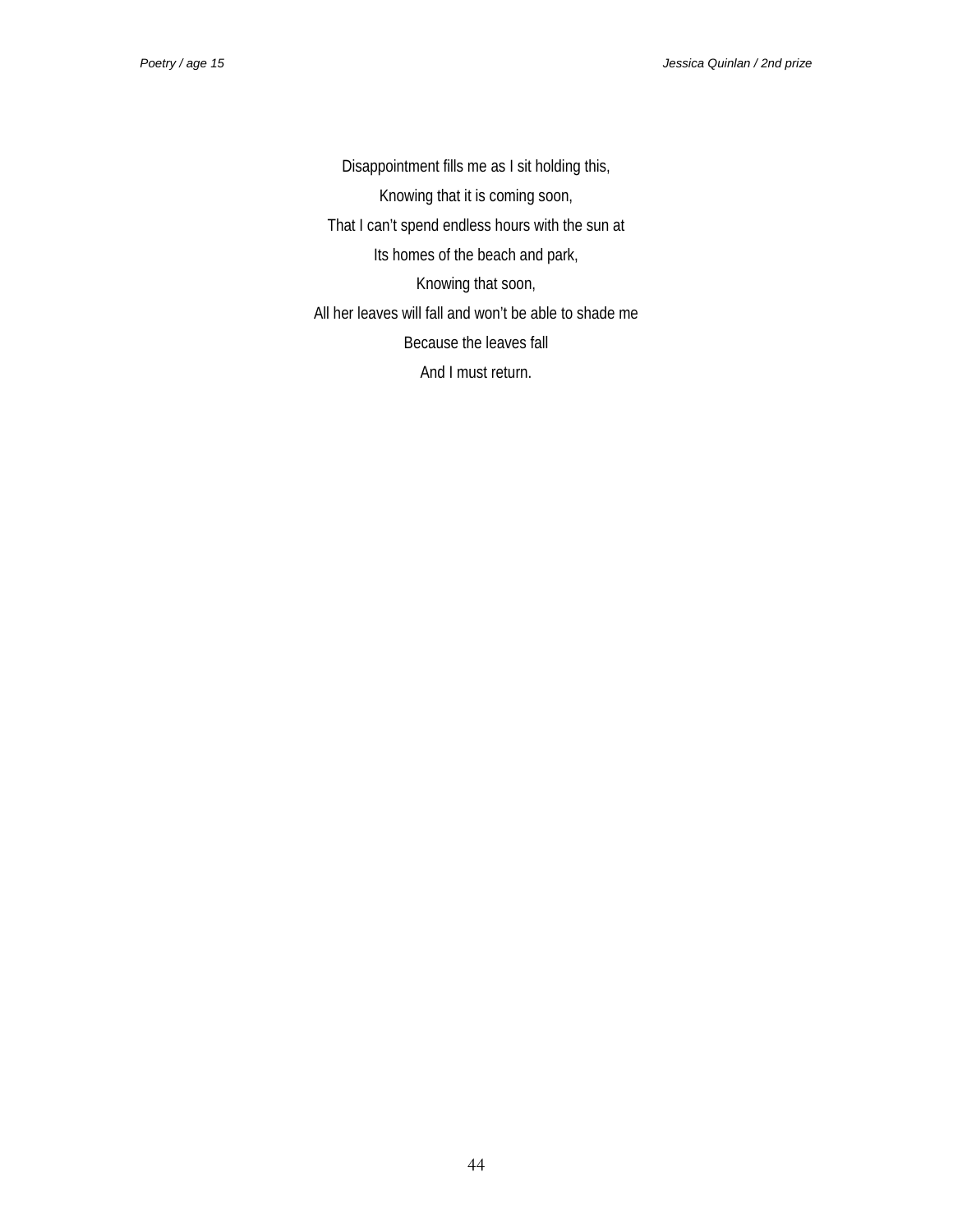### **Nichole's Story**

### **by Breghan Paterson**

Ever have one of those days? You know, you get up late, can't find your books, and you scream at your mom as she yells at you to hurry up. Then you leave feeling guilty and only hope to catch your bus. When you finally get there you are alone because everyone else caught the early bus. I was having one of those days. I waited for about half an hour, then decided just to walk. The last thing that I remember was coming up to an intersection, looking, then stepping onto the street. That's when I heard the unmistakable sound of screeching tires as a blue van came tumbling down the road towards me. That's all I remember.

When I woke up I found tubes, monitors and needles hooked up to my arm and to my shock and dismay, when I tried to roll over onto my side, my legs did not follow. They wouldn't move. Not even a bit. A nurse rushed in then and smiled at me, though her smile was of such pity I felt a shiver run down my neck. I suppose the nurse sensed my uncomfortable state because she was soon giving me another IV. I fell asleep soon after, still feeling a bit confused.

What? What were they saying? I could hear doctors talking to my parents. I couldn't believe it. I was never going to walk? I started to cry as I heard the news. I grew angry. At the doctors for not being able to help me, at the driver that hit me, and at myself for letting everything happen. I decided to shut out the world. Maybe then it would all go away. I wouldn't talk, take my medicine or even look someone in the eye. It just hurt too much.

It had been three weeks since the accident and already I had had seven surgeries and seen five therapists. Nobody could get through to me. Nobody until I heard about Nichole. Dr. Pallagin introduced us and I was fascinated. Nichole had a rare infection in her leg and it had to be amputated. She refused to be held back though, and still spent ten hours a week in physio therapy. I guess you can say that she inspired me because I decided I wanted to walk too. Three months of intense rehabilitation every day followed by another few years of four times a week rehab. where ahead of me.

It was painful and discouraging at first as little progress seemed to be made. I kept pushing though. After three weeks I was rewarded for my efforts with the limited movement of my toes. I knew that if I could make it this far, then I could make it all the way.

After three months I left the hospital on a sunny June morning. For the first time since the accident, I went home. By now I would move my legs slightly but only without any pressure on them . It hit me then as I settled into my room, now moved to the first floor to accommodate my wheelchair, that in two months school would be starting again and I did not want to be wheeling my way down the halls. I had two months to learn to walk all over again and learn to face the questions of my peers about my accident. I started to push harder than ever and like in the hospital, Nichole was there all the way.

With two weeks before the start of school, Nichole came over. With her strength and my determination, I took my first steps since the accident. Three small steps that meant more to me than anything I could remember. We both sat on the floor and cried. Cried for the pain we both suffered, cried for the precious time as a normal teenager that we lost, and cried for the joy of finally coming so far.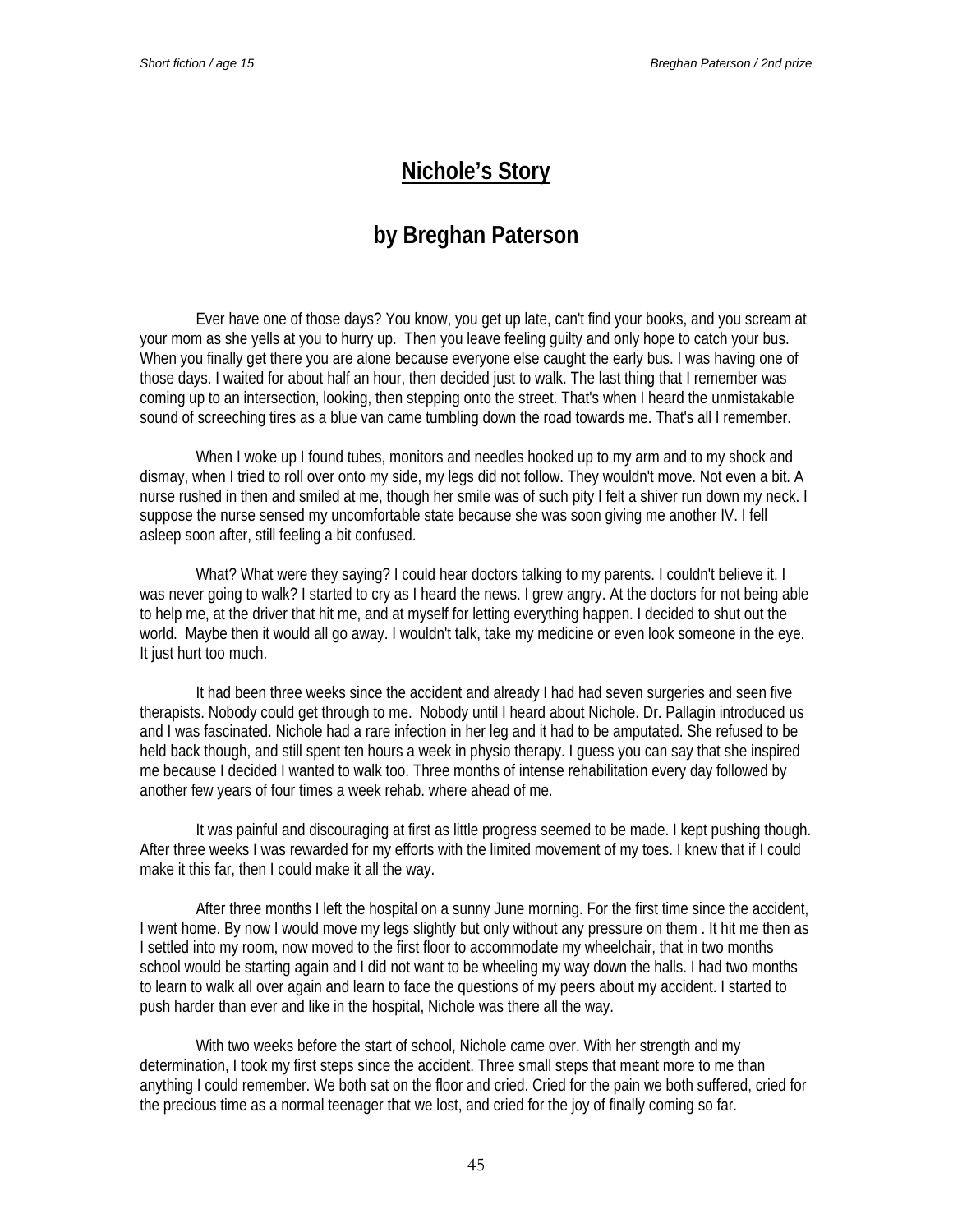The first day of school was upon me and with Nichole in my heart and by my side, I stepped inside that building filled with old memories and new hopes. Although I had a walker to aid me, I did manage somehow to walk down the halls to my classes. Some people stared at me but most people were anxious to greet me and lend me congratulations on coming so far. I was glad to be back to my old routine and even though I hated school, I found myself enjoying the day. When I got home, I laid down on my bed feeling like I used to; a normal teenager.

With the first day gone, I received a letter from a child trauma therapist who had heard my story and I was asked to say an inspirational speech at a conference. I hated public speaking. It always made me so nervous to be up there by myself with all eyes on me. All I wanted to do lately was fade into the background and be normal. I wasn't going to do it, but Nichole convinced me and promised to be right there with me. Somehow knowing that she would be there convinced me that I really could do it and I set out to writing my speech. The day before the conference I called Nichole. Her mom answered the phone and by the tone in her voice I could tell that something was wrong. Very wrong. "Amy," she said, "The infection spread. They didn't get it all. They did all they could it just wasn't enough. She died early this morning. She wanted you to know that she was proud of you." I said thank-you and hung up the phone as hot tears streamed down my face. Nichole was my rock, the person I could count on. What could I do now that she was gone? Nichole wouldn't have wanted me to fail, so as hard as it was, I learned to stand on my own and carried Nichole, my rock, in my heart instead of at my side. I took a deep breathe and started my speech again. I couldn't let her down.

So hear I am today, telling you my story. I suppose that I wouldn't be here today if it weren't for Nichole, so maybe it's not my story at all, but Nichole's story. The story of a girl who refused to give in, and made me who I am today.

Thank-you Nichole.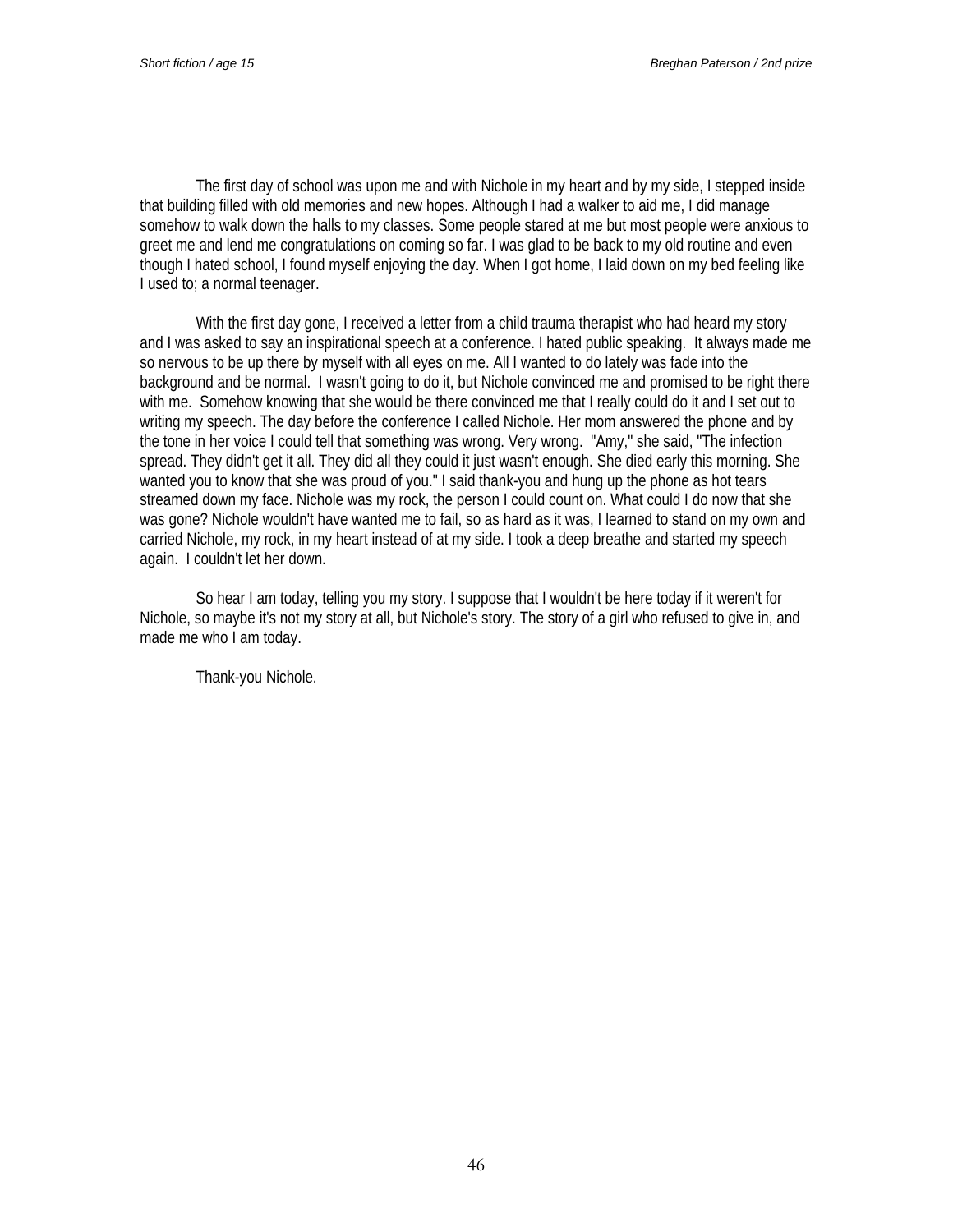# **A School Mosaic**

# **by Erin Lafferty**

Each day I go to school and there do see, Variety in students at each turn. A lot are strangers not yet known to me, But gathered here our purpose is to learn. By car, by bus, by foot we come from far, And daily gather in this learning place. We come to figure out just who we are, Our clothes and manner echoing our face. Musicians, jocks, the in-crowd, all are cool, Cheerleaders, brainers, teachers, ESL. These different types all help to make our school, And finding who we are just time will tell. Don't be afraid in following that star, Enjoy yourself in finding who you are!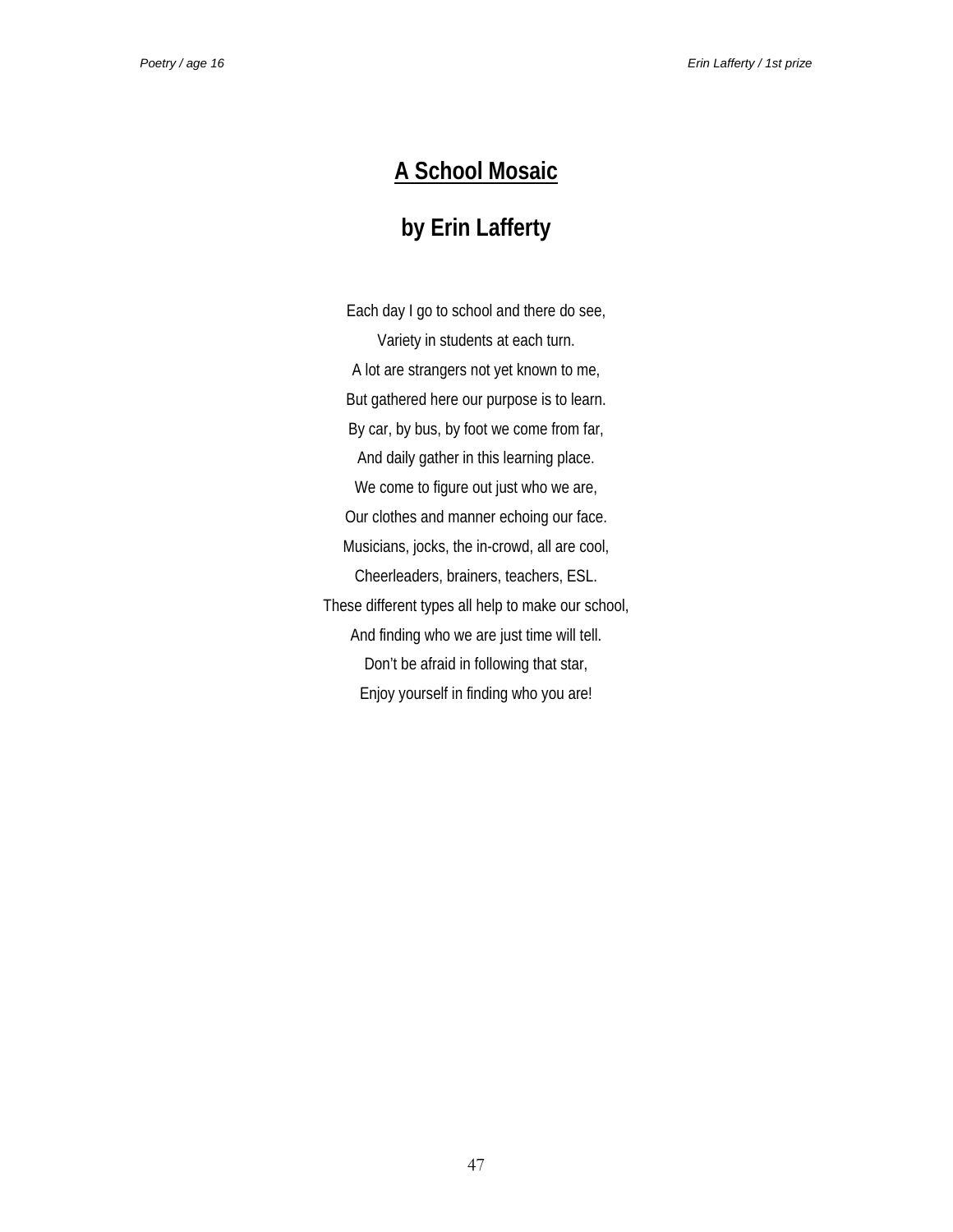## **The Little Goldfish**

# **by Allison Boyle**

Once upon a time, in a place not far from here, there lived a boy. This boy lived with his family in a small town. Now, this boy was a happy boy, but he was different then all the other boys. Tom (this was the boy's name) knew when he was young that he was different. Tom liked other boys. He would wear flashy clothes, wear make-up, listen to dance music, and was very flamboyant. His family was not very happy, not with him anyway. Tom's family and friends wished he were normal, that he wasn't so flashy and flamboyant. Tom preferred to be himself, not what everybody else wanted him to be.

One day Tom and his father, much to Tom's dismay, went fishing. His parents thought that maybe it would teach him to be "manly". Once arriving at the pond, Tom went off by a big tree to be left alone. After a little while he felt something on the end of his line. Once Tom reeled it in; he found that a little goldfish was on the end of his line.

"Please spare me" cried the goldfish "I'm way to small to be eaten, not worth keeping". Tom smiled at the fish, and told him that he had no intentions on keeping such a pretty fish. He quickly helped the little fish off the hook and gently put him back in the water.

"What can I do to repay you for your kindness?" the fish asked.

"I need to thanks, live happily in your small pond" Tom replied, before picking up his fishing pole and net. Then he walked back to where his father was standing, and told him he wished to go home. Tom's father was not pleased with this and argued for a while. In the end he handed Tom the car keys and told him to drive. After arriving home, Tom had to listen to his family complain about how he is not trying to be normal. His family yelled louder than ever before when he told them about the enchanted fish.

"Did you really tell that fish that you don't want anything?" his mother yelled "you could have wished to be normal, like the rest of your friends".

"But mom" Tom cried "I am happy with the way I am, and who I am. Why can't you be happy with that?"

"You go back to that fish and you ask him to make it so you are normal, at least ask him to make you like girls…." His mother demanded. Tom finally gave in and went back to the pond. Once arriving, he called to the little fish.

"Little gold fish, I would not ask for anything for my self, but my family would like it very much, if I had a girlfriend."

"Very well, when you go home you will have a girlfriend." spoke the fish.

"Thank you little fish," replied Tom. True to his word Tom had a girlfriend. She was very pretty and she was a cheerleader at his high school.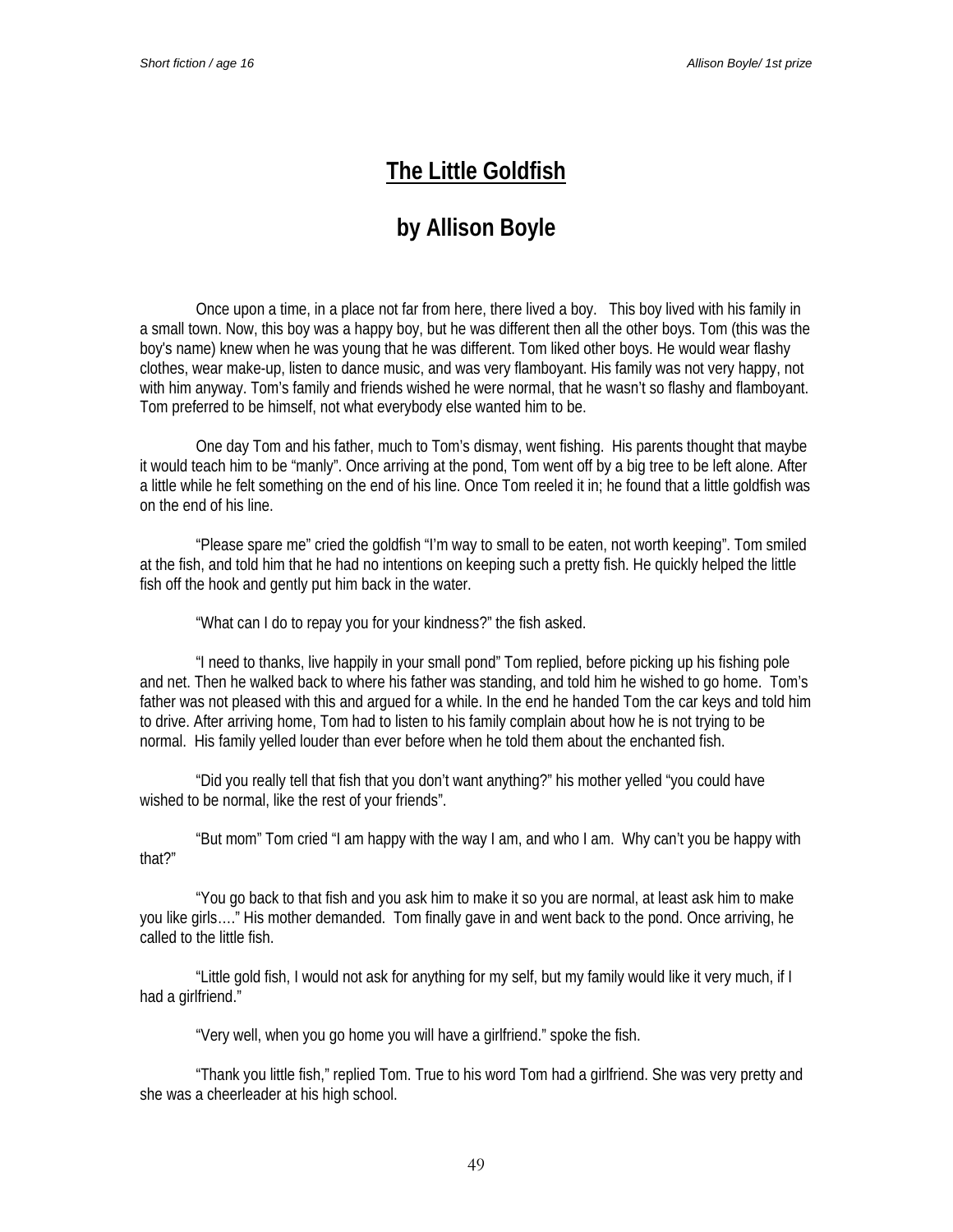"Are you happy now Mom and Dad?" Tom asked.

"No, you should have asked the fish to make you normal, you're still flashy" his parents spoke. "Go back and talk to the fish again". Once again, Tom went to the pond and he spoke to the little fish.

"I would not ask for anything myself, but…. my family now wishes that I was not so flashy".

"Very well, when you wake up tomorrow you will not be as flashy" spoke the fish.

"Thank you little fish. I have brought you some crumbs". Tom said "Have a good night". Tom gave the crumbs to a very pleasant and grateful goldfish and went home. The next morning, again true to his word, the little fish was right. Tom was no longer flashy. Instead of putting on his Diesel jeans, GAP t-shirt, and his Messenger bag, or his Prada shoes Tom put on a pair of jeans, a football jersey he found in his closet, and a baseball cap. He then went downstairs to eat breakfast. Later on that day, at school during lunch, Tom told his friends about the little fish. Tom's friends thought that the little fish was great. After lunch with his girlfriend on his arm he went back to his locker. Everybody seemed to be happier with his new look. Tom was puzzled at all their reactions, because he didn't feel any different. His girlfriend was quick to point this out. "Tom, maybe you should ask the little fish to make you more like the rest of us" she said " you know, no more acting like a fag". Again Tom sighed and decided to not argue this time. He said he would go back to the pond that night. Sure enough, when he saw the boy, the little fish knew he would not wish for himself.

"Your family and friends still not happy?" the little fish asked.

"No, they wish for me to not act so flamboyant" Tom confessed.

"Very well, tomorrow when you wake up you will find you are no longer flamboyant" spoke the fish.

"Thank you little fish," replied Tom. Tom left that night very unhappy, he still did not feel there was anything wrong to begin with. He was starting to resent the feelings of his family and friends.

Later that week, Tom was sitting in his room listening to his Dance Music and doing his homework when his parents walked in.

"We still don't think you are trying hard enough," his parents said.

"What more do you want from me?!?" screamed Tom as he broke down and began to cry "I don't dress the same, I don't act the same, I have a girlfriend, Geez Mom, what else do you want from me?

"You are not trying hard enough. You still stay in your room and listen to this fag music" his mother replied "and I never see you with your girlfriend. Today when I was in here cleaning I found e-mail print-offs from you to another boy….and I can't even repeat what they say."

"I'm gay Mom, nothing I wear, do, and say, or even change about my looks is going to change the fact that I'm gay!" Tom yelled very upset. "I didn't choose to be this way."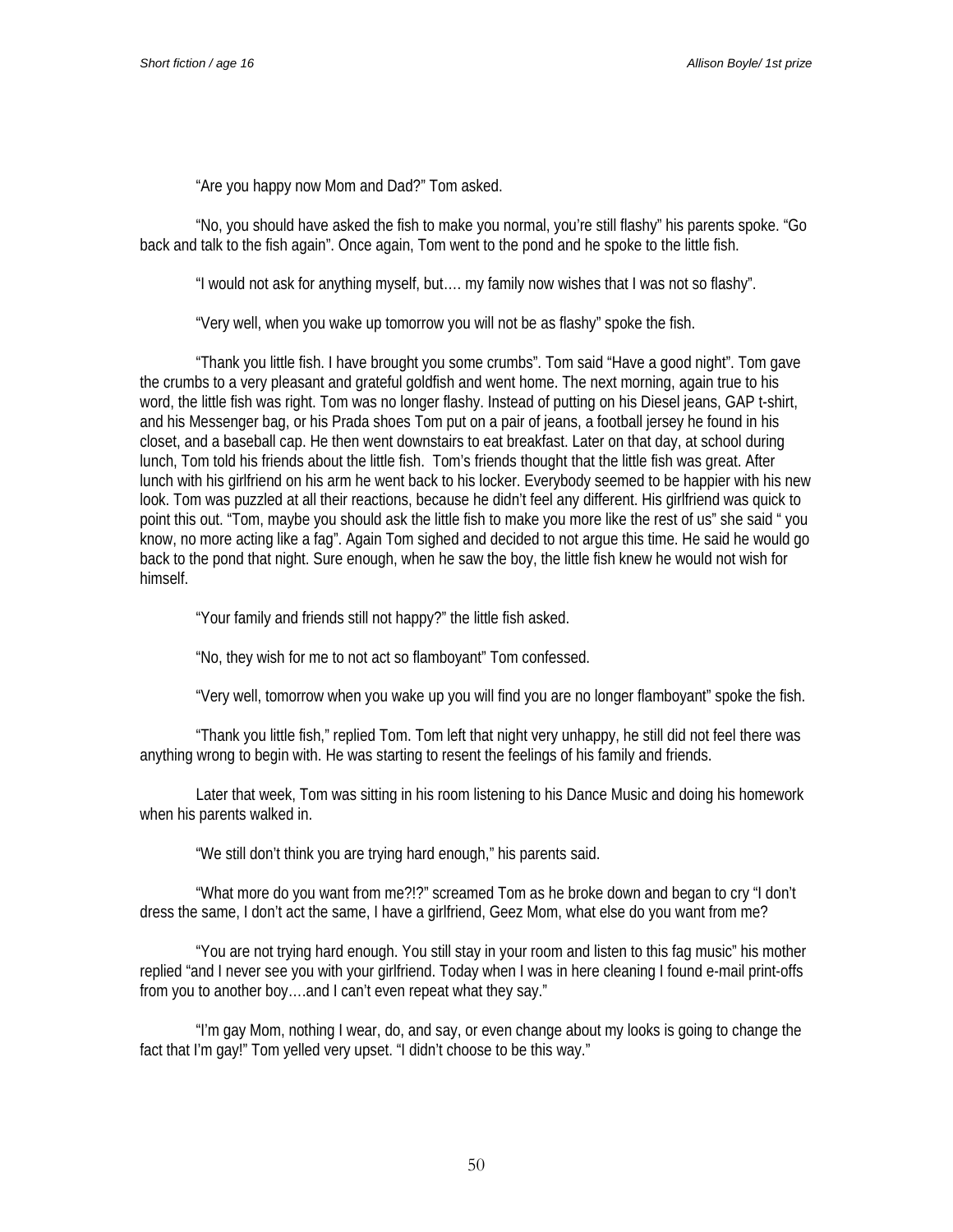"We want you to go back to the pond and have the fish make you straight" spoke his parents. Tom and his parents argued for a while longer until Tom grew tired and gave up. He agreed to go back to the fishpond.

 Tom sat by the edge of the pond for a while before calling upon his fish friend. Tom had brought some fish food and some crumbs for the goldfish.

"You know that I wish nothing for myself but…." Tom began.

"I know" interrupted the little fish "Your family wishes something for you to become".

"Yes, but first I have something for you" Tom gave the gifts to the fish, and they talked for awhile. Before leaving, Tom asked the fish that he wished nothing else, but his parents wished that he were no longer gay. Nothing else said, Tom went home that night feeling more unhappy then he had ever been. The next morning Tom felt nothing different. Tom knew he was still gay, and for the first time since this had all started, he was happy. He got up and got ready without saying anything to his family, as he was still very angry with them. He quickly drove to the pond, stopping only once to pick up some worms for the little fish. When he arrived at the pond he called for the fish with a smile on his face.

"Hello Tom, what can I do for you today?" the goldfish asked.

"I don't feel any different: I'm still gay" Tom said.

"No, Tom you are gay, see being gay isn't *what* you are, it is *who* you are. You have always been a good person. And cared for others" spoke the fish "and being straight wouldn't change that. Soon you would realize that you are who you are not because of your sexuality, and you again one day would realize that you are and always will be gay. It won't matter what other people think. Until that day Tom I will repay you again, with the greatest wish I can ever grant you, for yourself. Now go home and be happy for who you are.

"Thank you little fish" spoke Tom "I will come back and visit soon". Tom went home to find things the way before, with him anyway. His parents greeted him outside with a big hug, something they had not done in a long time. Tom was confused.

"Mom, Dad?!? are you okay?" Tom asked.

"Yes of course" his mother answered, "put the car away and hurry up and get inside. Adam is waiting in the kitchen, and he has been helping me cook dinner.

Adam had been a boy that they had forbid him to see, because they were caught holding hands.

"Adam is cute; you two would make a great couple. Do you know that?" Spoke his mom. Tom just stood there shocked by his mother's comments.

"Don't you two be out late" added his father "we have that P.F.L.A.G(**P**arents + **F**riends of **L**esbians **A**nd **G**ays) meeting in the morning.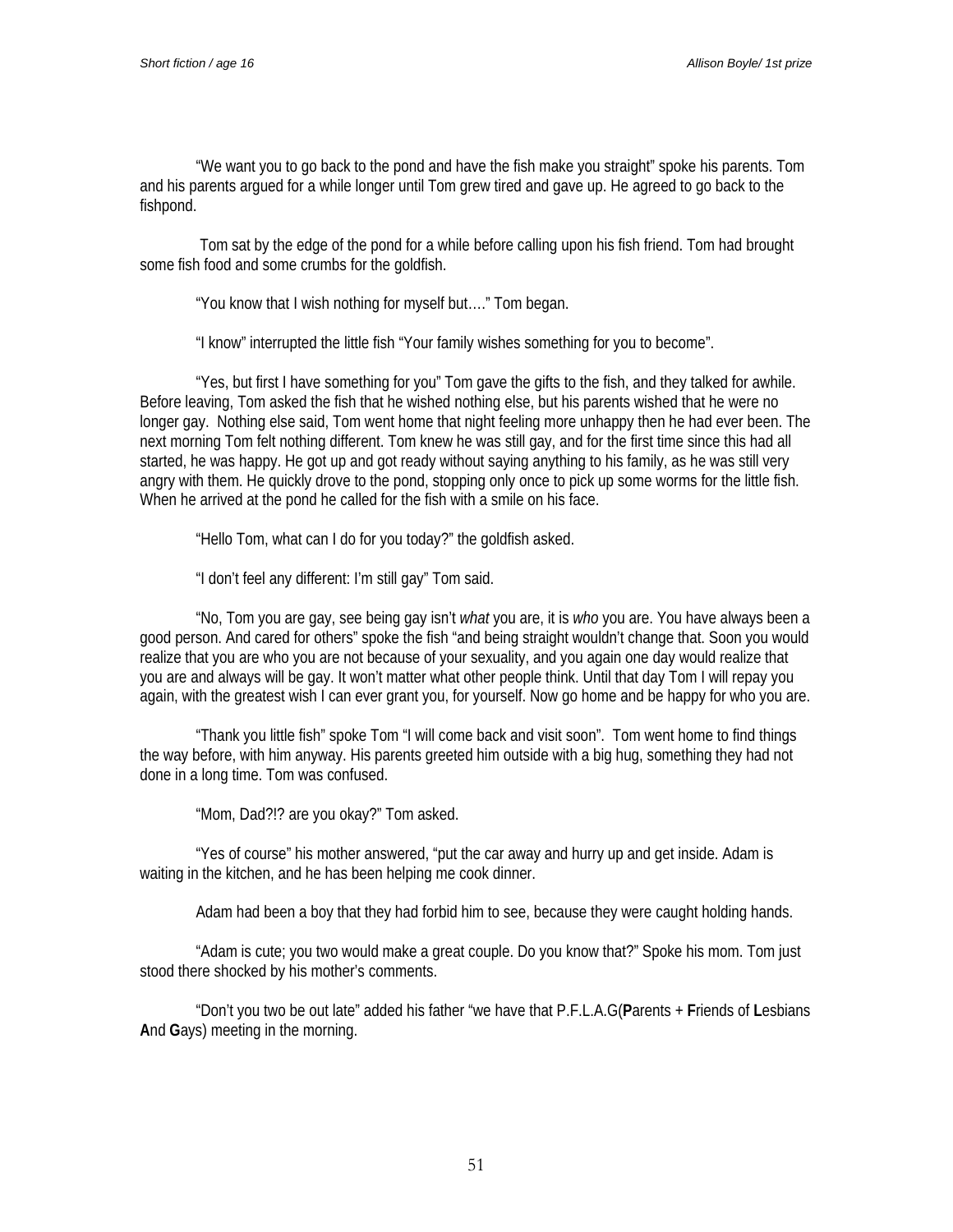The goldfish had given Tom the greatest wish possible. His parents accepted him and his lifestyle. He couldn't be happier. As time went on Tom found that little by little his friends, family, future co-workers, and finally the world accepted him and others for *who* they are and not *what* they are. And the entire world lived happily and peacefully ever after.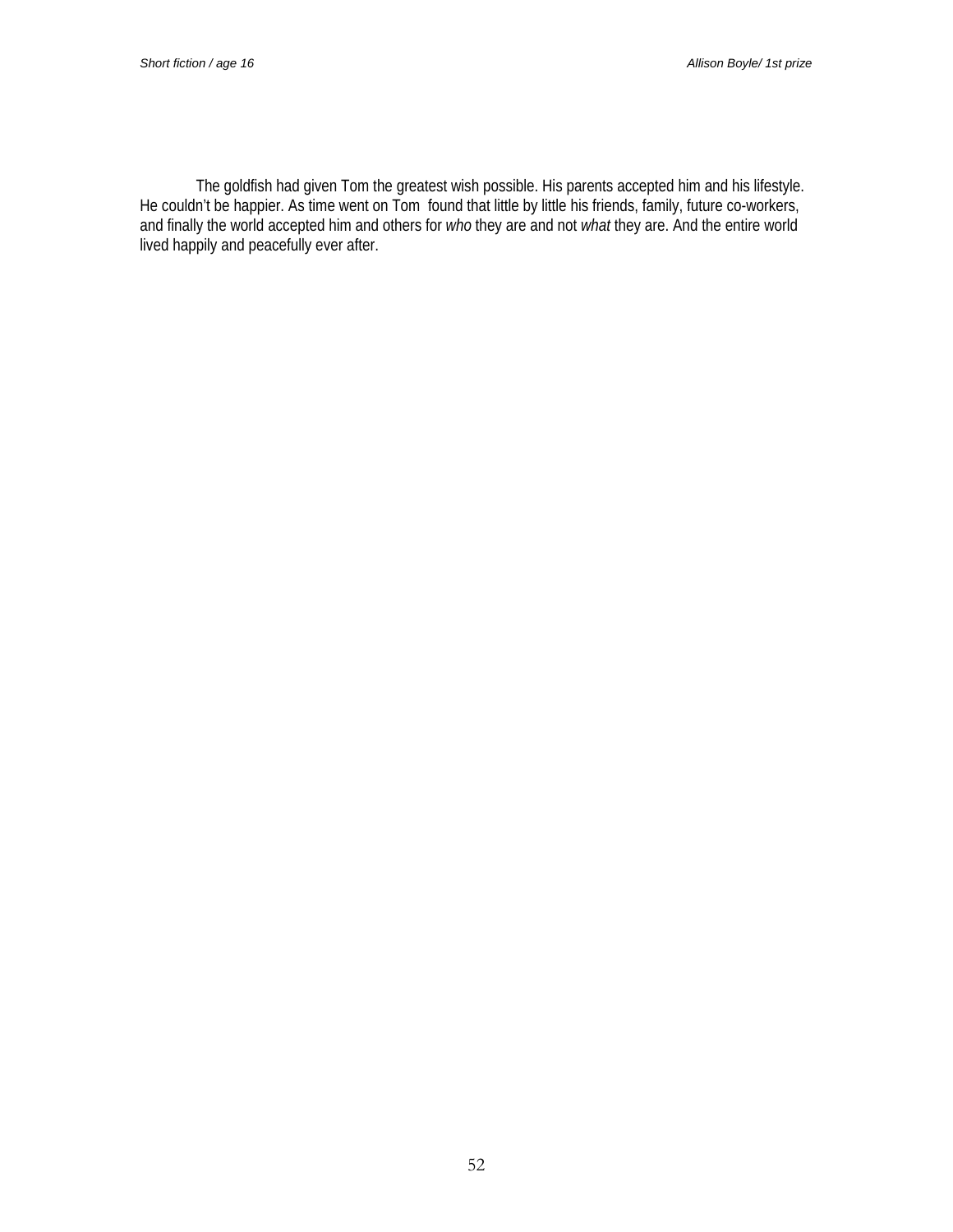# **Occultus Terrenus**

# **by Christine Forshner**

Occultus Terrenus, Hidden Earth, A place of Death, a place of Birth, A place where Nature holds Her sway, As Time passes on, Night through Day.

Creation, Destruction, lend hand to each other, Nature is all, Reapers, Mother and Lover. So worship the One, for your life She sustains, For without Her help all that's left are remains.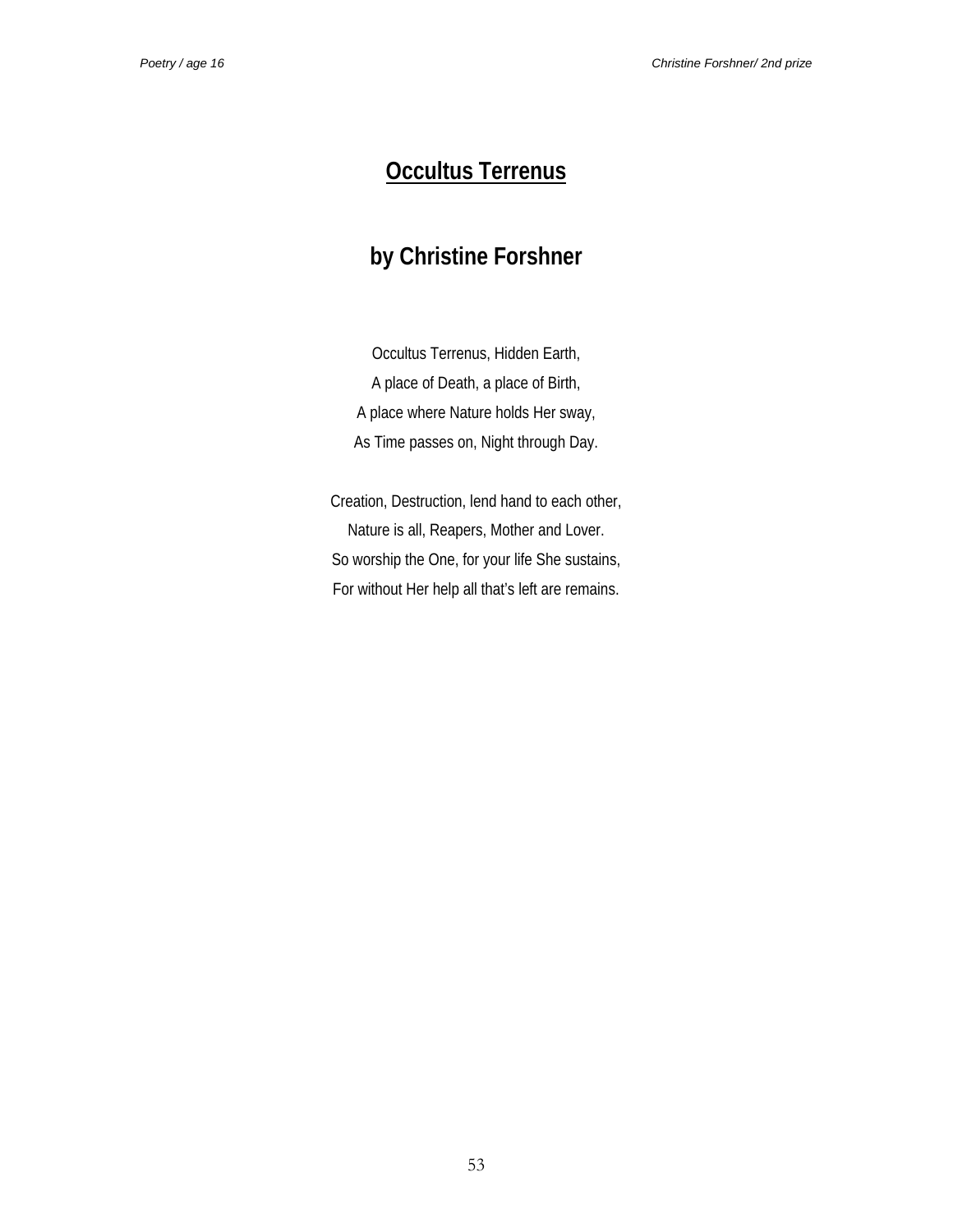### **The Peach Tree**

### **by Heather Olaveson**

The girl sat for a moment on a low branch of the tree, feeling the familiar texture of the bark and breathing in the heady scent of peaches. Her muscles tensed as she grabbed hold of the branch above her and swung her body up and over with the ease of one who has had years of practice. Careful not to jostle any of the ripe fruit, she worked her way to the top and settled herself on a branch which looked to the west. She tilted her face to catch the last warm rays of the sun as it sank beneath the treetops, a melody tumbling about in her head. It was an odd tune, both joyous and sorrowful, and it longed to be heard. So the girl opened her mouth and let the music take flight. Wordless but beautiful, its clear tones were carried along by the winds. When she was finished, she leaned back contentedly against the trunk.

"Daughter," said a gentle voice from the cottage door, "you have the voice of beauty itself. Why, even the birds have stopped their singing to listen to your own." And it was true, for many had alighted on the outer branches of the peach tree in order to better hear her song.

"But it is evening, and you'll be wanting a full belly and a warm fire. Have you finished the picking?"

"Nearly," the girl replied as she broke off a few more pieces of fruit and tied them into her apron. She quietly slipped out of the tree, placed the rest of the fruit into a waiting basket, and followed her mother inside the house.

The cottage sat in the middle of a thick forest of oak and evergreen, beech and maple. Not very far away, in another part of the forest, a man lay face down in the pine needles that carpeted the floor of a ravine. He was tired and dirty, his fine hunting clothes in tatters and his steed nowhere to be found. He rolled over onto his back, groaning. Suddenly, he drew in a sharp breath and listened closely. Twigs snapped in the underbrush. He did not move. And then, the howl of a wolf rose into the coming darkness. Another voice joined the first, higher in pitch. The man shuddered. He knew he had only a short time before the light faded completely and the wolves began their hunt. But which way to go? The sound of someone singing interrupted his thoughts. Although wordless, the melody skipped and flowed through the air, making him want to both laugh and cry. He thought it the most beautiful voice he had ever heard, and imagined that it belonged to a young woman. He would follow the voice, for surely the girl lived nearby and might grant him food and shelter for the night. He gritted his teeth and began to drag himself up the steep slope, slowly but methodically.

After the mother and daughter had finished their supper, and when the few dishes had been washed and lain by the fire to dry, they sat near the hearth together. The girl began to wash each peach from the basket in a little wooden bowl. Meanwhile, her mother's nimble fingers fashioned a row of tiny stitches on the hem of a skirt. Their conversation was peppered with soft laughter now and again.

They suddenly grew quiet as a feeble knocking was heard at the door. "Hardly anyone has come by for many years, Mother. Might it be a lost traveler?"

The mother didn't answer, but rose from her seat and strode to the door. Hesitating only slightly,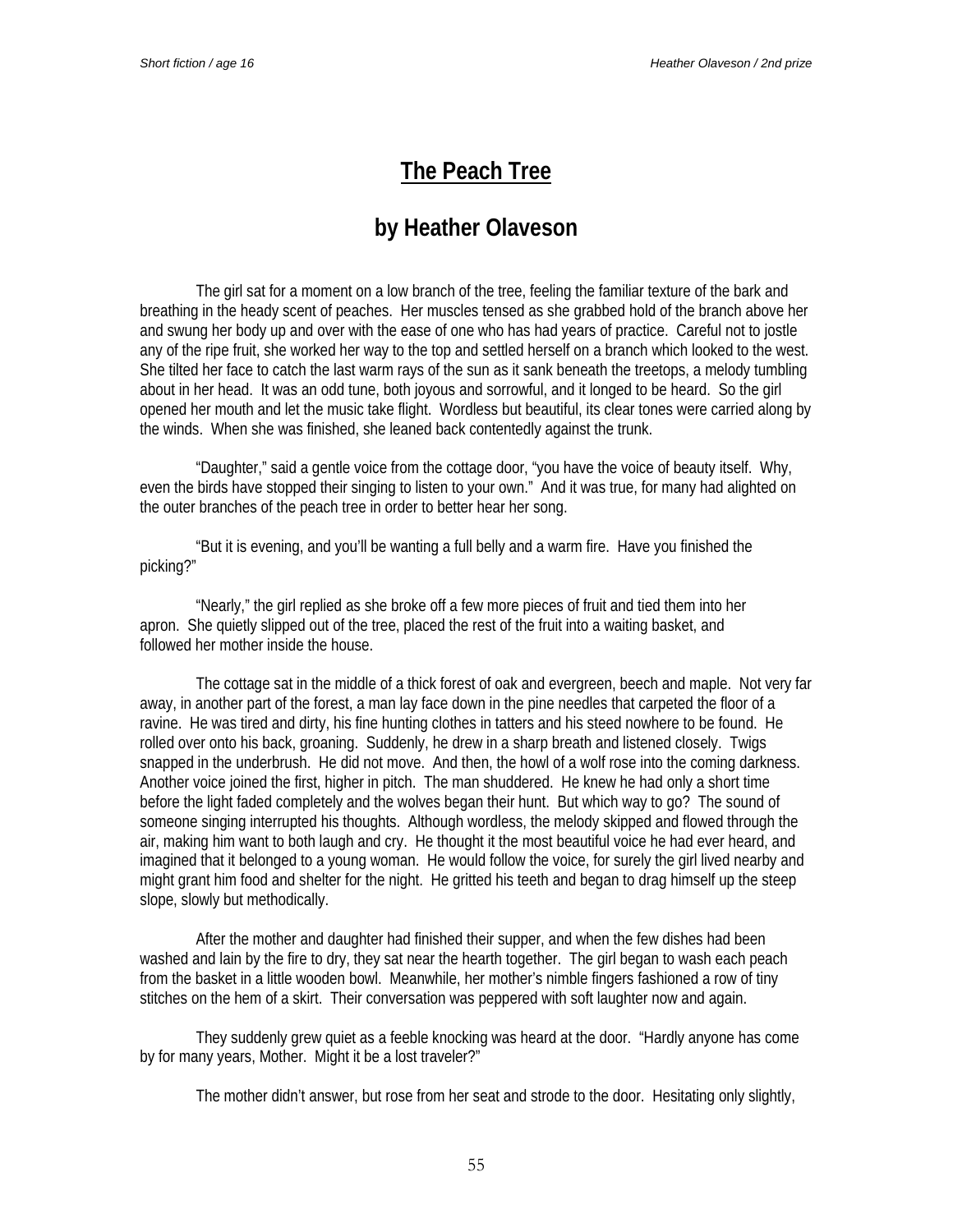she tugged on the handle and the door swung open.

The next day, in the late afternoon, the girl came into the cottage, her crown of daisies askew. She cradled a bundle of greens in her apron.

"I've brought the herbs you wanted, Mother," she called. "And some mint for the tea --" She glanced at the bed in the corner, where a young man sat propped up with pillows. "Why, you're awake, now. Are you feeling any better?"

"Quite," he answered, looking a little embarrassed. "I'm terribly sorry to cause you any trouble --"

"Trouble?!" the girl's mother exclaimed, coming into the room. "You are a welcome visitor."

The girl handed him a peach. "My name is Janelle," the girl offered, her eyes questioning.

"And mine is Rowan. It is lucky for me that I found your house last evening. I was out hunting, and became separated from my companions," he explained. "Something spooked my horse -- a wild animal, perhaps -- and he threw me into a ravine." He shook his head ruefully. "My leg broke during the fall. But then the most beautiful voice I have ever heard began to sing, and I followed it to your door." His eyes caught Janelle's and she blushed.

The girl's mother smiled knowingly. She turned to Rowan and told him, "You cannot venture back out into the world until you have rested and healed. Please stay with us, as long as need be."

"Thank you for your kindness," he answered softly, turning the peach around in his hands. They looked on as he tasted the strange fruit, wonderment changing to delight on his face.

Rowan stayed at the cottage all winter long, performing small tasks during the day and telling stories and listening to Janelle's songs in the evening. By spring, their friendship had blossomed into love.

On the day they decided to marry, Rowan told her, "I am a prince by birth. My mother and father have promised me a castle of my own on my wedding day. This is where we shall live."

At this, tears came to Janelle's eyes. "What of my mother? Where shall she live?"

"Why, she may live with us," he replied.

But Janelle's mother held up her hand. "I am an old woman, and have lived all my life in this house with my garden and peach tree. I cannot leave now." She smiled at the two young lovers. "Go with my blessing, and be happy."

The girl hugged her tight, whispering, "I will miss you so. We will visit as often as we can."

Her mother drew a peach pit out of the folds of her skirt and pressed it into her daughter's palm. "They say the first peach has great magic. This is the pit of the first from my tree, and the seed to grow your own." She kissed them both and watched them walk into the forest.

Rowan and Janelle's first year together was filled with joy. With her husband's help, Janelle came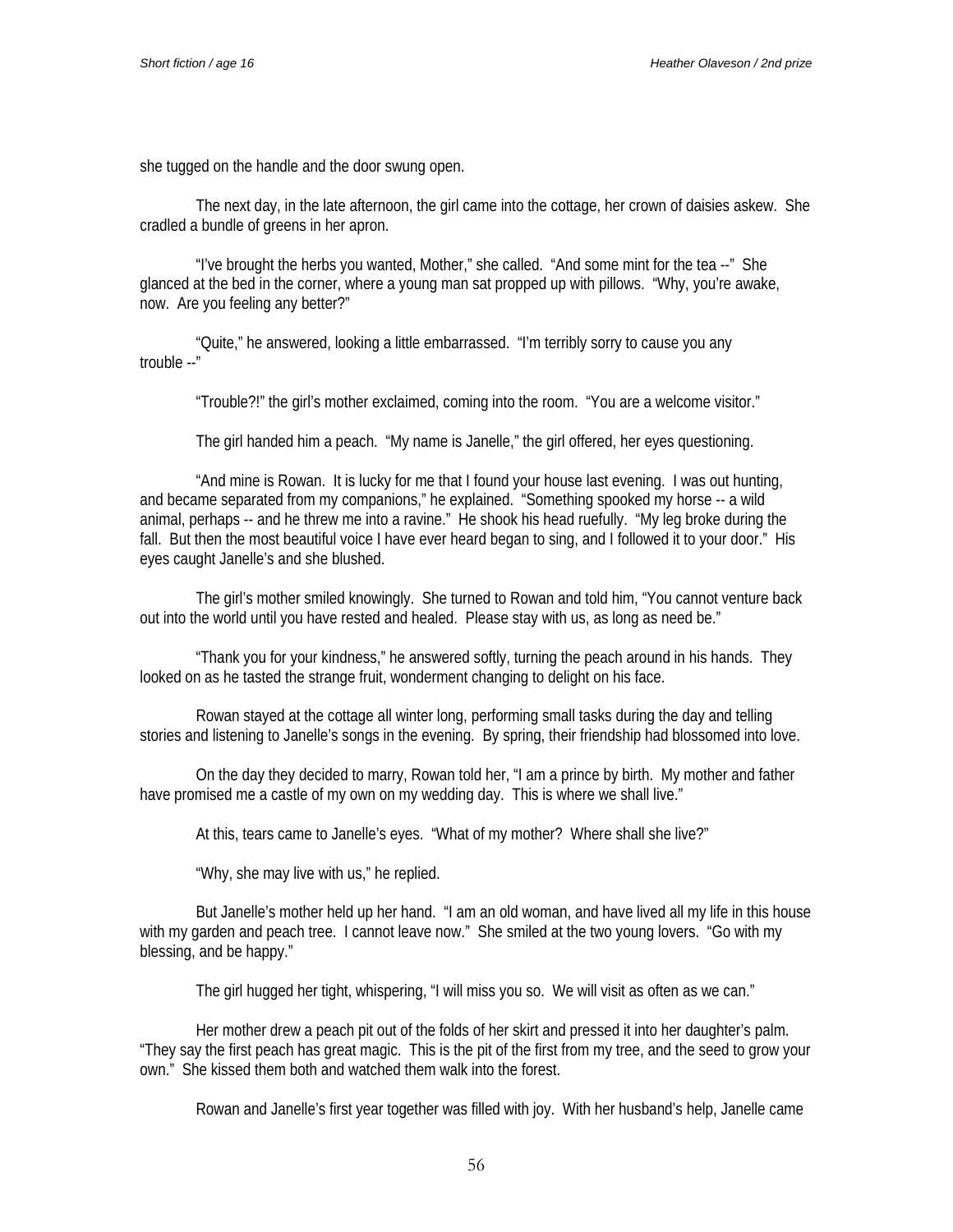to know the castle as her own and the names of everyone who lived there. She was loved and admired by all for her kind heart, intelligence, and heavenly voice; by all except for one.

Rowan's elder sister was terribly jealous of her brother's young wife, who had just given birth to a beautiful baby boy. She longed to hold a newborn of her own in her arms, but she could not bear children. Even if she could, no man would wed her, for she was as ugly as a crow and mean- spirited, as well.

She began to spread lies about Janelle, whispering them into her brother's ear. But Rowan refused to listen, so she took to watching the girl's every move, waiting for an opportunity.

One day, when Rowan went hunting, his sister disguised herself as a servant and went to Janelle's bedchambers.

Janelle stood by the window, watching her husband ride off with his men. She held a strong woven basket in one hand, its contents covered with a soft cloth. The young mother gently rocked the basket as she sang in a clear, sweet voice,

> *Where is my lover, My loved one, my only? Where is my lover? O come back to me.*

Then, still humming, she walked to the door.

Rowan's sister, who had been peering through the crack in the door, stepped back in surprise as it was pulled open. Recovering quickly, she bobbed her head, saying with a servant's speech, "Beg pardon, Princess. I've come t' scrub the grate." She quickly slipped around Janelle and hurried to the fireplace in the chamber.

"My thanks," replied the young woman, and she continued on her way out.

Rowan's sister watched Janelle from the window as she stopped to speak to a stable boy for a moment and then walked on towards the orchards. Anxiously awaiting the return of her brother, her mind whirled with wicked thoughts.

"Rowan!" his sister hissed fiercely. "She does not love you! I heard her singing."

"Janelle sings many songs, Sister," he answered calmly.

"Ah, but not this one. She only sings it when you have gone hunting. She stands by the window and looks out longingly, wishing for her lover to be here while you are gone away."

"I cannot believe that your words are true. I know you dislike my wife."

"I only fear for your safety, and that of your son. She takes a basket with her to the orchards, but first asks a servant to come and tell her when you get back. And where does she keep the baby? She doesn't take him with her, nor is he in the care of another. And," she added slyly, "I've heard tell that peasants beat their children."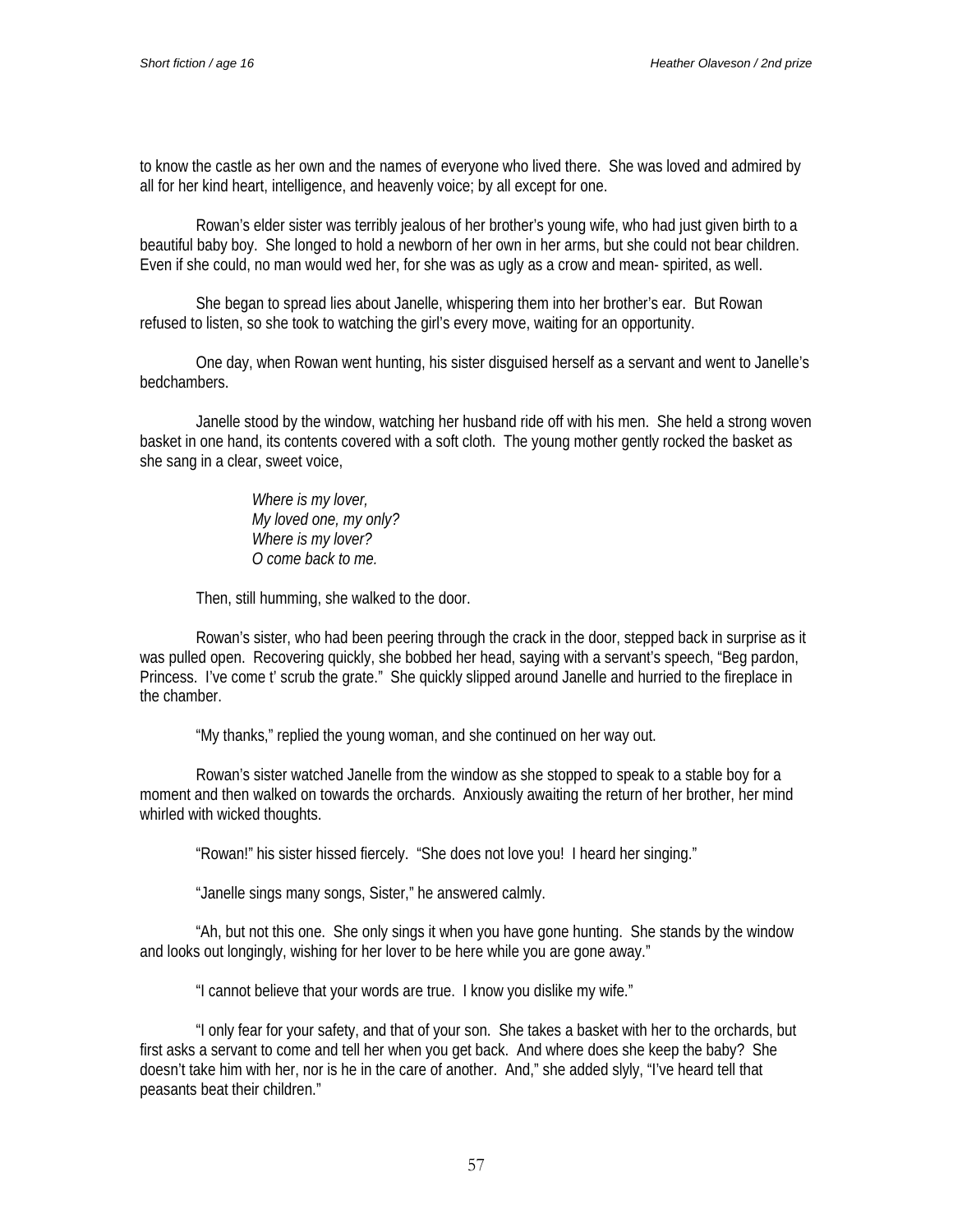"Leave me in peace," Rowan said wearily.

"As you wish, Brother." But her poison had already begun to seep into his mind.

It soon became a habit for Janelle to go down to the orchards while he husband was away. Every time she did, Rowan heard about it later on from his sister, who worked to turn him against Janelle. He finally agreed to see for himself what Janelle was doing, and to find out the truth.

"We will hide you in the wardrobe after you make her believe you are going hunting," Rowan's sister decided, and so that morning, their plan was carried out.

Rowan felt guilty and ashamed as he crouched in the wardrobe, the door left open a crack. He soon forgot all his misgivings as he heard his wife begin to sing,

> *Where is my lover, My loved one, my only? Where is my lover? O come back to me.*

Looking through the opening, he saw that his wife did indeed carry a basket. After she had left, he stood at the window, dreading the moment when he would see Janelle walk to the stables, and then on into the orchards.

"It's true. It's all true," he wept bitterly, his sister coming in from the corridor to comfort him.

"I knew that girl would break your heart," she said softly. "She has betrayed you, Rowan." Her words were hypnotic. "And the punishment for betrayal to the Prince, heir to the throne, is death."

Rowan blanched. "I could not. She is my wife--"

"And loves another," his sister cut in. "I will care for the child."

"But I love--"

"It is written in the law, Rowan," she warned. Sensing him begin to weaken, she relented a little. "Exile, then. You can do no more for her. Janelle must go."

His protests grew feeble under her assault.

"For the sake of the child, Brother."

Konrad, the boy from the stables, grew frightened as he heard voices coming from the open doorway. Master would be angry if he knew he was shirking his duties once again. He held his breath and turned silently to go. *Exile, then. You can do no more for her. Janelle must go.* He froze. The good princess was in danger! Responding before his courage failed him, he flew through the castle and then down to the orchards, where he knew Janelle would be.

"Princess! Princess!" he gasped, flinging himself at her feet where she stood next to a tree, the only peach tree in the orchard.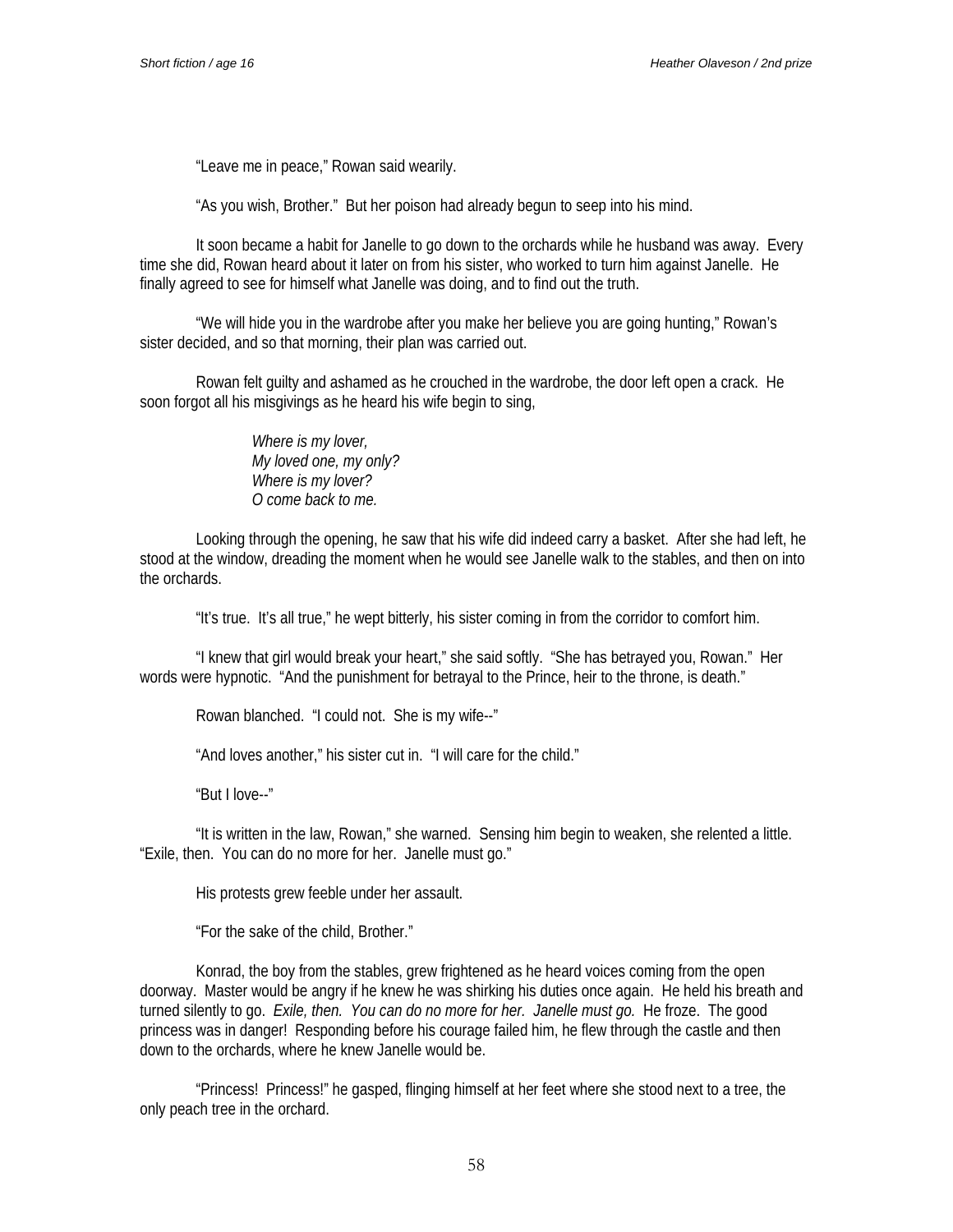Janelle helped him up, crying out, "Konrad, dear boy! Whatever is the matter?"

Taking quick, gulping breaths, he told her all that he had heard. "They plan, they plan to *exile* you!"

The young woman grew frightened. "Why would they do this? Not my Rowan!" She scooped up her basket and a single perfect peach before hurrying back to the castle, the stable boy leading the way.

She found her husband and his sister seated at the high table in the great hall, a number of people sitting at other places around the room.

"Rowan, my Husband!" she called frantically, rushing towards him. Others turned in their chairs to stare at her outburst. "Why do you wish to be rid of me? What have I ever done?"

Rowan's sister spoke for him. "We have found out your secret, Princess," she spat. "You have betrayed him! You and your lover!"

A gasp went up among the onlookers. Janelle looked confused.

"We have heard you speak of your longing for another--"

"It is not so!" Janelle protested desperately.

"You go to the orchards when the Prince is hunting, telling no one. Who is it you meet there, Janelle? Give us the child, and go back to your lover, for you are welcome here no longer!" Rowan's sister grinned evilly.

"Rowan?" Janelle whispered, staring at his bowed head. He did not move. Then, collecting her wits, she said softly, "Allow me a parting gift, sir. I wish to sing you a song." And she began to sing in a strong, clear voice, gently swinging her basket:

> *Where is my lover, My loved one, my only? Where is my lover? O come back to me.*

Rowan recognized it as the song she had sung in her chamber only a short while before. He remembered the melody from another time, too, a melody both joyous and sorrowful.... And then a second verse followed, one he had not heard before:

> *My love has gone hunting, My dear one, my only, O Rowan, my husband, Come back home to me.*

His head rose slowly, his eyes meeting Janelle's.

"It was to be a surprise, a surprise for you. My mother gave me a peach pit to plant, and its magic has grown. I go to the orchards to tend the tree," she said quietly, hope rising in her. A sudden cry split the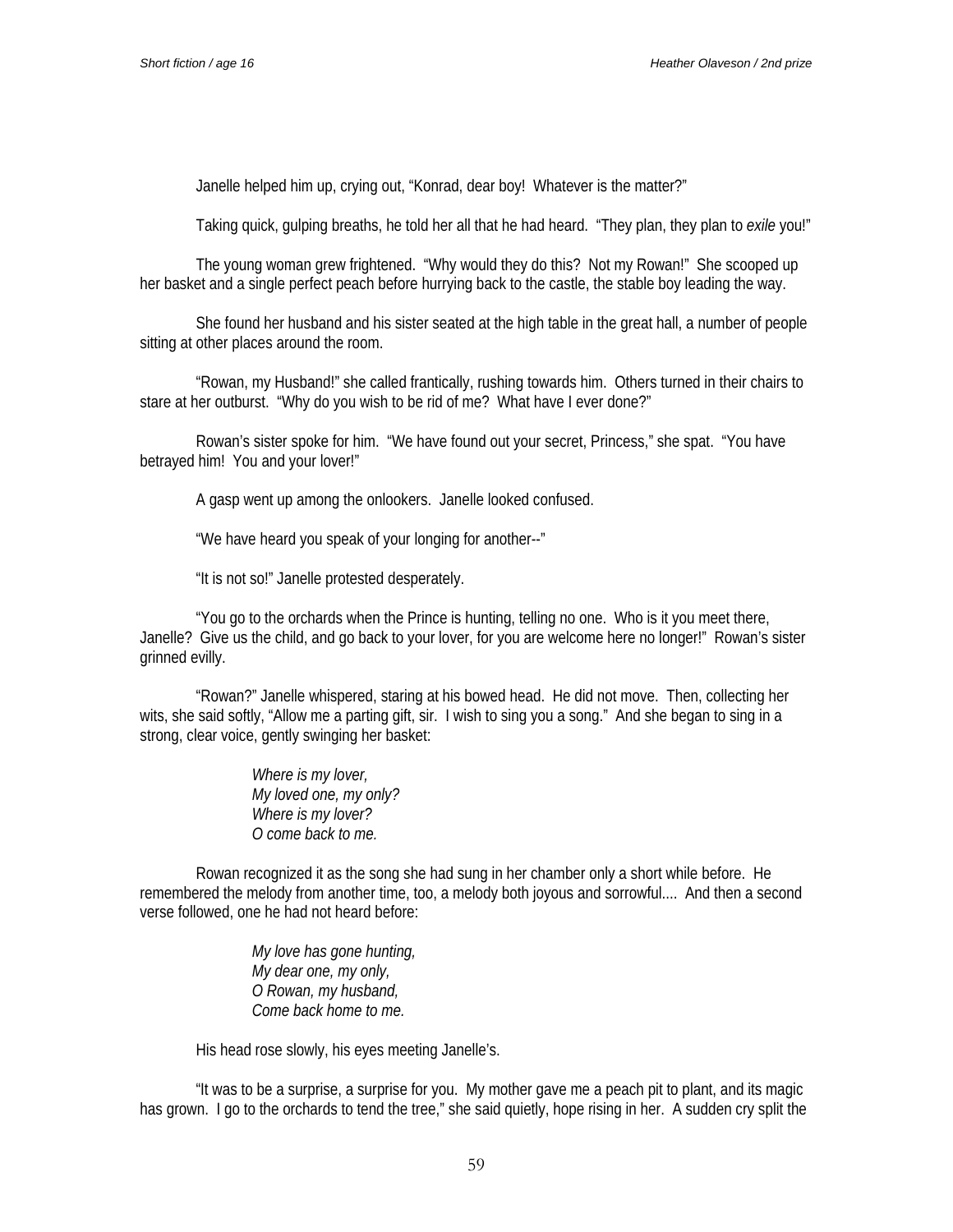silence, and Janelle reached into her basket and brought out her baby, holding him closely. "This is the first of the fruit." And she gave her husband the peach, watching him turn it around in his hands. All was forgiven.

Rowan faced his sister. "It is you who has betrayed me, not my wife," he declared. "And it is you who will carry out the punishment which you have placed upon her."

And so Rowan's sister was exiled from his lands, never to be seen again.

The peach tree kept blooming and bearing an abundance of fruit year after year, to the delight of Rowan and Janelle's children, and later, their children's children. For as sure as the castle still stands, the tree continues to flourish.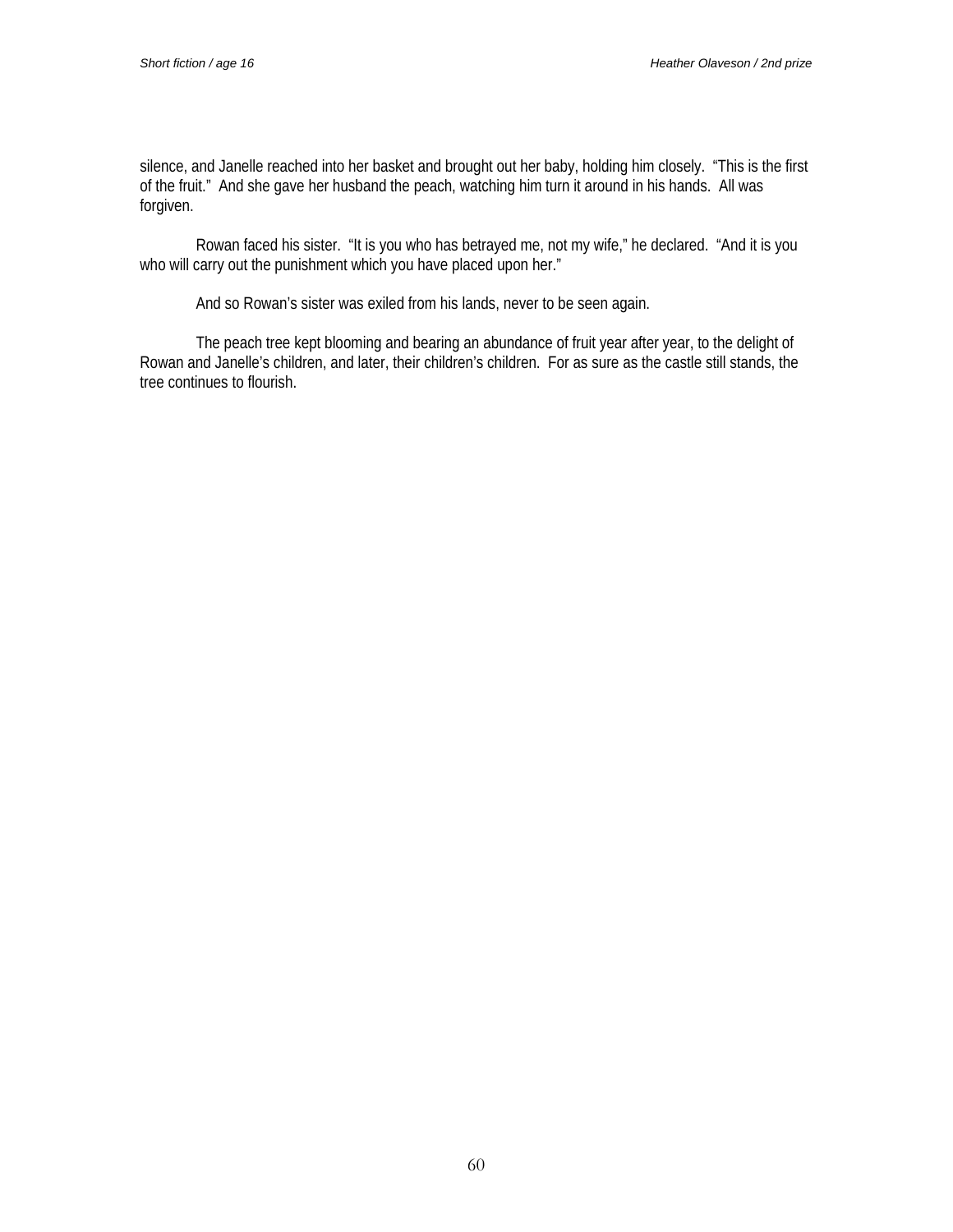#### **Rosemary**

# **by Shelby Karin Rae**

Flowers All of them Radiant when suns' eyes kiss them sweetly As clouds sweep the sky Filling dustpans with sunshine Daisies bare arms and buttercups grow cold Oh, blind are the eyes; for Only children's faces among flower petals my eyes greet Bees that sting, poison in their venomous ways Hide under false and rosy innocence Floral faceplates conceal But iron daggers do unsheathe here The truer child, much more flowering Smiles rainbows as she bends to gaze upon petaled heads And to her, flowers smile As silent the deadly stinger strikes Blossoms usher in the hushed yet violent war But the hush is not silence Attack with unseen weapons Beautiful and shining with dagger-points Slicing deeper than skin could protect.

61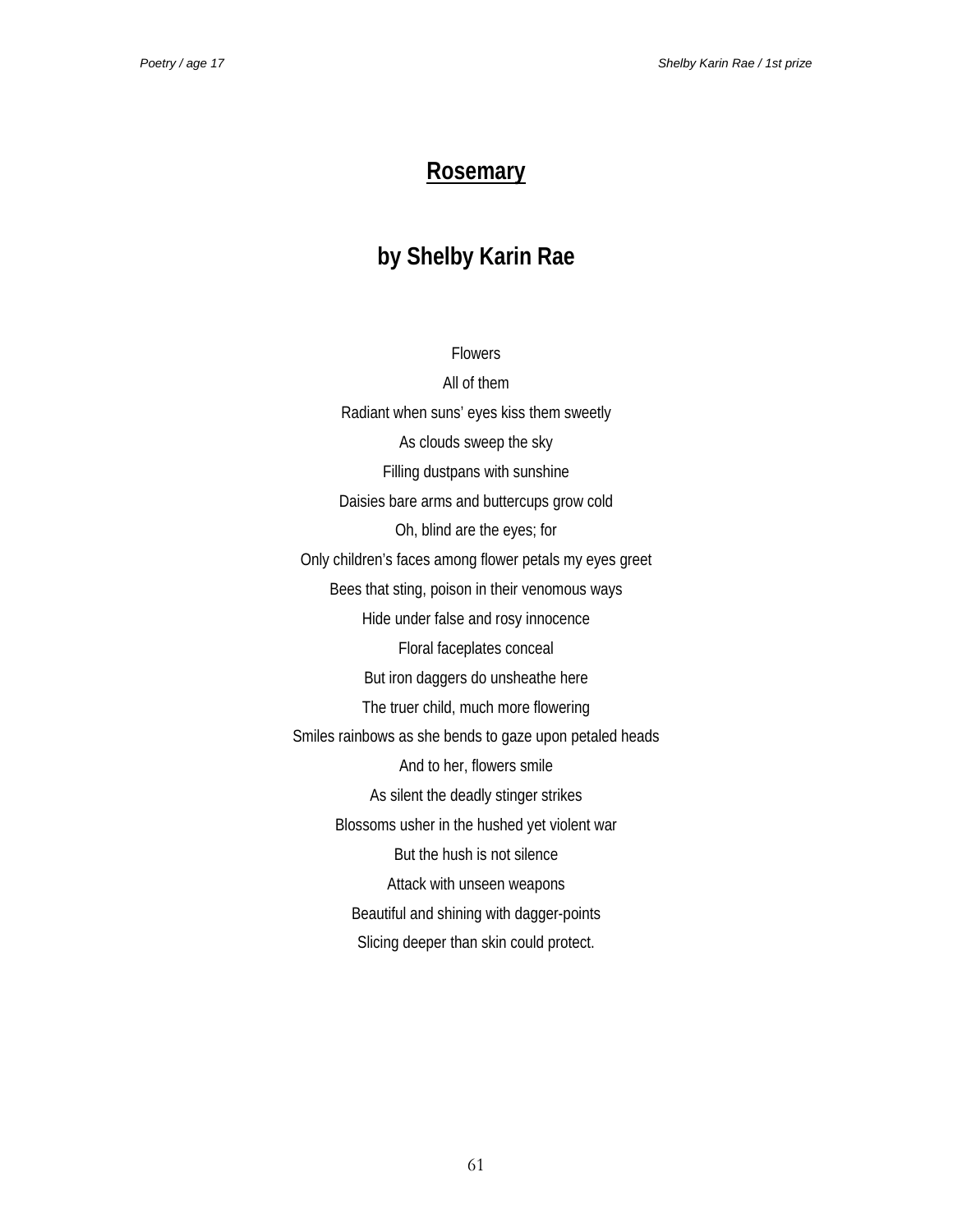#### **Brick Walls and Sidewalks**

#### **by Nicole DeRushie**

The writer's pen is not so much a tool of creation as it is a channel through which dreams may flow. The writer is a freedom fighter combating the stagnancy of his world with no greater weapon than the expression of his own thoughts. What is true originality and why does he seek it out? For a moment he considers writing an essay about the search for originality, but abandons the idea, realizing how popular a discussion topic it is. He sits in a darkened corner of a tiny espresso bar, wearing his nonconformist uniform of black, filling in perfectly a stereotypical model, becoming the very thing he has rebelled against his entire life.

The view outside his sparsely furnished apartment is hardly the kind of view one would expect a writer to want. There is no light, no colour, no sweeping vista of urban sprawl. Across the alleyway outside his window is a brick wall, dirty and faceless; yet how many sleepless nights has he spent fervently writing about the secrets and metaphors therein, lost to all but he? Has the crumbling mortar really that much to tell?

Now see the writer walking down a narrow street desperately trying to grasp the essence of his latest character. This character is based upon someone he knew long ago, a woman, whom he'd known since his early childhood. He could still see her face clearly...long brown hair, clear, sea-gray eyes, a carefree toothy smile written across her face. They had always been there for one another. Though he never grew to love her, he had always cared for her. She stuck by his side through good times and bad. He was concerned, in the last couple of years, when she distanced herself and became more grim and detached. He knew quite well that she had a lot of problems at home, but he thought that she had been able to be strong and continue on unaffected by the stress and strain that was a part of her daily life. Such was his naïveté. He saw her grow thinner and thinner. Her eyes, sinking deeper into their sockets, grew dark and lifeless. Her cheeks lost all of their rosy glow and her hair thinned and was lustreless. She was missing more and more school, she never called, and, when they did meet by chance he saw that she looked sick and had concealed herself in ill-fitting clothing. She started to be angry with him for reasons he didn't understand and teased him about his personal idiosyncrasies that she had once learned to accept. The last time he saw her was school graduation. She was either drunk, stoned, or both. She could hardly stand up and he held her from the back on stage to make sure she didn't sway too much or fall down the stairs. There was something about the forced harshness of her laughter that he found...unsettling. He hadn't heard from her since. He still looked at his phone every once in a while and wondered if she'd call. Was she ever able to straighten her life around or is she walking down lonely streets at night, looking for answers that are never there. He sighs, sad, because this is the same way he thinks of so many of the people he knew, before, when he wasn't alone.

He walks quickly, hands shoved deeply into the pockets of his leather coat. Out of curiosity, he looks up above the street level at the walls of the concrete canyon, taking in the chiaroscuro of the city. He slows his pace, nearly stopping altogether. It is a work of art all on its own, clashing and violent as a single canvas given to many painters. As he walks down the street he picks up on a certain rhythm that beats like a heart. No one thing is the source of this rhythm, nor is it a figment of his own overactive imagination. It's the pulsing street lights, punctuated by raindrop staccato on garbage bin lids. He times his own footfalls to the beat. Cars on the street, whooshing by on the wet concrete leaving wakes like ocean waves. A splash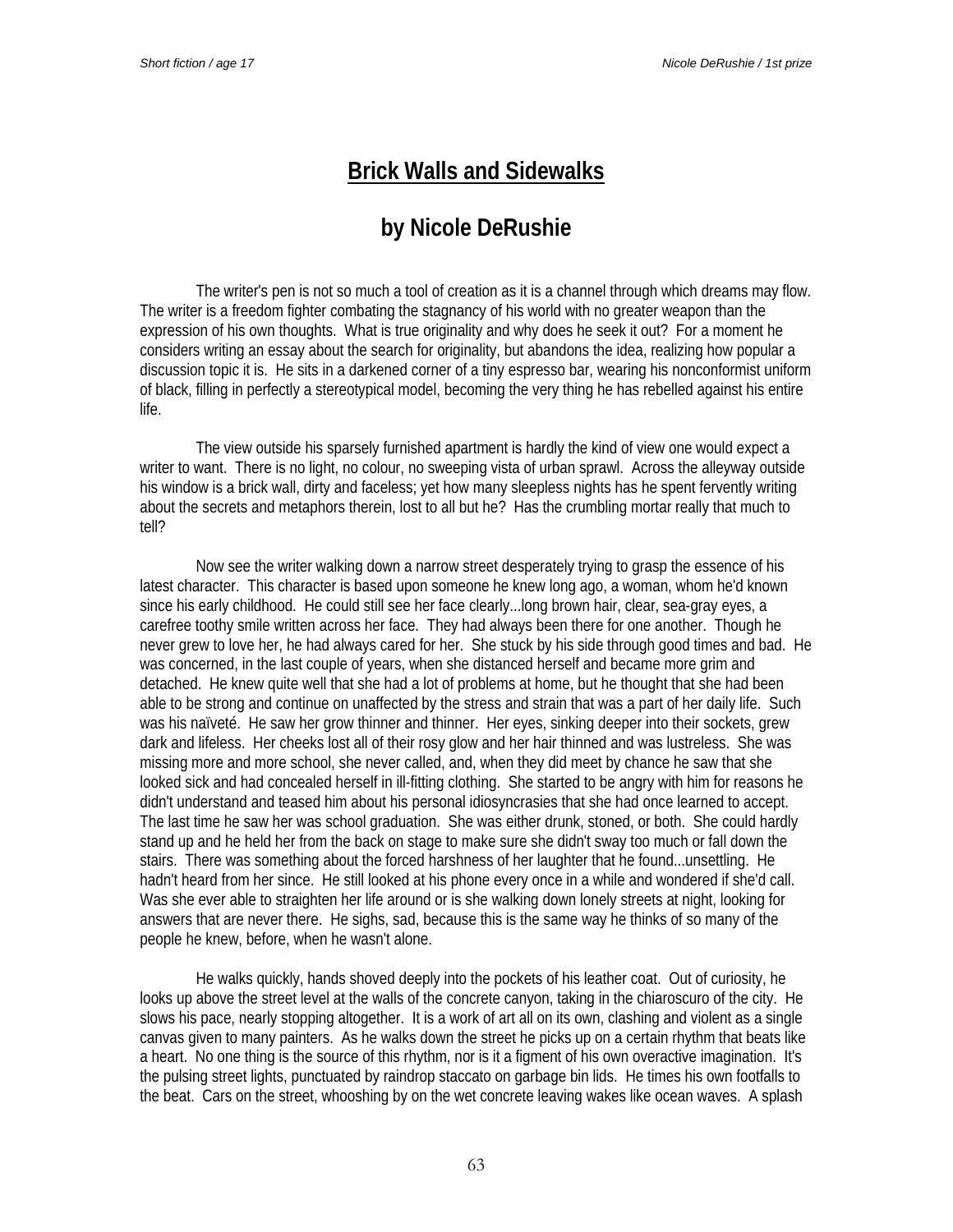through a puddle, the sounding symbols of the orchestra. Somewhere far off, he hears the bass beat from a boom-box with the volume cranked up high. This last distant sound completes the whole thing, wraps it up, and makes it one.

Close behind him, a car horn blares. He can feel himself ripped from the fantasy like a hot pain deep inside his gut. The startling sound shatters the illusion and he is once again standing entirely alone on a dark and filthy street near the heart of a confused and chaotic city. He studies the sidewalk before him as though it could give him all the answers he seeks. Steam lifts from his neck and forehead on this cold and damp evening. He really shouldn't be out here at night. It's not safe.

He isn't concerned with his physical being. Perhaps that is why he has let himself grow so thin. He lives in his head, rarely surfacing to greet the morning at face value, preferring to see what lies underneath. He is often thankful that no one can read his thoughts. He can be so quick to judge and harsh in his interpretations. But this is what he has taught himself to do. As one who is an interpreter of character he always looks for information on every level that is available to him when meeting new people. Among the first things he notices are race and gender. Not because he is racist or supremacist in any way, but because those are the first noticeable features of any character. He takes not and moves on. Next, perhaps, is their poise and their mannerisms. What makes them outwardly unique? Writing about a character and not giving them any physical definition, a soul without a host, is meaningless and cold.

Our writer is tall, thin, and has brown hair.

He notices people staring at him uneasily. He has never quite been able to figure out why...he doesn't look any different, doesn't act in an odd way. Except he has a habit of not looking at his feet when his is walking. He prefers to look at other people and everything that goes on around him. He has raised people watching to a fine art, especially when sitting by a window in his favourite cafe with a steaming cup of tea. He is always hoping that someone will show some sign that somewhere under their guise of normalcy lies a truly interesting character. It's difficult, at first. The sign may be so subtle that it is barely noticeable: an odd piece of jewelry, perhaps, a subtle tick, a strange way of twirling an umbrella or walking stick. After some practice it's easy to see. Do they look at their reflection in shop windows as they pass them? Do they play with a finger ring or their elbow as if they don't know what to do with their hands? Do they pick up their feet or shuffle along?

He believes himself to lead a sad and lonely life. Few friends, distant family, like self-imposed solitary confinement. How can he write about real life when he doesn't even have one? Truth is...he has never tried. Never tried to join a larger social order. What would be the point? He doesn't fit in out there. Perhaps that is the reason behind his obsession with brick walls and sidewalks. They, like himself, are constantly surrounded by the bustling and developing world but have never been an active participant in it.

This realization found, while walking through the dark and seemingly empty streets gives him reason to pause. He drops onto his knees to bend his head low and press his ear to the pavement. He can feel that gritty sand and the dampness. He places his hands gently, fingers spread, palm open on the sidewalk. He sweeps them with his soft skin, wincing at the prick of a minute fragment of glass. He closes his eyes and presses his ear closer, straining to hear...What?

#### "Are you okay?"

His eyes open slowly to find the face of the newest character appearing on the stage of his existence. The man is middle-aged and black, but not very. Perhaps only one of his parents was coloured.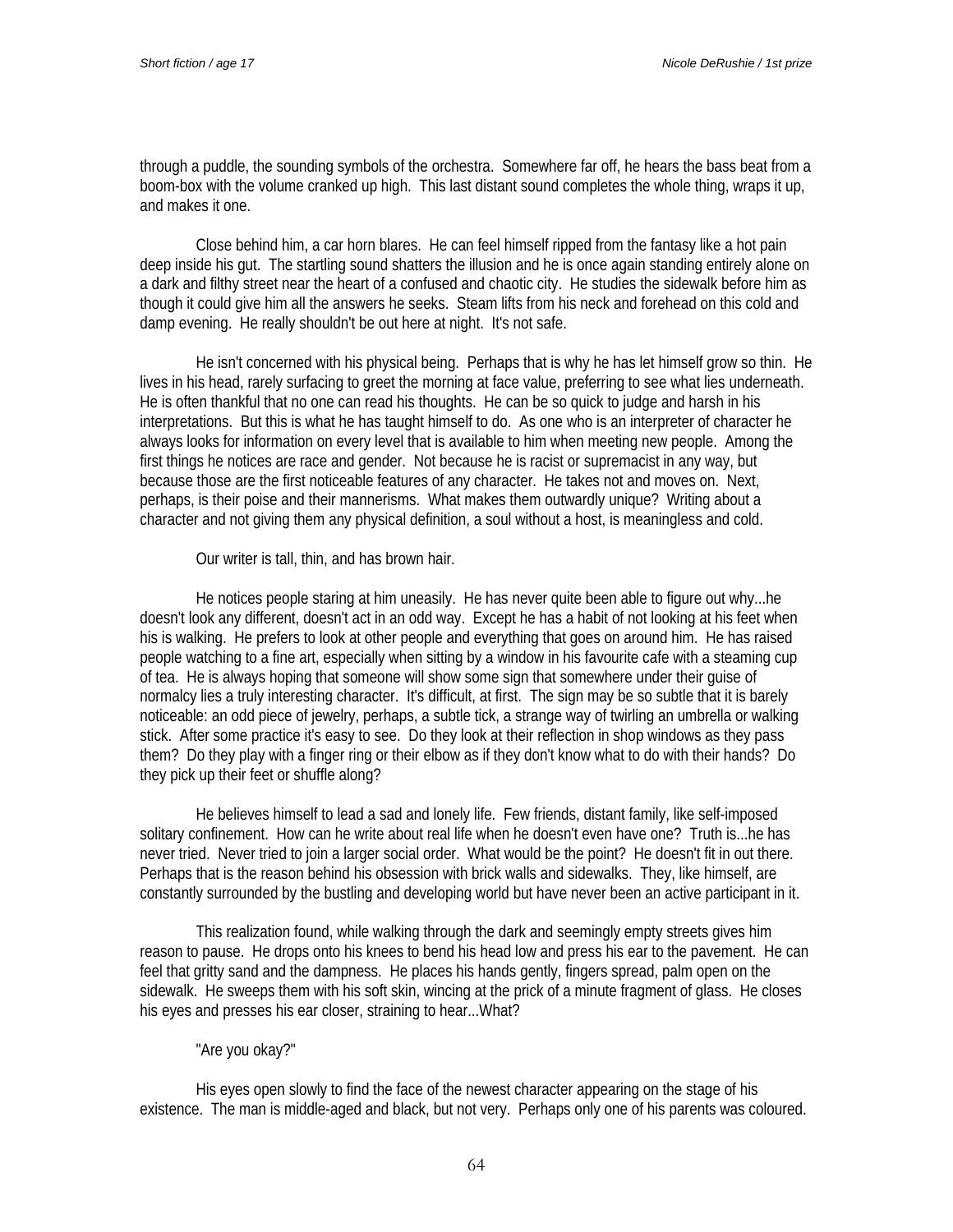For a split second he tries to imagine the trials he went through as a boy growing up in a larger society that did not have much tolerance for such relationships. He is not very tall, rather heavy, wearing jeans and a well-fitting suit jacket. He would soon be wet in the light rain that was beginning to fall.

"Are you okay? Your hand is bleeding."

The man is standing only a couple of feet in front of his face. The sole of his left shoe is considerably more worn than that of the other. Curious. The leather is also cracked around the toe, as through it was often bent over.

"Hey, can you hear me? You want me to get some help?"

"No. I'm fine. Have a nice day."

"Jeez, kid, you sure you're all right?" he asked again. His nervousness was showing. He began to shuffle his left foot.

"Yes," our writer says more forcefully. The man backs away slowly, no doubt thinking that the boy is unhinged. Only when he was a good distance away from the crazy person lying prone on the sidewalk did he dare turn his back to him.

Our writer didn't know or care how much time had passed before the ambulance arrived, with all its flashing lights and deafening wails. But once he had been coaxed into sitting on the curb and had a warm, medicinal smelling blanket around his shoulders, his melancholy deepened beyond anything he had experienced before. They were going to take him somewhere so he could rest, they told him. They didn't say where, and didn't seem to care when he told them that he already had an apartment, with a bed, and a window with a brick wall outside. They weren't listening to him. No one ever listened to him. His words were not for hearing. He asked if he could have a pen and a piece of paper.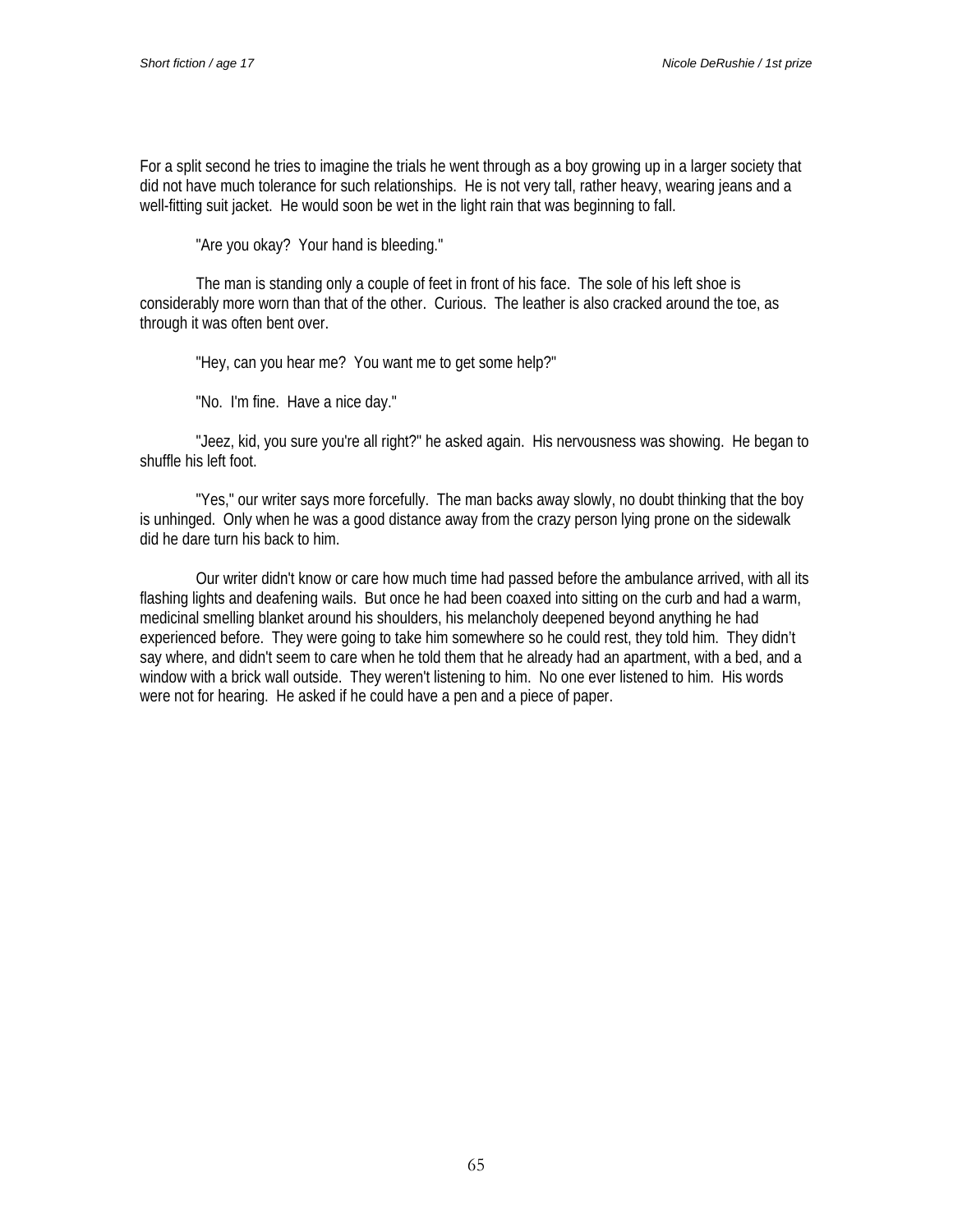### **Jericho**

## **by Jentine Gootjes**

They stare at me, My hair that even braids can't control, My hooked nose (a gift from my mother's side), My thick glasses that magnify my tears.

Sticks and stones may break my bones, The words they speak will scar me.

They taunt me, My scruffed but sensible oxford shoes, My brown corduroy coat ("Is it your grandmother's" they mock), My accent for they hear not what I say but how I say it.

> And all the king's horses and all the king's men Could never rebuild the walls of Jericho again.

> > 67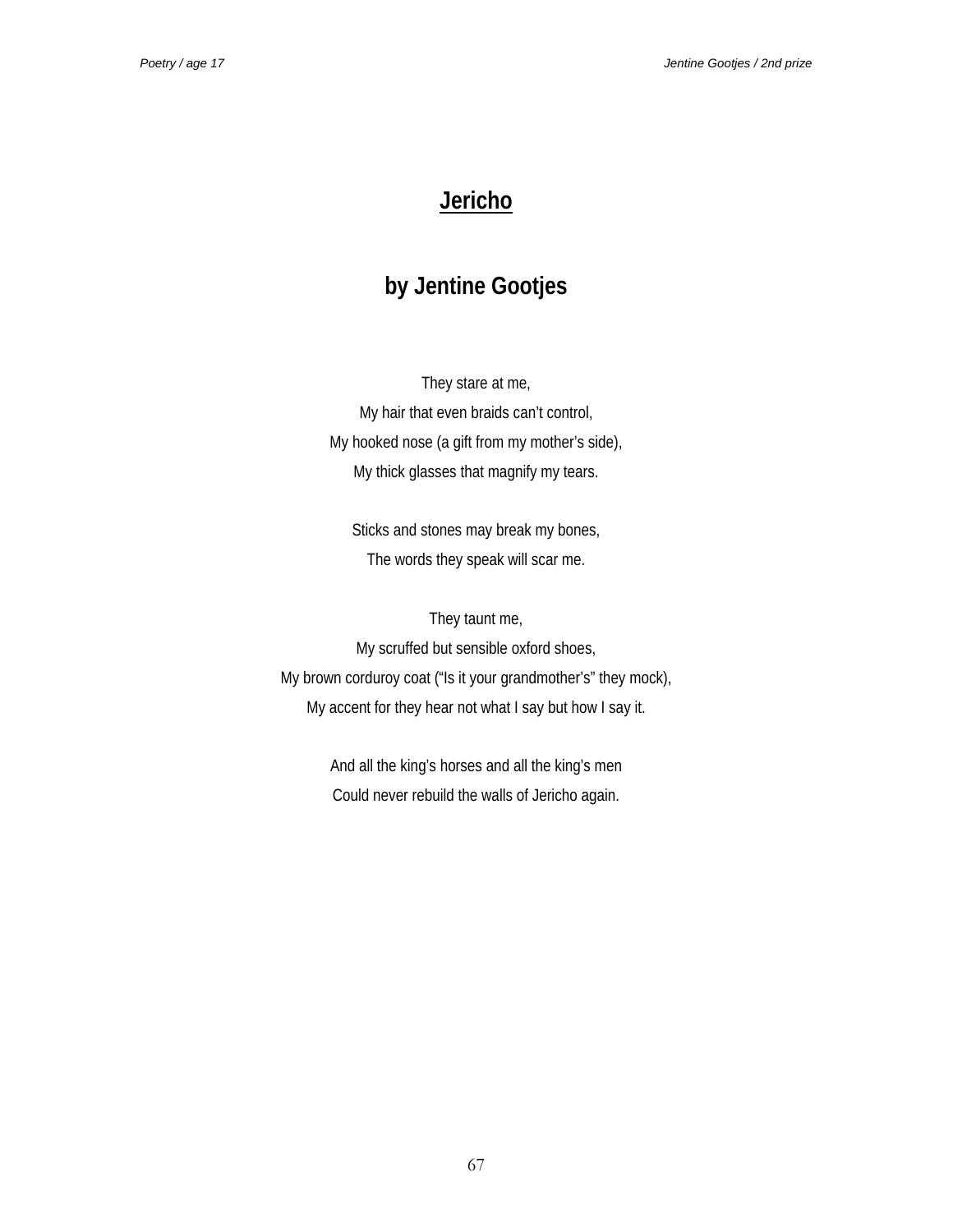#### **Ben**

#### **by Caitlin Burgess**

My best friend Ben has been diagnosed with cancer. The doctors told him there was a good chance he'd be cured, but they were wrong and he has only gotten worse. At first, he looked like any teenage boy. He was tall and muscular. His hair was dyed blonde and always spiked. But after he started chemotherapy, things changed. Now he has lost all his hair, even his eyebrows, and he has lost so much weight since he's been in the hospital that he's shrunk about three clothes sizes. He doesn't mind losing all his hair because he thinks it's cool. All the cool rock stars have shaved heads, that's what Ben says anyway.

From the moment he told me the news, my life has never been the same. Nothing can make me laugh anymore, and I spend most of my spare time at the hospital with Ben. I try to be brave when I see him. I bring him magazines and new CDs so we can listen to them together. We play video games. I try to stay cheerful for Ben's sake, and to tell you the truth, we have some great times together in that hospital room. Ben knows all the nurses. They bring him treats that they sneak out of the cafeteria, and sometimes they let me sneak some in myself. But when I'm home alone it's a different story. I try to distract myself so I won't cry, but it's hard. I miss Ben and all the fun we had.

"Anna?" Ben whispers one afternoon while we are sitting on his bed watching a movie in his hospital room.

"Yeah?"

"When I'm gone…" he trails off.

"I hate it when you talk like that," I say. He starts again, ignoring my comment.

"When I'm gone, I want you to promise me something," he finishes.

"No, I'm not promising anything, because you're not going anywhere." I stutter, the all too familiar tears streaking down my face.

"Shut up, don't start talking like that. We both know I'm not going to be around…well…forever." His eyes begin to swell with tears, but he holds it back as hard as he can. Ben is so strong. I don't think I could be that strong if I had cancer. I'm never sick, and Ben holds up better than I do. I turn and hug his frail body. He grabs me close as if holding on for dear life. Even though he is strong, I know he is scared.

"I'm sorry," I blubber. "I just hate it when you talk like you won't be here tomorrow or something. I want you to stay forever."

"I will stay forever; inside," Ben says softly. "You have to hold onto my memory and you'll always remember me."

"I'll never forget you. I love you." I tell him.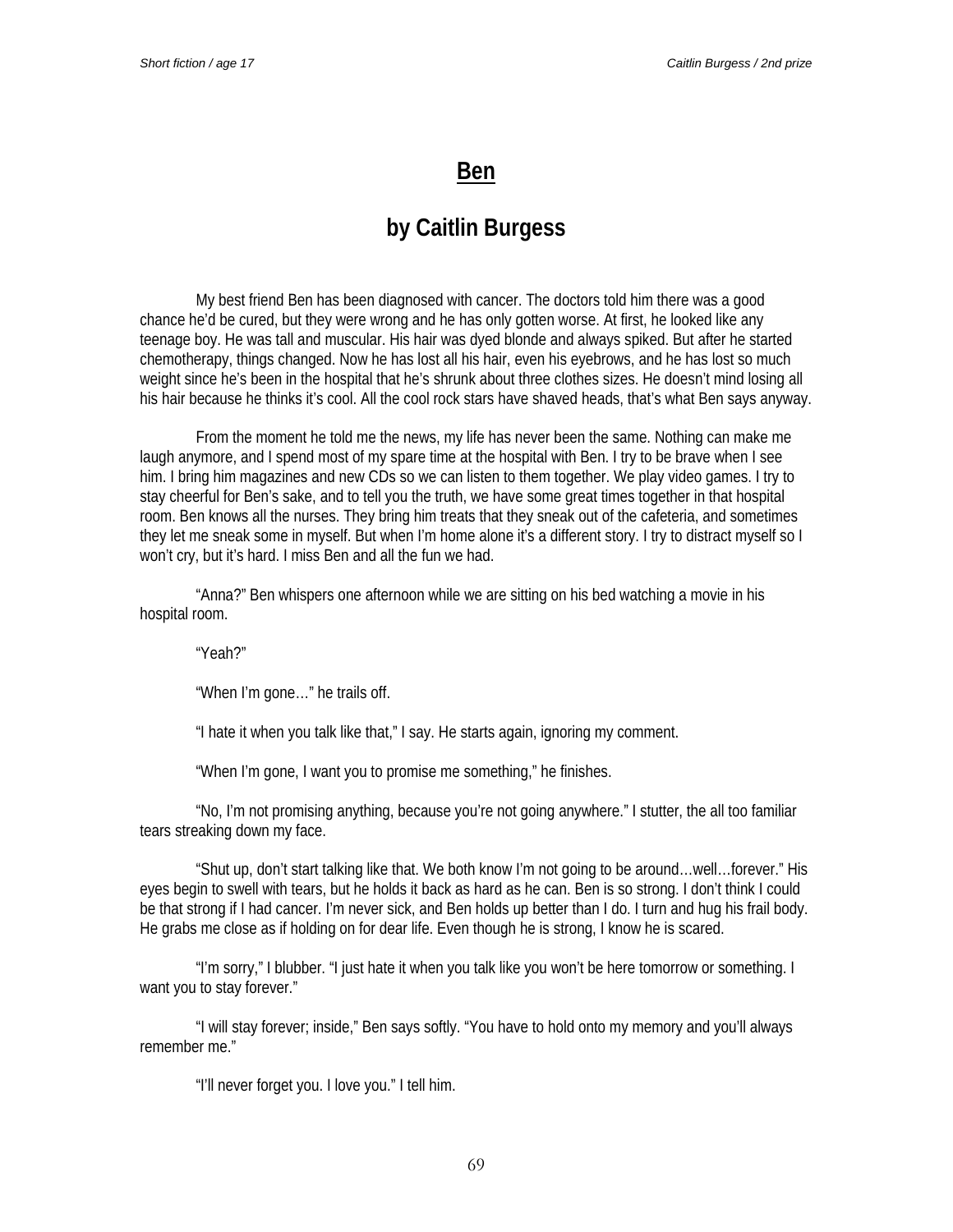"I love you too." But I know when he says it that he doesn't mean it the same way I do. Ben doesn't know that I am in love with him. I want to tell him, but I am afraid it will ruin our friendship. We are so close and I don't want to do anything to mess it up. Even as his days grow shorter, I can't seem to find the words.

"Promise me something, Anna. Promise me that you won't be too sad. When I'm gone, don't hold back on the things that you do so well. Keep getting good grades, and don't let this stop you. Hey, I don't want to have to come back to haunt you or something. If anything, I want to come back for a good reason," he jokes. He is trying to lighten the moment. Ben always does that. He always wants everyone to be happy. I try to smile for him to let him know I can be strong, but the truth is, I know that no matter what, I will never be able to handle his being gone.

The next day, I am sitting in science class, not listening, thinking about Ben. I don't even notice the long beep that blurts over the PA before the announcement from the secretary. Her loud, old tired voice startles me when she calls my teacher.

"Yes?" Mr. Marcus raises his eyebrows, annoyed by the interruption.

"Can you send Anna Parington to the office right away please? And she should bring all her books with her."

"Sure thing," Mr. Marcus responds. Suddenly I can't breathe. I feel as if a thousand knives have struck my heart all at once, and only one sliver of air is able to slip through to my lungs. I choke and almost yelp in the middle of class. I quickly gather my books, and leave the room without saying anything to anyone. I know everyone is staring at me as I slip through the door. I run down the stairs, but then I stop myself.

"It's nothing," I tell myself, "Stop getting so worked up over nothing." I slow down, and try to catch my breath. I try to think about what else it can be other than Ben. I can't think of anything else. Only the picture of Ben's frail body is plastered in my mind. I start to run down the hall again, until I turn the corner and see my mother. I come to a complete stop when I notice the trace of tears on her face.

"No," I say, moving in baby steps towards her. "No, don't tell me…"

"Anna, honey, Ben's okay, but he stopped breathing today. They tried everything, but they have to use this machine to help him breathe now. It doesn't look very good. He's only got another day or two at the most, honey. Oh, I'm so sorry." She begins to cry as soon as I start bawling.

I don't say anything else until we get into the car.

"I'm staying with him until…"

"I know, honey, oh I know." And that is the last conversation we have for a while because I spend the rest of the day and night by Ben's side. I think about what my life will be like without Ben, and I can't imagine it. Who will I complain about my parents to? Who will I talk about music with? Who will I tell everything to? Ben has been my best friend since kindergarten. I can't even remember a time when he wasn't around, except once when he went to New York for three weeks one summer, and that had seemed almost unbearable. Only last year, I began to have different feelings for Ben. I realized how amazing he was. He cares about everyone around him, he never makes fun of anyone who is different, and he makes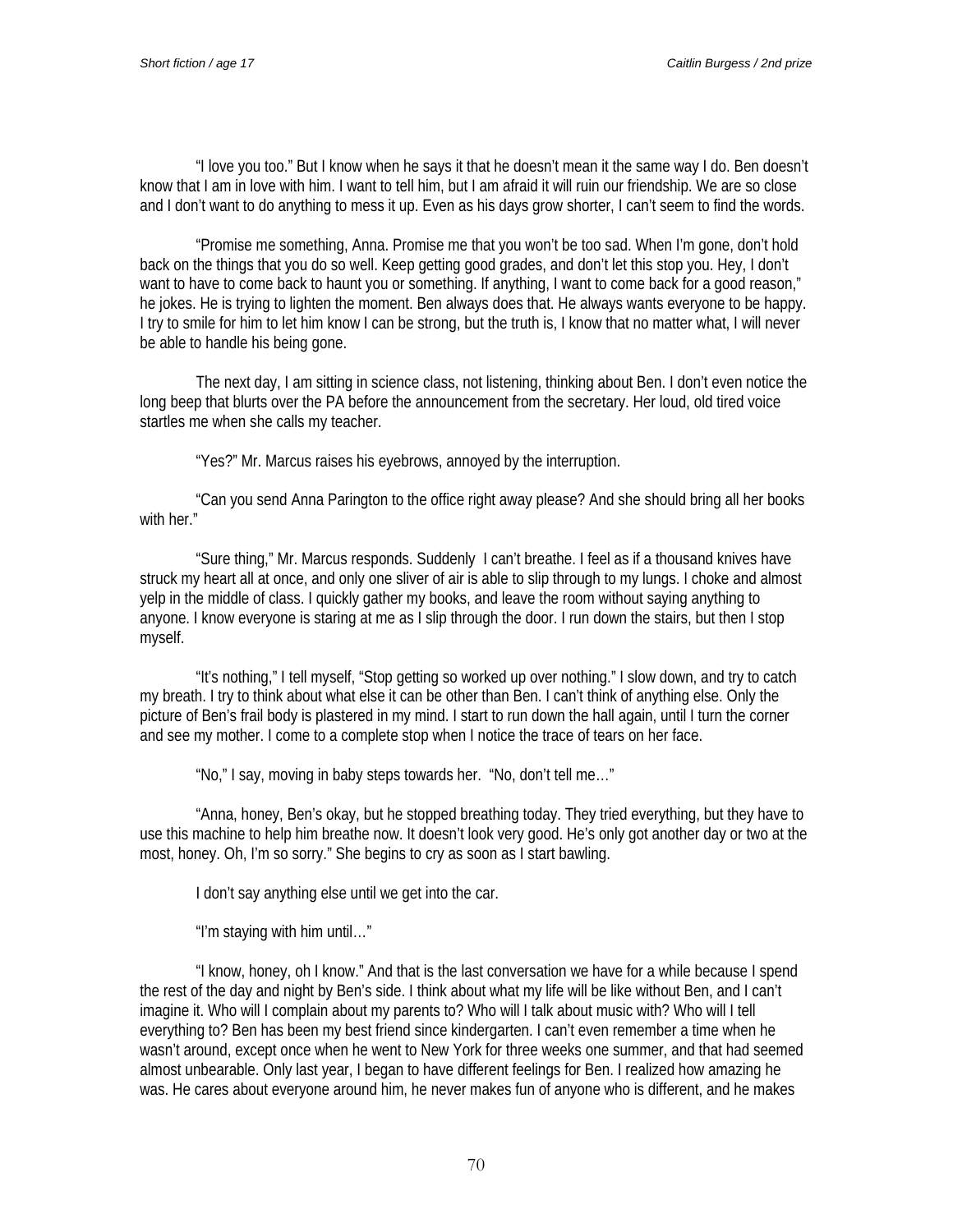me laugh all the time. I wanted to tell him how I felt so badly, but then the news about his cancer came so fast. I decided I should wait.

When we get to the hospital, I run up the stairs to the fifth floor where his room is. I know I can't handle waiting for an elevator, then being stuffed in the small space with people who will never understand my pain. No one will ever understand my hell. I get to Ben's room, panting, and his parents are at the side of his bed. His mom is holding his hand, and his dad is rubbing the top of his foot. His mom is crying, and I break down as soon as she looks up at me. Ben's mom stands up and hugs me.

"He was asking for you earlier. I called your mom so she could go pick you up from school," she whispers. I turn to Ben.

"Hi Ben," I say softly trying to muffle my tears.

"Anna." He tries to say my name as lively as possible, but he barely makes a sound. His parents and my mom leave the room so we can have some time alone. We just stare at each other and I cry.

"Anna…when I'm gone-"

"Ben, come on…" I cut him off, trying to prevent him from making the moment more painful. It doesn't work.

"When I'm gone, remember the good times, okay? If you always remember the hard times, you'll never be happy. If anything, I want you to be happy. Promise me. Promise me you'll try."

"I promise, but I don't know if I can keep it. You've always been in my life, and I don't know what I'm going to do without you. I don't know if I can keep going. I'll never be able to replace you," I cry.

"You don't have to, and I hope you don't. I mean, I hope you find another friend who you can trust as much as me, but you'll never have to replace me, because I'll always be in here." He lifts his delicate, fragile hand, and points to my heart.

"I know," I reply.

I never leave Ben's side, except to get a muffin for dinner, which I can only nibble at. I can't eat, and I want to spend every minute that I possibly can with Ben. I love him more than anyone I know. His parents spend the evening in his room, and they let me sleep there with them during the night. My mom goes home, and says she'll be back the next day.

I awake the next morning at six o'clock, a little confused as to where I am, but then with a jolt I immediately recognize the hospital room where I've spent so many days. I am really tired from being awake most of the night, watching Ben sleep peacefully. He looks at ease, but for real, no faking. It's something I haven't seen in a long time. It actually makes me smile to think he has some real peace and is pain free for a little while.

Ben finally wakes up at nine o'clock. He is very weak, and no one even expects him to speak. I can tell by the look on his face that he is almost ready to give up. I begin to cry again, and the skin around my eyes is raw and puffy.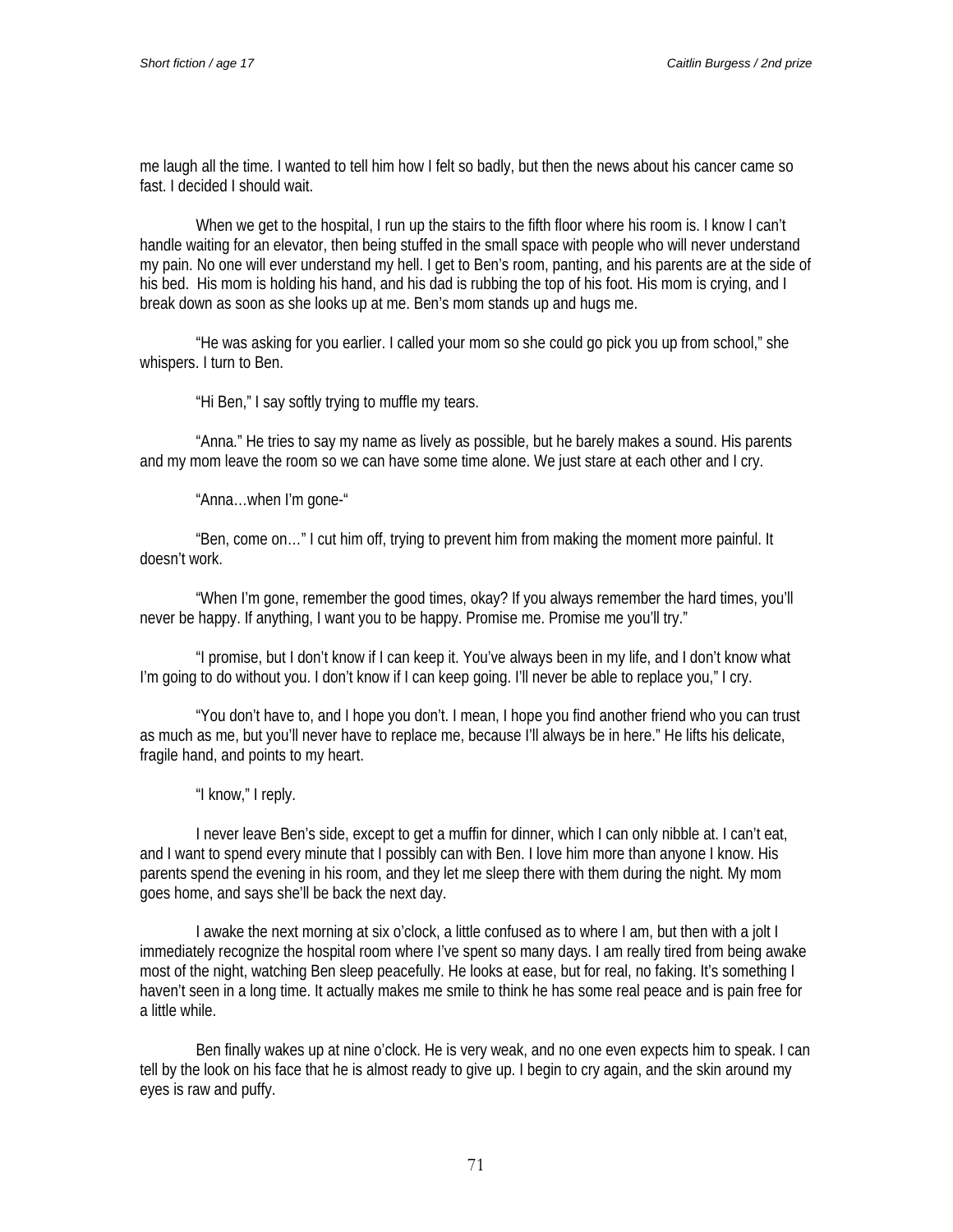Ben, one of the most important people in my life, is dying. He is my best friend, my life, my inspiration, and my world. We are so inseparable that our parents used to joke that we were attached at the hip. We even had those embarrassing bathtub pictures that parents whip out when friends come over. I wish we were attached at the hip now, so Ben wouldn't have cancer, or both of us could die together.

At 10:30, Ben's parents go to get some coffee. I think this is my last chance to tell him how I really feel. After a few minutes, Ben opens his mouth to say something, but his lips are too dry for words. I bring his Styrofoam cup over to him and he weakly sips water from the straw.

"When I'm gone…I'll never be gone…" he breathes.

"Oh Ben!" I wail. I hug him, and he tries to hug me back, but he can't. I kiss his bald head.

"I love you," I say. I am just about to tell him how much I really love him, when Ben whispers,

"I need to tell you something, Anna," Ben pauses and looks into my eyes. "I've been in love with you for the longest time. You're the perfect girl for me; I love you…" I can't believe what I am hearing.

"I've been in love with you for so long, but I couldn't tell you," I blurt.

"Anna?" Ben breathes.

"Yeah?"

"I'm ready to go now…"

"Okay," I manage to make out as my voice breaks and more tears pour down my face. I kiss him again and then he leaves…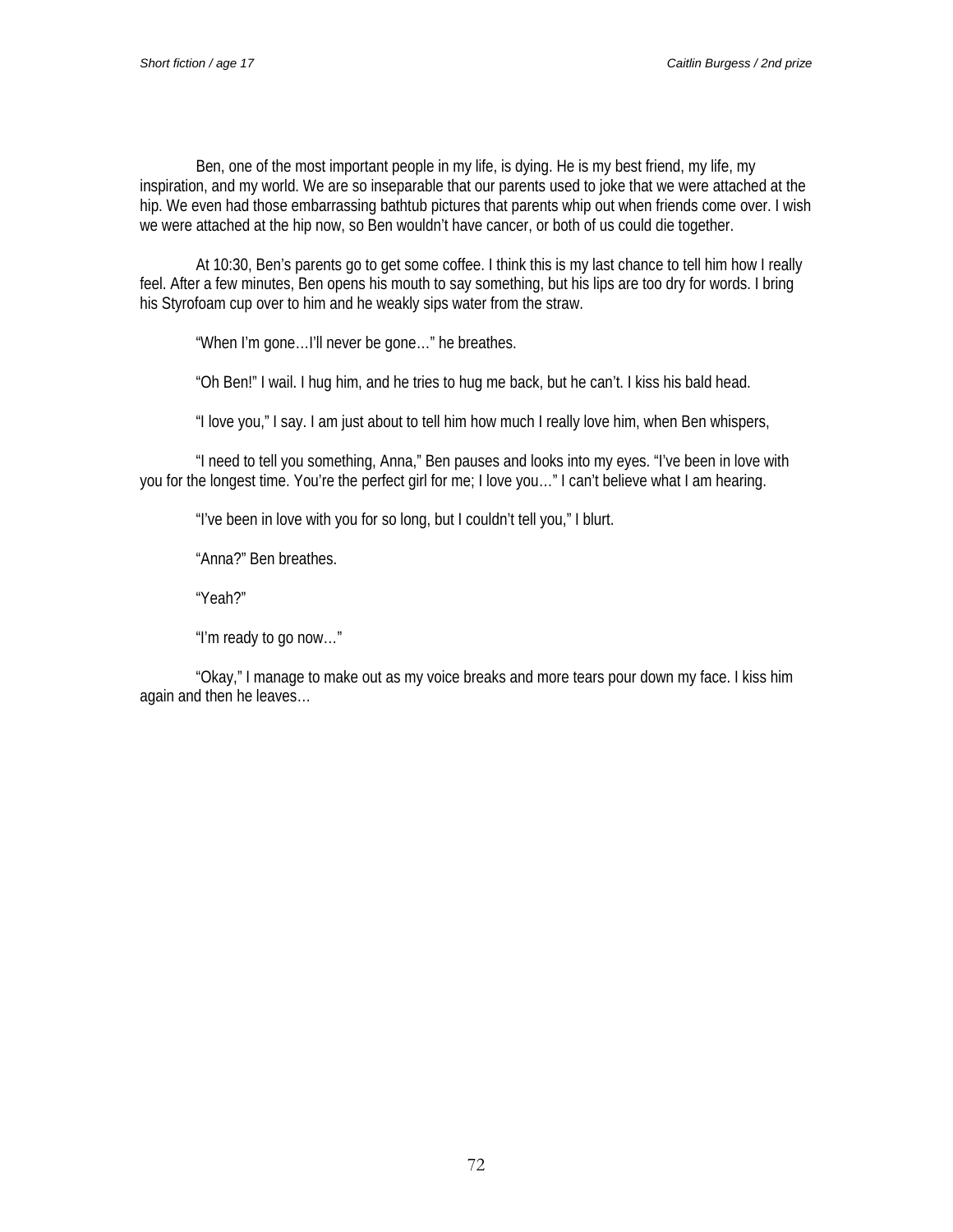#### **Passion**

### **by Jennifer Bucci**

The sweet moistness against my lips. A subtle tension; vibration evident. My cool fingers, somehow not as Cool as you. Warm air passing between us. My parted thighs, muscles flexed. A tear rolling from my stationed eye. Comfortable, yet awkward. A feeling I've always dreamed of.

Drowning in a sea too dark to escape, Brought on by the passion we've created. I rise to greet the warmth And light. I must close my eyes to avoid suffocation. I hold you in my arms, cradled in one elbow. My hands shake; my cheeks are moist. We worked so hard, and now it's over. A perfect execution of a clarinet masterpiece.

73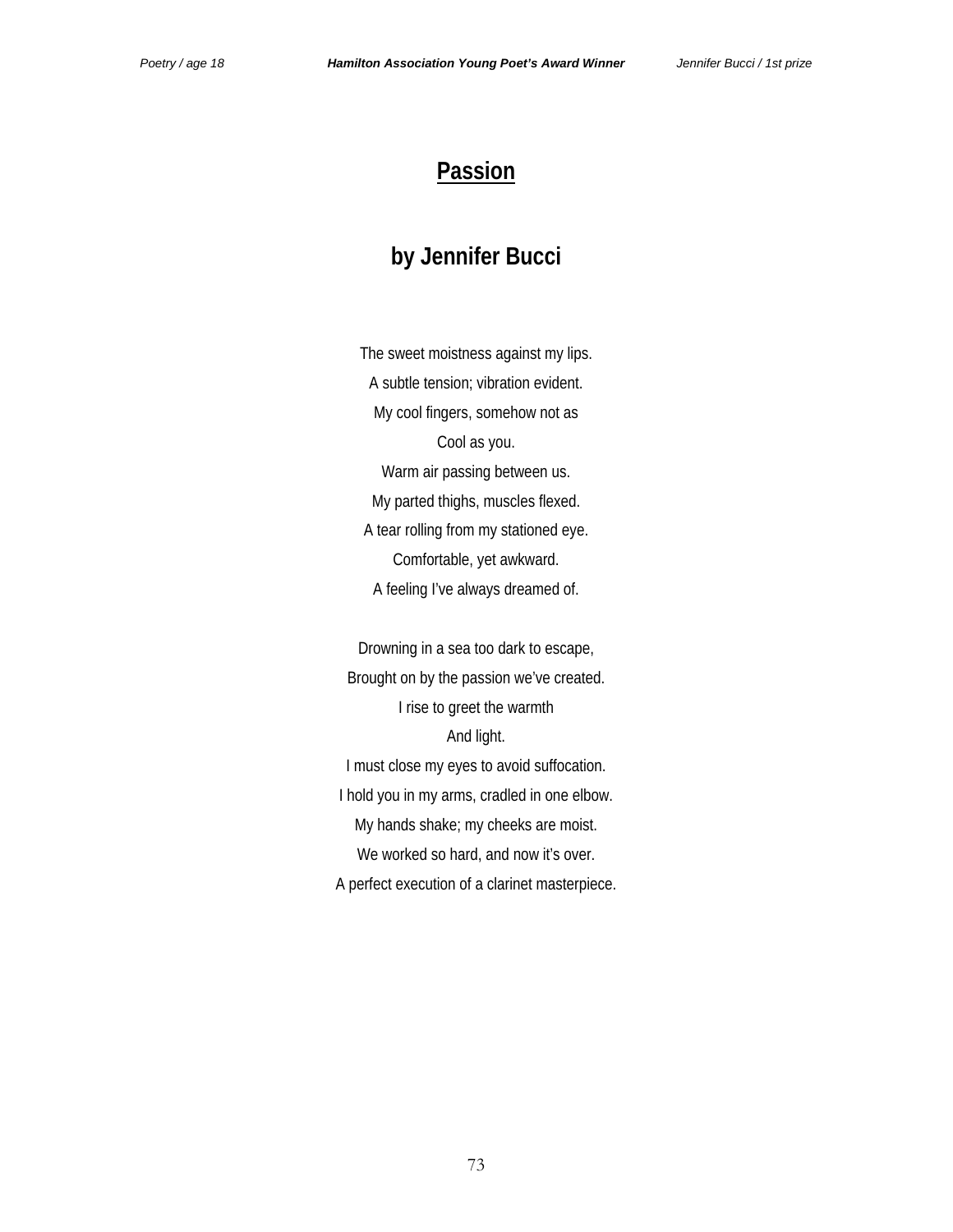### **Dirt Rich**

### **by Corrina Christine Lobbezoo**

#### October 3

You'll notice that this is a journal, not a diary. I'm not one of those flaky chicks who writes about her life every night hoping that someday her diary will be published, like Anne Frank or something. Fat chance. I mean, who's really going to care three years from now that Jane so-and-so had a mad crush on the paperboy, hated the tuna casserole her mother made every Tuesday night and got bitchy during PMS. We all do. Get bitchy, that is.

You're probably wondering how I'm any different from one of those ditsy chicks. Well, here you are, journal. I write for me. Sure, I write as if someone's going to read it, but I don't know how else to write. If anyone reads this, it'll be me - only me.

I write here to remind myself that I really do exist, that my secret life is not just a nightmare.

#### October 17

I love to read. Julie and Anjie, my school friends, felt wounded when they realized that I generally prefer books to people. Why do I? For the same reason guys say they like cars better than women - cars don't talk back. You can take or leave a book without being stuck with it forever, although I've never left a book unfinished. It would seem rude somehow. Also, I need closure. I hate books that end without actually ending, just to lure you into buying the next book in the series. That's cheap. None of the literary greats ever had to resort to such tactics. When I'm an author I certainly won't.

Yes, I want to be an author. It sounds dumb, I know. "Oh, you want to be a writer. How cute." Pat me on the head condescendingly. How many teenagers have said that, after all. Now little Danae Carmichael thinks she can?

I believe that a good reader is a good writer. Just like that. Of course, by 'good reader' I mean one who reads quality. If you immerse yourself in excellent literature, you're guaranteed to reflect some of those qualities in your own work. Not only should a would-be author read often, but diversely. My Law teacher once said, "Everything you read, watch or hear enters your realm of consciousness somehow. Even if you disagree with it, it becomes a part of you." Reading takes you places you've never gone, or, to use my favourite cliche, it "broadens your horizons."

If my theory is correct, I'll be quite the author someday.

#### November 5

I've read many books on anorexia, "Dying to be Thin," etc. I see some of the same things in myself, only I'm not so out of control. I don't cut my food into tiny pieces and arrange them on plates or anything. And I don't think about food all the time. I just don't eat. It's all about control - the only thing *he* can't curb.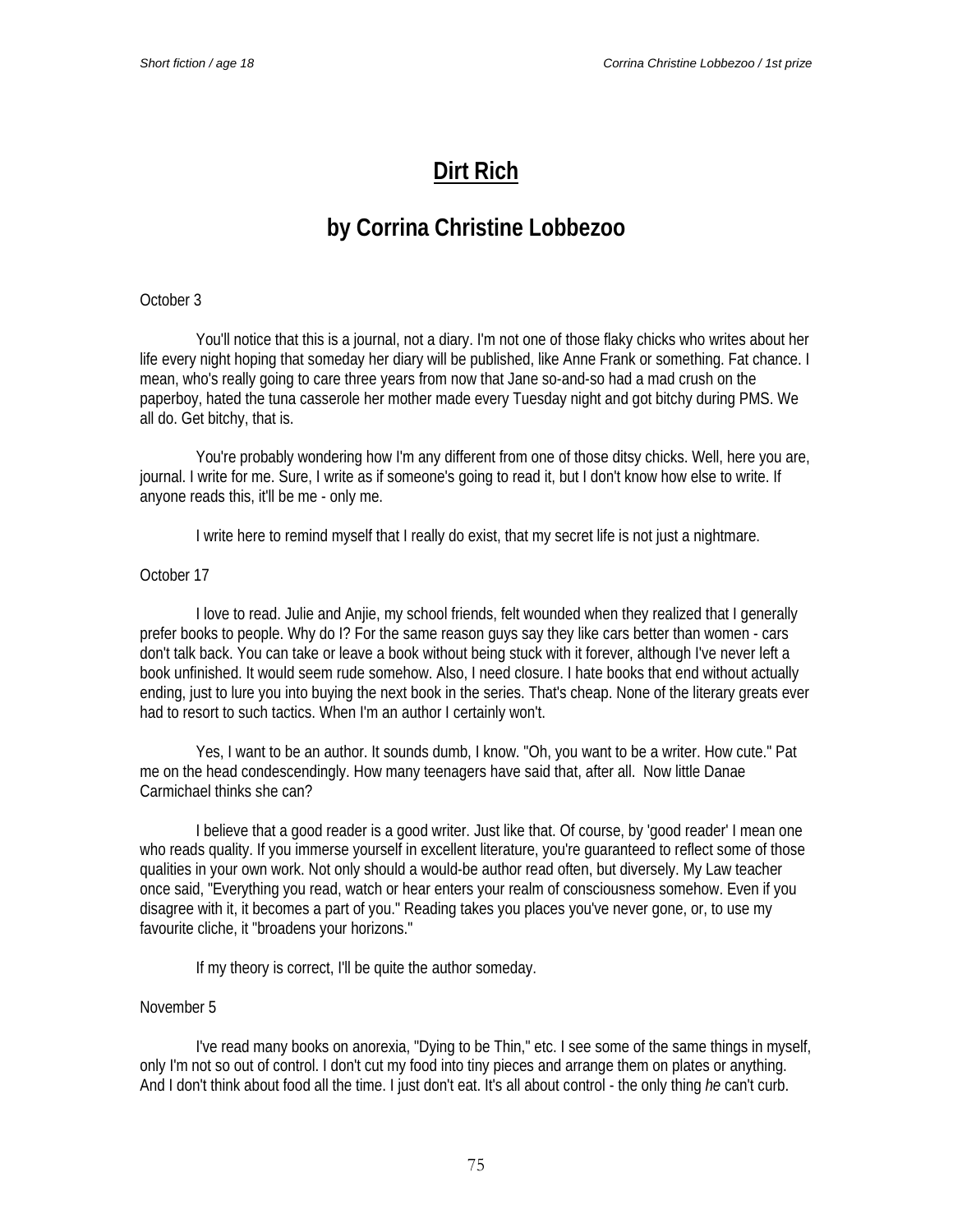Josie Andrews captured me in the hall today. "Oh my gosh," she gushed, "You'll never believe what happened to me last night." Josie is one of the ditsy types I described earlier. I'll bet she had a pinkand-lace diary in her fur-trimmed backpack as I spoke to her, ready to run to the bathroom and record the occasion if Justin Matthews or some equally hot guy checked her out. My presumption on this matter is not entirely unfounded, although I certainly spite Josie, for she spends an inordinate amount of time in the ladies' room.

Josie proceeded to tell me about her incredibly rough life, blah blah blah. I knew why she was talking to me - her insipid friends were at band practise. People like that are cheap - that's the only word I can think of that, well, would get by the censors if - oh my gosh - someone decides to publish my journal someday.

Grrrrr. She reminds me of Josie Pie, from Anne of Green Gables.

#### November 10

*He* went on a rampage tonight. The satisfaction I feel in knowing that *he* hates me being this thin is the only morsel that keeps me alive, moving, living. *He* hates skinny girls, and *he* hates it when I don't eat. *He'*s tried to force feed me, but it didn't work. I figure that someday I'll reach skeletal thinness, and *he*'ll find me so repugnant that he'll never touch me again. Ever.

#### November 13

"You have the perfect life, Amy. You're so lucky! An indoor pool, a Mercedes that your charming step-dad bought you for your birthday!!" Hah. Why do people still believe that riches equal happiness, that prosperity brings contentment? Talented writers have written brilliant works to dispel that myth, yet the power of the written word has given no clarity here. Perhaps these people just don't read enough.

#### November 29

I had a fright today. I came into my room and the cushions that cover this old journal seemed to have been moved. Journal, you would certainly give up all my secrets. *He* would beat me to a pulp if he knew I kept record of my life. *He* wants no one to know of the life he really leads (behind his solid oak doors), how his business is sinking fast and how he beats his step-daughter.

#### November 30

I walked on eggshells today, wondering if he had found my journal and hadn't said anything just to psych me out. Mrs. Anderson, our cleaning lady, stopped me in the hall after dinner, and whispered "You'd better hide that writing book of yours better, honey. Wouldn't want the old man to find it." Whew.

When Ray glared at us suspiciously, Anders bustled back to her dusting. "Have you seen Mrs. Mop," she called. "No," I snorted, "Maybe she's in the closet with Mr. Broom."

When Anders, as I call her, came to Canada, her first employer swore by the power of Mr. Clean. So Anders assumed that Canadians have titles for all their cleaning supplies. Hence, the existence of Mrs. Mop, Mr. Vim, and Miss Vinegar-and-Water. After our ultra-feminist neighbour had her over for coffee, Anders found a new name for Mrs. Dustrag: Ms. Dustrag.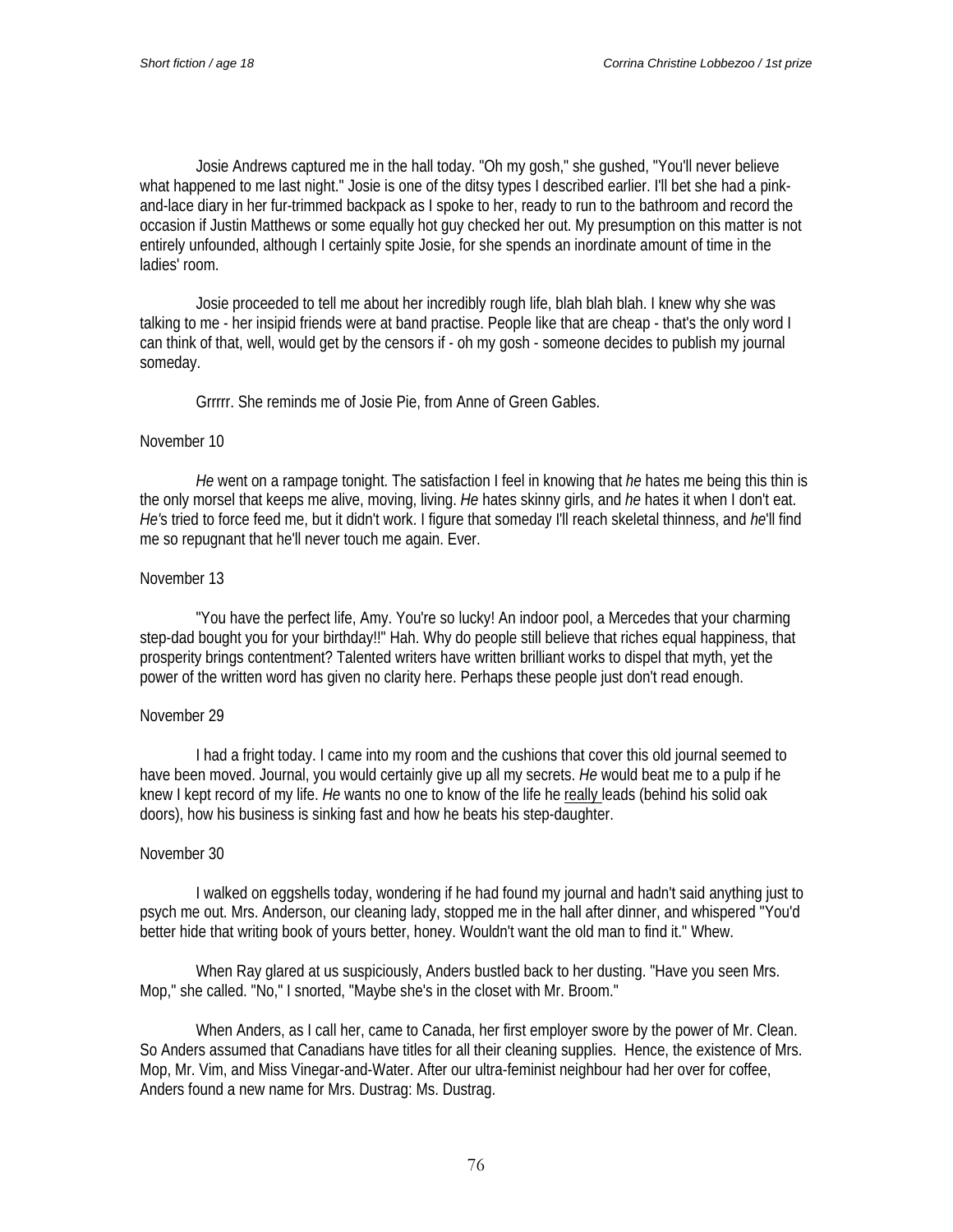#### December 14

Driving home from the bank today, I saw a little kid sitting beside his gravel road with a yellow-blue quad. A sign on the quad said "For Sale." I wished that I had access to enough cash so I could stop and buy it from him. I wonder why he had to sell it, when he loved it enough to sit out in the cold waiting for a buyer.

#### December 21

"Brevity is the soul of wit." William Shakespeare.

#### January 6

I dislike the presumption of teachers. Do *you* know what Ernest Hemingway was thinking when he wrote this book? How on earth would anyone but Hemingway know?

Every written work reveals something of the author who wrote it, but who is to say what it reveals? I used to think that writing is frightening, but no - it is safe. For although I reveal pieces of myself, the reader will never know which pieces are parts of me and what parts I merely made up. Writing is revealing, but no one will know any more about you after they've read your work. Writing is playing mind games, as it were. Writing is swordplay ---- I prod and poke and when the reader is ready to lunge at me, thinking he knows my weakness, I laugh; for he does not even know where I am. He knows nothing. He has seen much of me, many pieces, but is unable to ever put the puzzle together. He will always have these useless scraps that never seem to fit because the puzzle is larger than his card table, bigger than his kitchen, vaster than his mind.

#### January 17

I squinted out the car window and saw a lady running towards the wreck, yelling for someone to call nine-one-one. Except she said it like "Somebody call nahn-won-won!! Somebody call naan-won-won!!" A scene straight from a movie, until I realized that I was part of it. Then I shook violently, and could not stop. People came up to my window, asking me if I was okay. "Yes, yes, I'm okay." But no one believed me because I was shaking so hard, and blood was everywhere. It must have been mine, but I don't know where it came from. I got out and shakily walked towards the cop, who needed my insurance and driver's licence. The cop kindly informed me that he didn't need my bank card, just my driver's licence. My bank card? I stared at it for a long moment before I really saw it. An ambulance zoomed up. The cocky driver, whose name tag said "Brian" told me to come with him and off we sped to the hospital. A nurse, checking me out for internal injuries, discovered bruises that could not have been from the accident. With a worried look on her face she trotted out of the room to find a doctor. Ray's secret is out; I am not about to stop it.

My brain must have gotten scrambled in the accident - I can't remember where I live.

#### January 24

They brought this shrink in to see me. What a big help.

Ray left the country without a trace, bankrupt and alone. But I am petrified that he will come back for me. I refuse to enter my house. My social worker, Bertha Dymont, is a selfless lady with five gold hoops in each ear and dark eye makeup. She extracted all my belongings from the house, and has found a place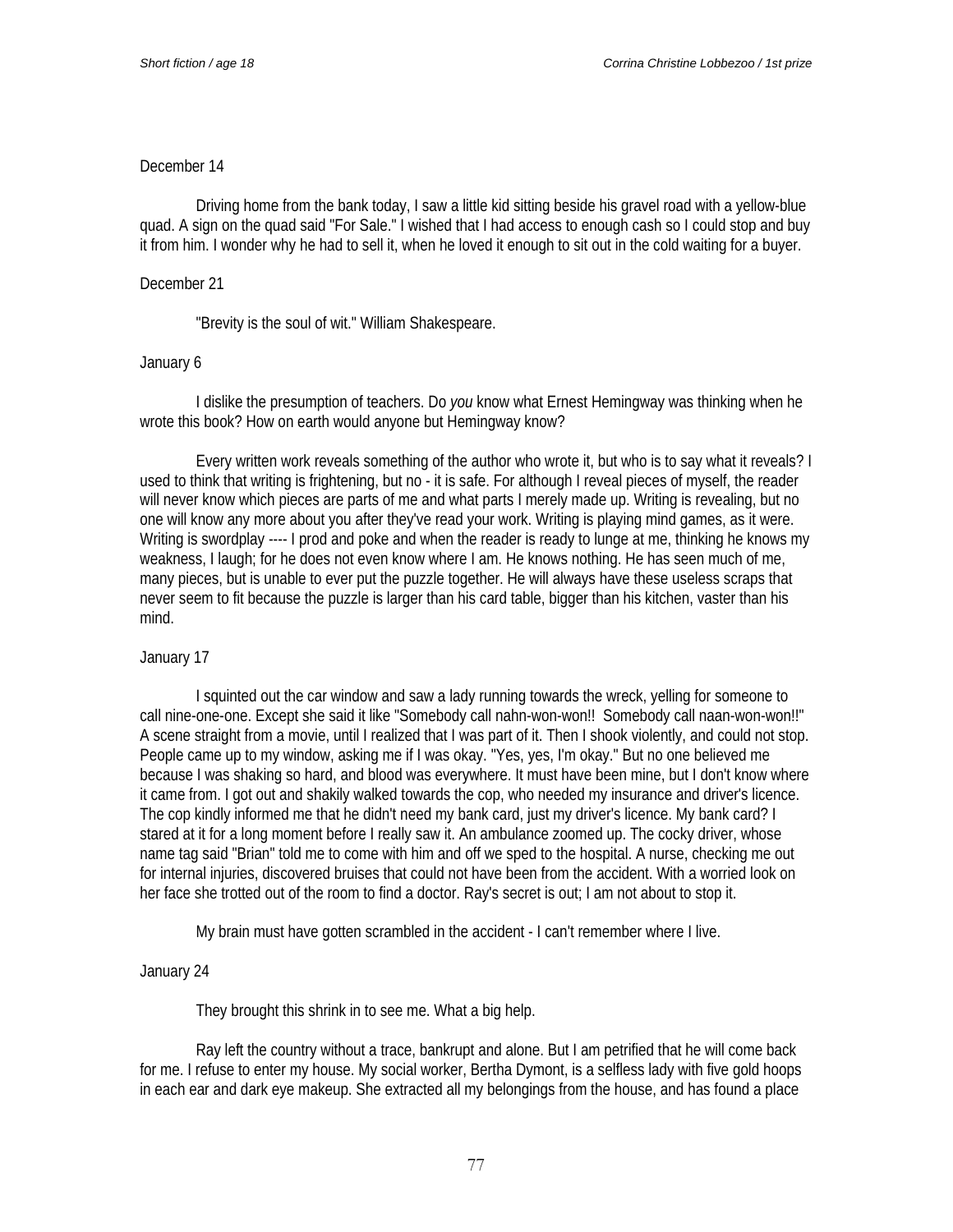for me to go - "the Safe Place," she calls it. Bethsaida is a home out east for abused women. They help you find a job, a place to stay and a way to move on with your life. At least that's what Bertha says.

#### February 11

Bertha has pointed out that it is no longer necessary for me to starve myself. True enough. I'm eating quite "normally" now, but as soon as I feel threatened, stressed or depressed, my immediate thought is to skip the next meal. But I fight that urge, and when I get it I write a story instead, or a poem. Rather amusing in today's world, to have to abstain from dieting.

I hate cheesy happy endings where all the pieces fall into place and everything works out perfectly. But there's never an ending, really, if you think about it. Not even at death, because life still goes on for the living. Now that I've made myself feel better about that...

I got a job at the local newspaper - I know, I know, how did I manage that? Well, I wrote a scathing letter to the editor my first week about the quality, or rather, the lack thereof, in their humble newspaper. I don't guess that's the most common way to land a job, by criticising the company, but the editor agreed with my denunciations. He told me; "You're exactly right. When I hire you, what are you going to do to improve all the errors you've pointed out?"

I like him - he's a zany guy. He hired me on one condition, that I go to school. "I'm already finished high school," I replied. "University, you turnip. You've got talent - you waste it and you'll be out of a job." How many employers call their employees turnips?

This will be my last journal entry. Now that I'm safe, away from him, this journal no longer has purpose. I am sure of my existence now, and I am in control. I volunteer at Bethsaida, and although I still want to be a writer, I also think about social work. Maybe someday I'll be able to help girls the way Bertha helped me. . .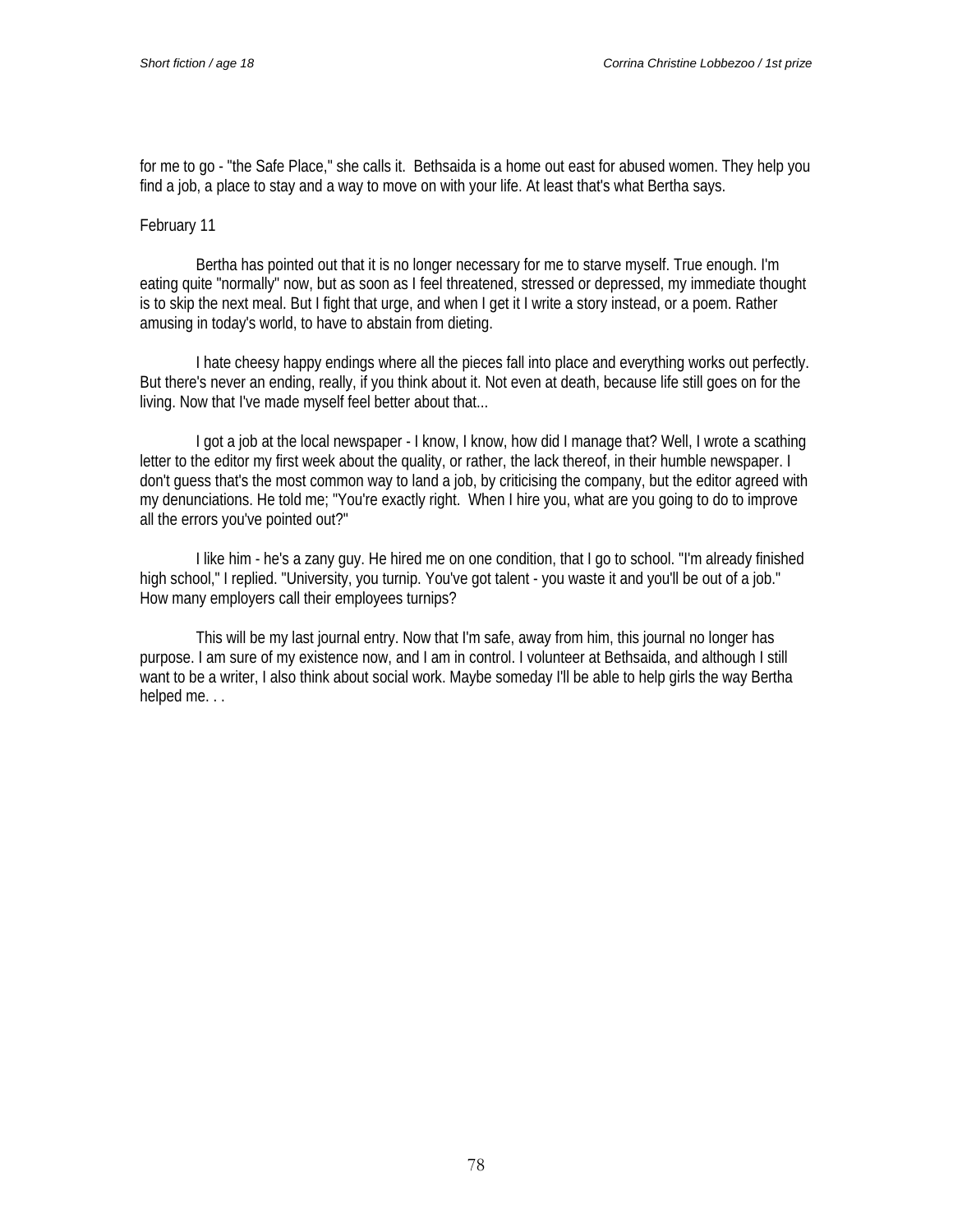# **Falling by Leighanne Parkes**

The world is Falling away from me, Crashing desperately into oblivion, Or am I Falling away from the world? Up side down, down side up, A stumble in every stride Along the wretched path Through life. The trees they laugh at me, Scornfully, but I deserve it. They are anchored, I am not, So I continue to fall. Placid lakes smile serenely, Secrets. Raging oceans, scream, Judgements. But I cannot hear, I am so far away from everything, Because I am falling away from the world and no one will stop me. No hand, no heart, no help Is extended out to me. So I fall, and I don't even know Why.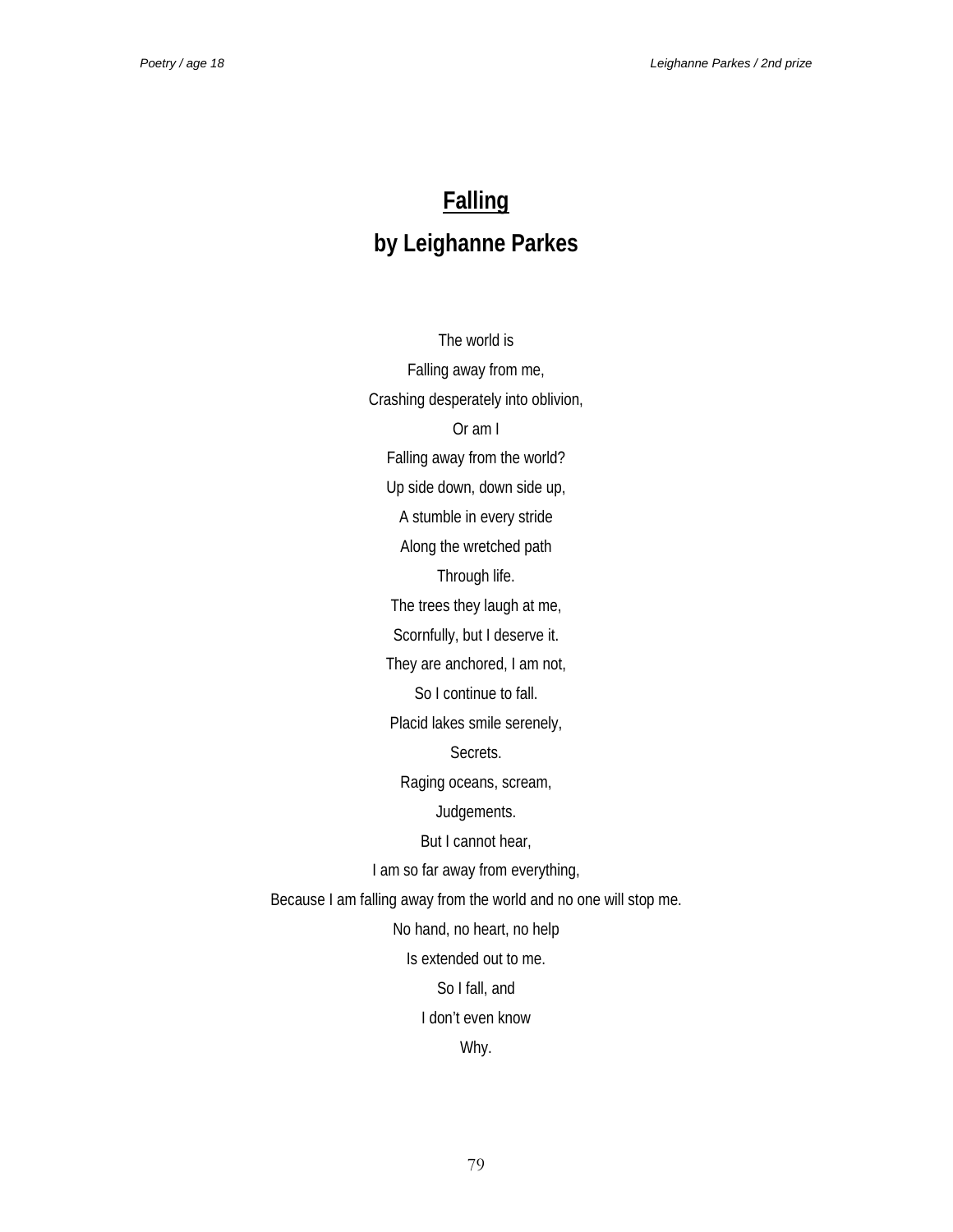### **Yellow Roses**

## **by Jennifer Bucci**

Cold, hardwood floor, pale and familiar, blemished with streaks of darkness. Apocalypse ringing from the shadows of the apartment, bleeding warmth. The pain pressurizing; sorry without apologies, surprise without intention. A sudden disturbance is met by a rainbow of broken glass. silent and waiting, the pieces shiver, lying separate and exposed across the floor, reflecting a mosaic of memories, complications, faults. Events and people sparkle in the glass, touched softly by moonlight from the window and petals of yellow roses. Sharp edges, beckoning warmly. Jackie takes off her socks.

Blue walls, dark and strong; empty, closing in. Jackie shivers, fighting to stay in control; eyes closed to avoid suffocation, panic. To avoid remembering. Her mascaraed eyelashes stick to each other. Another barrier is lost. Jackie watches herself from across the small room, through a veil of yellow roses. The sun is rising, spilling white light over the sill of the window, waking the fish in the bowl. Jackie feeds them pieces of herself and flakes from a red tin.

A frame, scratched deeply along the left side. Dark wood, unidentifiable, synthetic. A motionless face contained within the box: thin, pale, cold, unblemished. A mane of raven black, falling like rain onto tense shoulders, locking away the pressure and the pain. Jackie stares into her own icy eyes, sullen and sad, dark circles spreading like oil over her white skin. She watches the wrinkles coming, climbing over the mounds and ridges. Webs of visible experience, adultering youth, touched gently by yellow roses. Jackie laughs. Soon she walks away.

"What's wrong, Jackie?" "Nothing." "You sure?" "Yes." "You're not upset?" "I'm not angry." "Maybe you should be." "It wouldn't help." "Yes, it would."

Yellow roses, still and silent, matching nothing, representing everything. Cold hands, involuntarily clutching green stems, hidden by stiff leaves. Claw-like thorns prick ignorant fingers, long and slender, elegantly groomed. Soft bundles of primrose float ethereally above all else, gaudy and false. Jackie plucks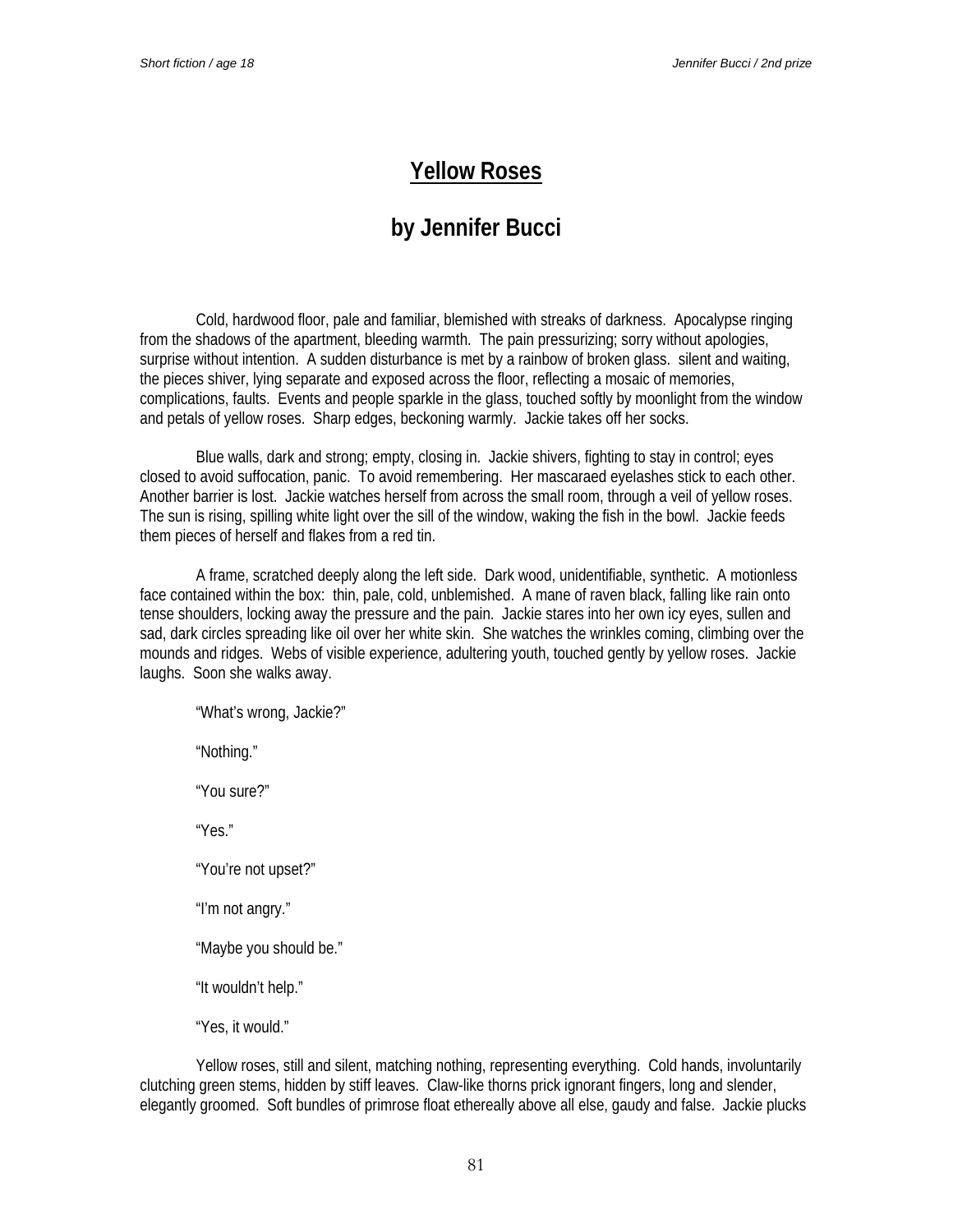one of the petals and drags it along the mounds and ridges, powdery soft. Then she touches her cheeks. The petal falls from her fingers and lands amongst its peers, sliding into her dry, mascaraed eyes, icy cold.

\* \* \*

Jackie's mother died of cancer. November 24, 1996. Jackie would remember the date forever, though she had no memory of the occurrence itself. She was far away when it happened; contained in her own impermeable life; held there by her need for independence. Jackie's mother had been weak, subordinate. Jackie wanted to be nothing like her. She distanced herself from the pain, the way one might quarantine for a deadly contagion. "Voluntary isolation," her psychology professor would have called it, if they were still on speaking terms.

Jackie's father had struggled desperately to pull the two women together. He spent hours drawing layouts, planning exactly which strategy would work and which would not. Jackie usually fell for his ridiculous schemes, feeling nothing but stupid afterward. Jackie's mother laughed at reaquaintances. Jackie never stayed long.

Their problem had always been envy. Jackie envied her mother's beauty and vivacity, her ability to turn heads upon entering a room. Jackie's mother envied youth and intelligence, and Jackie's relationship with her father. These jealousies were never expressed as such, being forced into hiding behind bitter arrogance and brutal hatred toward each other. The mother-daughter bond had always been one built of tension, and went on forever that way until it was brought uncontrollably to an end. The sickness came in early spring, bringing with it a temporary warmth. That flower died, almost instantly.

\* \* \*

Yellow roses, still and silent, matching only her mother's skin, representing the pain she had endured in her struggle to overcome it. Cold hands, stiff yet pliable, molded against their will to suit the shape of the green stems. Claw-like thorn prick elegant fingers, long and slender from years of unuse, from feelings of inadequacy. The soft petals float amongst themselves, lost against the white lace camisole her mother always wore. It is worn again, today, only because it matches the light. Jackie plucks one of the yellow petals and drags it along her mother's exploding cheekbone, emphasized now by circles of rosecoloured cream. The white powder clogging her tiny pores makes her look even more fabricated than she ever had in her own life. Jackie wonders if she is satisfied with the way she has been presented, as helpless and pure, as contained and alone. The petal falls from Jackie's fingers. She feels the sting of tears in her mascaraed eyes, icy cold.

\* \* \*

The reception was held in Jackie's parents' home. Over fifty guests attended, though most were Jackie's ex-boyfriends from high school, who she had fallen out of love with when they tried to be gallant. Jackie smiled at their regrets and apologies, taking note of the pity they thought they felt for her. She excused herself politely each time she was touched, ashamed of the pity she felt for herself. After nodding off the last excuse she could handle, Jackie went upstairs to her old room and closed the door. A thin, but visible blanket of dust covered all of her memories: The soccer trophies on her desk, gymnastics ribbons, finger paintings, and the tiny pair of ballet shoes on the wall. Jackie sat at her old desk, dragging her fingers through the dust to feel what used to be there. She could sense the ridges in the wood, like veins, pulsating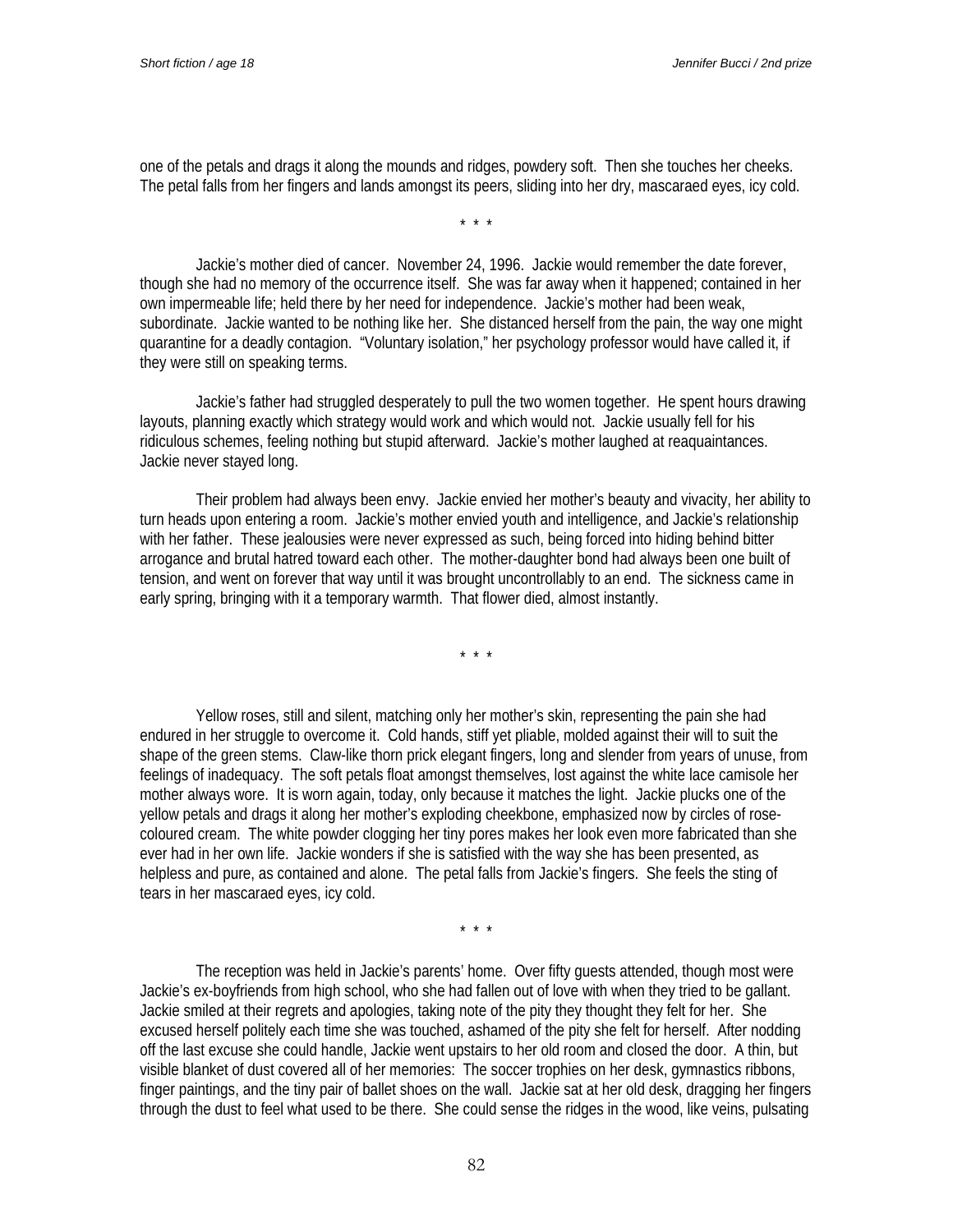with the beat of her heart. She pulled her hand away. At that time, she noticed a cluster of framed photographs, each of a variantly significant event in her life. She picked up one, her grade eight graduation, and examined the characters within it. She noticed her mother first, looming in the bottom left-hand corner, not involved with the pose, but looking on. Jackie set the frame back on her desk and picked up another. Her last ballet recital. Again, her mother was not included in the group. She stood off to the side, with a look of regret across her otherwise blemishless face. Jackie had never noticed this before. She picked up another photo, and another, and another. They were all the same. They were all meant to be of Jackie, but what they showed now was the lie her mother had tried to bury. Was it possible that her mother had cared after all? Was it possible that she had wanted to be involved? Jackie set the last photo down on the desk and shook her head. She was disgusted by the idea, and pushed it from her mind.

\* \* \*

"What's wrong, Jackie?" her father asks, almost accusingly, upon finding her sulking by the dessert trays.

"Nothing." Jackie's tone is sardonic. She doesn't want to be his shoulder to cry on.

"You sure?" stepping closer to her, Jackie's father seems angry at not receiving the response he expected.

"Yes." Jackie's throat is unusually tight.

"You're not upset?" He knows she is avoiding his assistance to save her own identity.

"I'm not angry." Jackie's eyes remain far away. Her voice is distant. She is afraid.

"Maybe you should be." Jackie's father begins to cry, though he hides it behind his rage. He thought he had raised his daughter to respect him. He thought he had taught her honesty.

"It wouldn't help." Jackie wants to be alone. She hates being reminded of her emotions.

"Yes," Jackie's father adds. Everything about him is cold. "It would."

\* \* \*

Back in her apartment, Jackie switched on her stereo. She considered putting in her favourite *Cranberries* CD, but settled for the *Time Warp* that was already there. She couldn't remember from where she had gotten it. Probably one of the art students she had befriended last fall. Her boyfriend at the time hadn't approved. He was older and well respected by his peers. He had warned her of the furied temperaments of artists, advising her to stay away if she wished to save her own sanity. Jackie turned up the stereo.

She sat serenely on her blue sofa with a box of Lady Fingers and a can of Coke, allowing the pulse of the bass to penetrate her skin and live in the tips of her fingers. She looked into the clear water of the fish tank beside the window, haloed by moonlight, blanketed in yellow. She observed the blue and purple organisms contained there. She disliked the way they looked at her, with their enormous eyes, always open, and their pursed lips, twitching constantly. She knew they were deliberating her, sharing their theories and disgusts. She knew they watched her undress. She knew they were unimpressed.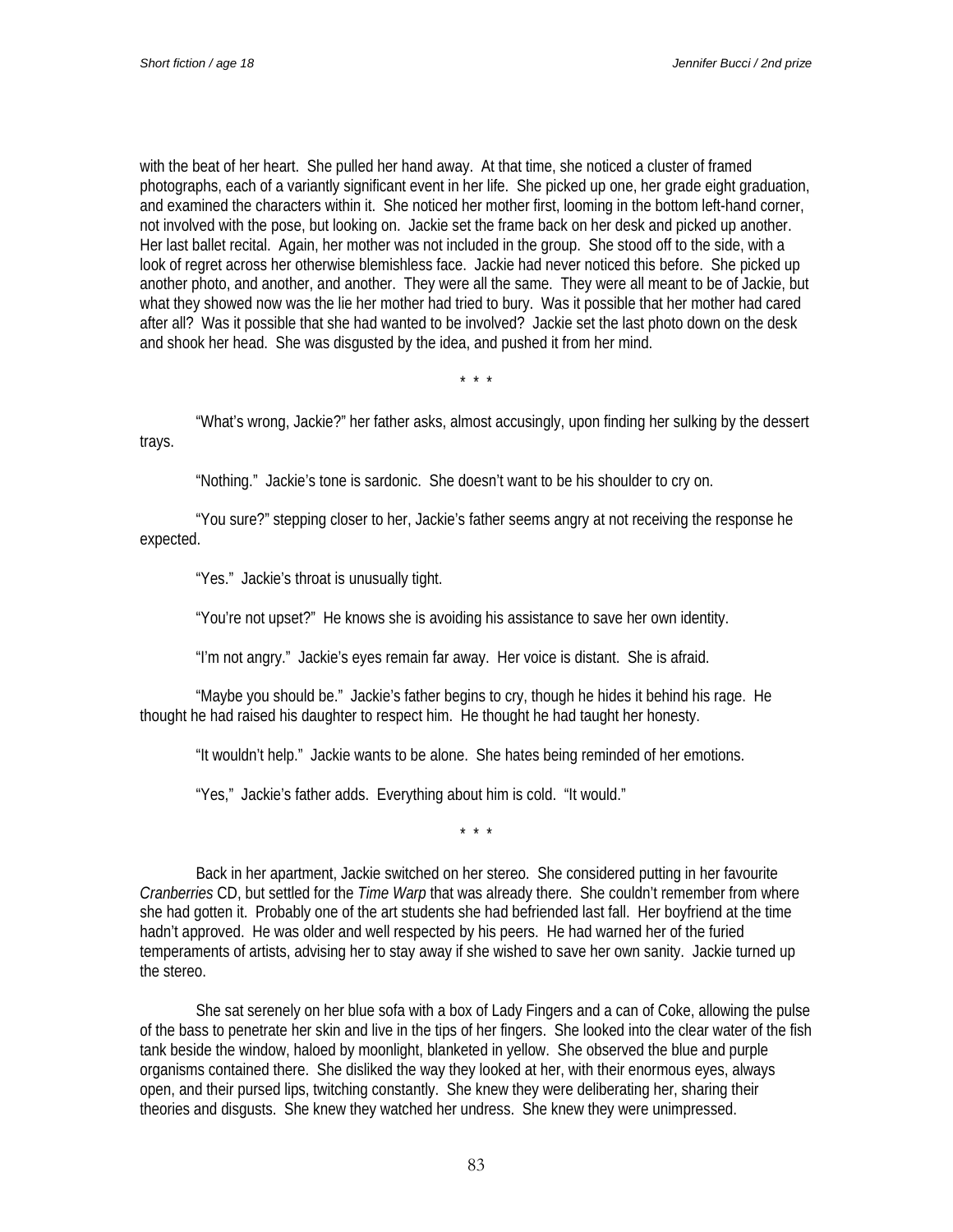\* \* \*

A frame, scratched along the left side. Jackie stares at her own reflection in the glass. Her face is thin, pale, cold. Her hair hangs lifeless onto her tense shoulders, reminding her of the heartache she has avoided through her seclusion. Friends demand too much energy. Boyfriends are too invasive. Jackie stares into her own icy eyes, sullen and sad, underlined by gray smears of fatigue. The pores in her pasty skin are clogged, powdery and white. She watches the wrinkles coming: laugh lines. But Jackie isn't laughing. Her mother is. Jackie can hear the voice inside her head, telling her to buy the yellow roses.

\* \* \*

And she did, but only to stop the voices. She placed the yellow bundles strategically around her small apartment, despising the clutter, but fearing the alternative. She locked her compulsions away from the world, the way her mother had taught her; pushing away the friends who loved her, the boyfriends who tried to help. She hated the way she submitted to her mother's ideals, even when they clashed strongly with her own. She hated the way that even now, in her time of freedom, she remained complacent to the whims and appeals of the woman she respected least in the world. She kept herself locked away, to hide the woman she was becoming. She wished she could ignore the transition as easily as she had ignored the maker.

\* \* \*

Blue walls, dark and strong; empty, closing in. With each passing day the obsession grows. The roses are everywhere, thickening the air with their irreverent pollen, laughing along with the ghosts. Jackie shivers, alone, eyes closed to avoid suffocation, panic. To avoid remembering. The laughter is outside of her now. It comes from the mirror on the wall. With every yellow rose Jackie buys, another memory is forced into consciousness. With every tear she cries, another foundation crumbles from her wall of immunity. The space feels darker, warmer now with the intensity of the bouquets that line it. She watches herself through a veil of yellow roses. The voice in the mirror laughs at her. She sees who she will inevitably become: cold and bitter, regretful and alone. She never seems to realize that she's already there. The sun is rising, spilling in through the window, thickening the air. Jackie cries tears of yellow roses.

\* \* \*

So many memories, which had been repressed, reintroduced themselves to Jackie, appearing forcefully behind her blinking eyelids. Friends she had gained and lost in her childhood; high school boyfriends, perfectly eligible, thrown away because her mother had approved them. Jackie remembered the interest in her mother's mascaraed eyes. Jackie had thought she'd forgotten. She wished she could take back everything she had lost; everything that was taken from her. But it was impossible. It wasn't revenge that she wanted now; it was assistance. She wanted her mother; a mother she had openly envenomed while secretly venerating. With no one to guide her life now, Jackie felt lost. She struggled to grasp the foundations of her own existence.

\* \* \*

Cold, hardwood floor, pale and familiar. The laughter rings loud in Jackie's ears, echoing off of the four walls which she can reach out and touch around her. It's loud…too loud. The pressure in her head has become unbearable. She is surrounded by yellow roses. Staring into her own icy eyes, the eyes of her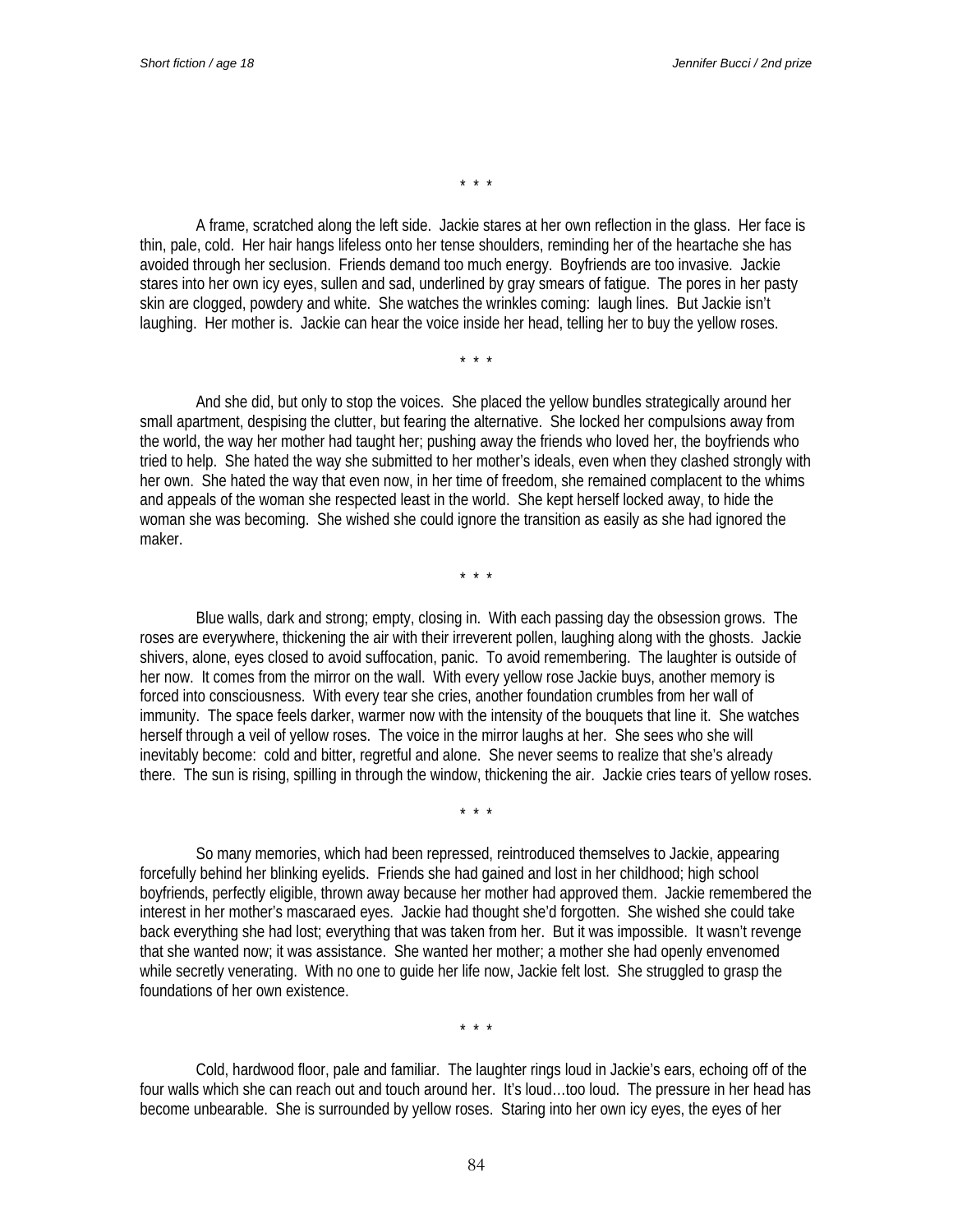mother, she prays for a way out. She is tired of being laughed at. She is sick from the staleness of the air. The boss calls to ask why she hasn't been to work. It's been over three months. Surely the grieving… The laughter. It's back. Snatching its wooden frame from the wall, Jackie throws the mirror against the floor. It shatters upon impact, sending generations of broken glass flying through the suffocating air. They land silently on the floor, where they shiver in anticipation. The pieces are naked, covered only by random rose petals which the yellow moonlight embraces. Sharp edges, warmly beckoning. Clutching the edge of the table top, Jackie feels her fingers turning white at the knuckles. She takes off her socks. Then, to escape the memories, she steps across the broken glass.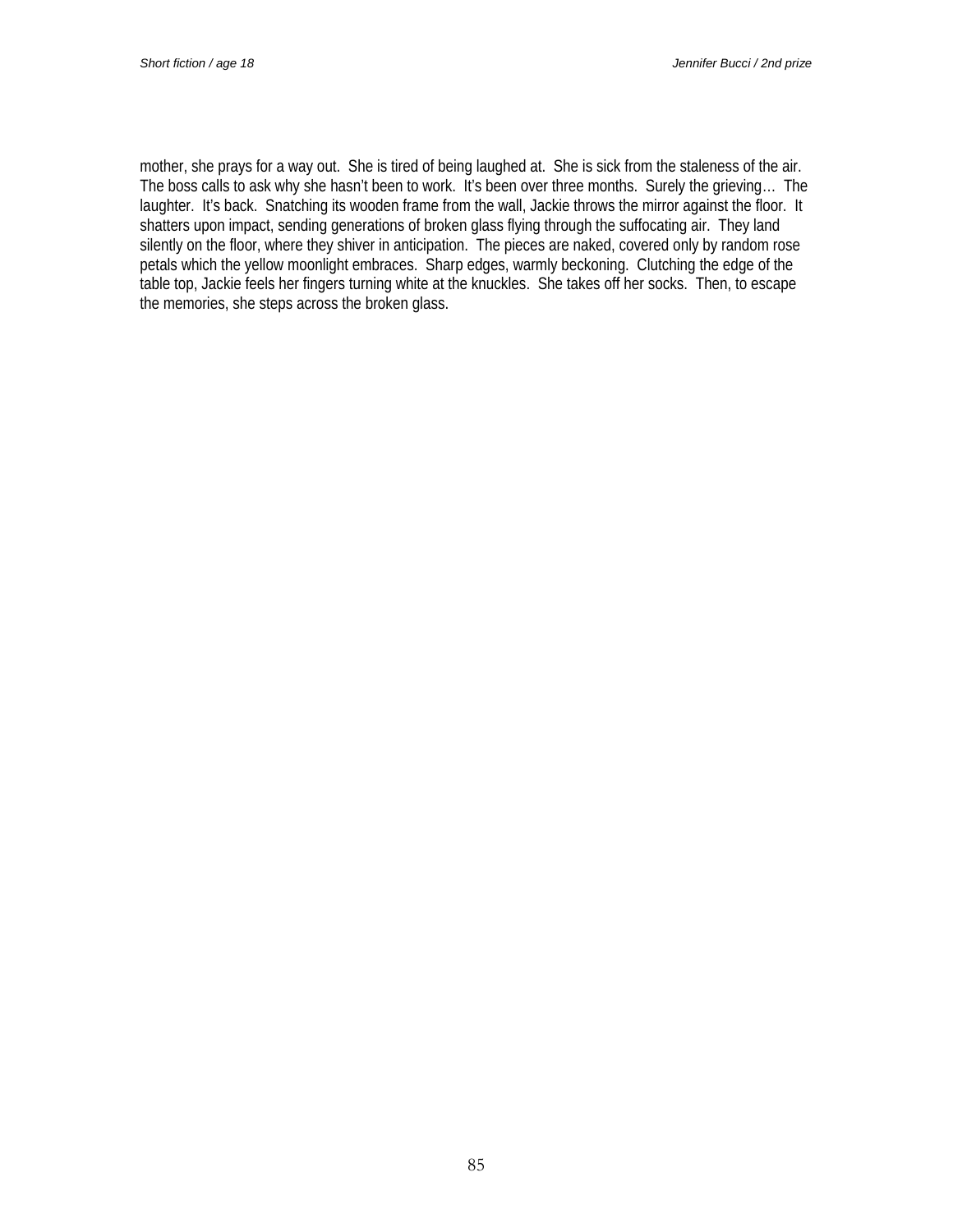## **OUR JUDGES**

Many thanks to our distinguished panel of judges. They volunteered their time and their expertise to read and critique our 275 entries.

**Dale Behnke** – has recently retired from an overly long career as a teacher of literature, communications and foreign languages at Mohawk College. In addition to being an appreciative reader, he is a lover of wine, music and travel. He plays mandolin with the group *Turkey Rhubarb*.

**Gillian Chan** – was born in England in 1954. Before she trained as an English and Drama teacher, she had many different jobs, including bank clerk, shop assistant, mail sorter, and bartender. She came to Canada in 1990, settling in Dundas, where she still lives with her actor husband, and her son. Her two collections of short stories for young adults, *Golden Girl and Other Stories* and *Glory Days and Other Stories*, draw upon her experiences as a teacher and her love for books written for young adults. *Golden Girl* won the *Hamilton and Region Arts' Council Literary Award* in 1995 and was one of the short-listed finalists for The Mr. Christie's Book Award in the same year. *Glory Days* was a short-listed finalist for both *The Governor General's Literary Award* and the *Mr. Christie's Book Award*. Gillian has just published her first novel for young adults, *The Carved Box* (Kids Can Press), a historical fantasy set in the Dundas area in 1801.

**Charles Cushing** – retired several years ago after working in cataloguing and public service at Terryberry and Central Libraries. He enjoys poetry and historical fiction, but his true enthusiasm is for fantasy and science fiction. Born in Montreal, he is fond of river cities.

**Gérard Dion –** has been a professor in the Language Studies Department at Mohawk College since 1969 and serves as a Communications Consultant for business and industry. He has edited numerous collections of stories, novels and poetry and has written and developed CD/ROMS for Literature and French-Canadian culture. He is a Board Member of Family Services of Hamilton, former Vice-President of the Canadian Metis Council and remains active as a musician and performer.

**John Ferns** – is a professor of English at McMaster University. He has published two books of literary criticism: *A. J. M. Smith* and *Lytton Strachey* and five books of poetry: *The Antlered Boy, Henry Hudson, The Snow Horses, From The River, Affirmations*. He has also co-edited with Brian Crick, George Whalley, *Studies in Literature and the Humanities*, and with Kevin McCabe *The Poetry of Lucy Maud Montgomery.*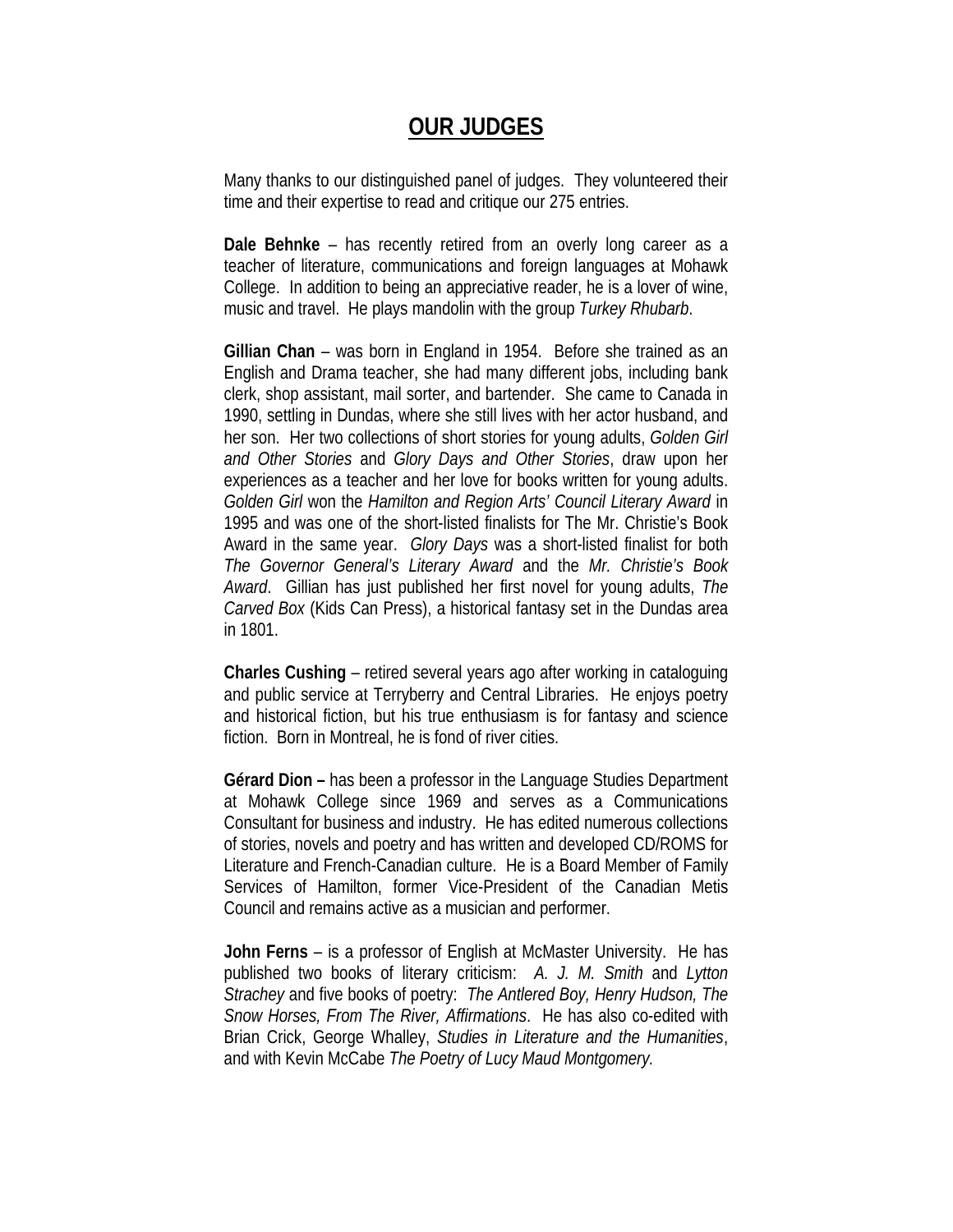**Wade Hemsworth** – is writing a serialized novel for The Hamilton Spectator, where he has worked as a journalist since 1987. He is the author of two books published by Penguin: *Killing Time* and *Both My Legs*. Wade has a history degree from McMaster University and plays electric bass in a local bar band called *Just Lost*. On weekends, he enjoys paddling his restored 1935 Chestnut canoe.

**Eleanore Kosydar** – is a poet, writer and photographer whose writings have appeared in a variety of publications (including *Tower Poetry, Country Connection* and *Canadian Author*). A profound love of nature suffuses her work. She is co-author with her husband, Richard Kosydar, of *Natural Landscapes of the Dundas Valley* (published in 1989), and author of *Moon Spirit: Love Poems of A Mated Woman,* a collection of her own poetry, photographs and sketches (published in 1998 by the couple's Tierceron Press). At an earlier stage in life, Eleanore and Richard designed and built two houses together. Eleanore recently completed a two-year term as president of The Tower Poetry Society, which is Canada's oldest poetry society.

**Chris Pannell** –is a poet, editor, and technical writer. In 1996, he published three broadsheets entitled *Fractures / Subluxations / Dislocations* which won the Hamilton & Region Arts Council poetry book award. In 1999, his second collection, entitled *Sorry I Spent Your Poem*, was published by Watershed Books. His new manuscript is called *The Man Who Grew Too Much*.

**Marilyn Gear Pilling** – began writing in mid-life. In the past ten years, her poetry and stories have been published in most of Canada's literary magazines, broadcast on CBC radio, have won several national awards, and a series of Hamilton and Region Arts Council Awards. She has published a collection of short fiction and a chapbook of poetry. Currently she is writing book reviews and Community editorial board essays for the Hamilton Spectator, teaching Creative Writing in McMaster University's Continuing Ed division, and working on her own manuscripts of prose and poetry.

**Bernadette E. Rule** – is a local freelance writer and storyteller, who also works as an Artist-in-the-Classroom. She teaches courses in the "Writing Certificate Program" at McMaster University. Current chairperson of the Hamilton Poetry Centre, she has had five collections of poetry published, her most recent being *The Weight of Flames* released from the St. Thomas Poetry Series in Toronto in the fall of 1998.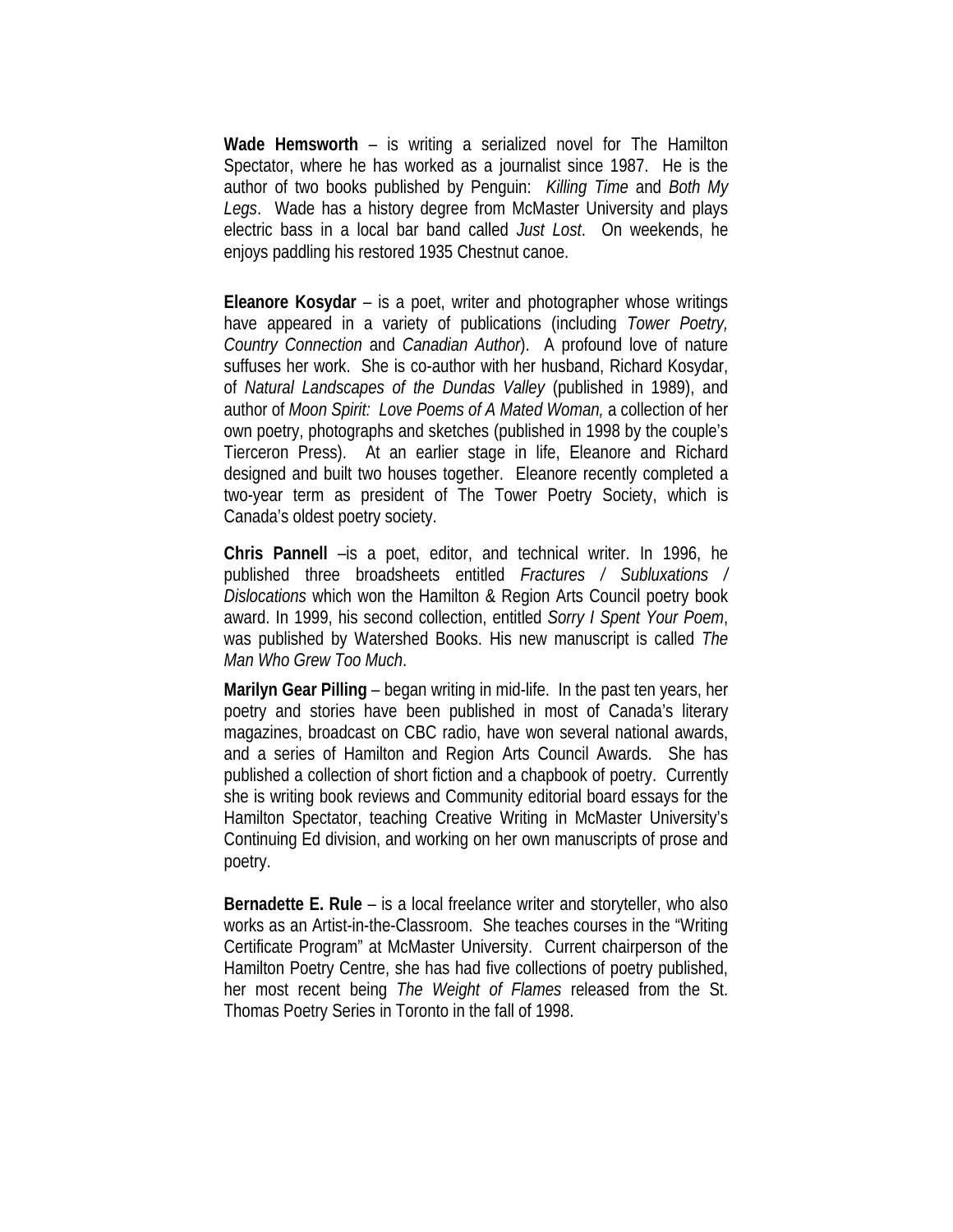**Kerry Schooley** - Written under pseudonyms, Kerry J. Schooley's fiction and poetry are widely published in literary journals, anthologies and the mystery story collection *The Rouge Murders*. His poetry has been performed on the CBC, and his articles and reviews have appeared in The Hamilton Spectator, id and VIEW magazines and on the 701 website. Mr. Schooley has organized, hosted and performed at numerous literary events around Ontario, Quebec and New York. He has recently co-edited with Peter Sellers Canada's first anthology of noir fiction entitled *Iced*. He also teaches and leads creative writing workshops at McMaster University.

**Gisela Sherman** – writes articles and book reviews for adults and books for young people. She was an elementary school teacher and school librarian, then taught creative writing at Mohawk College. Now she teaches writing at McMaster University, and gives booktalks and workshops across Canada. She is President of CANSCAIP (Canadian Society of Children's Authors, Illustrators and Performers). Her three novels are *Grave Danger* (winner of The Hamilton Arts Council Award for Best Children's Book of 1997, shortlisted for the MYRCA Awards, and a starred winner of a Canadian Children's Book Centre "Our Choice" award), *King of the Class*, and *There's a Snake in the Toilet*, (winner of The Hamilton Arts Council Award for Best Children's Book of 1995).

**Michelle Steeves** – is an award-winning journalist who has been an editor at The Hamilton Spectator for twenty years.

**John Terpstra** – has published six books of poetry, the most recent being *The Church Not Made With Hands* and *Devil's Punch Bowl* – both of which won a Hamilton and Region Arts Council Book Award for Poetry in their respective years. In 1991 he won the CBC Radio Literary Competition with a poem entitled *Captain Kintail*. On other fronts, he also has released a CD of poetry and music, *Nod Me In, Shake Me Out*, and Gaspereau Press will be publishing *Falling Into Place*, his first non-fiction work in Spring 2002. The Hamilton Public Library has created a web-site around one of his poems, *Flames of Affection, Tongues of Flame* as one of its two millennial projects. The web-site features a reading of the poem, music, artwork from the Art Gallery of Hamilton, and archival photos from Special Collections.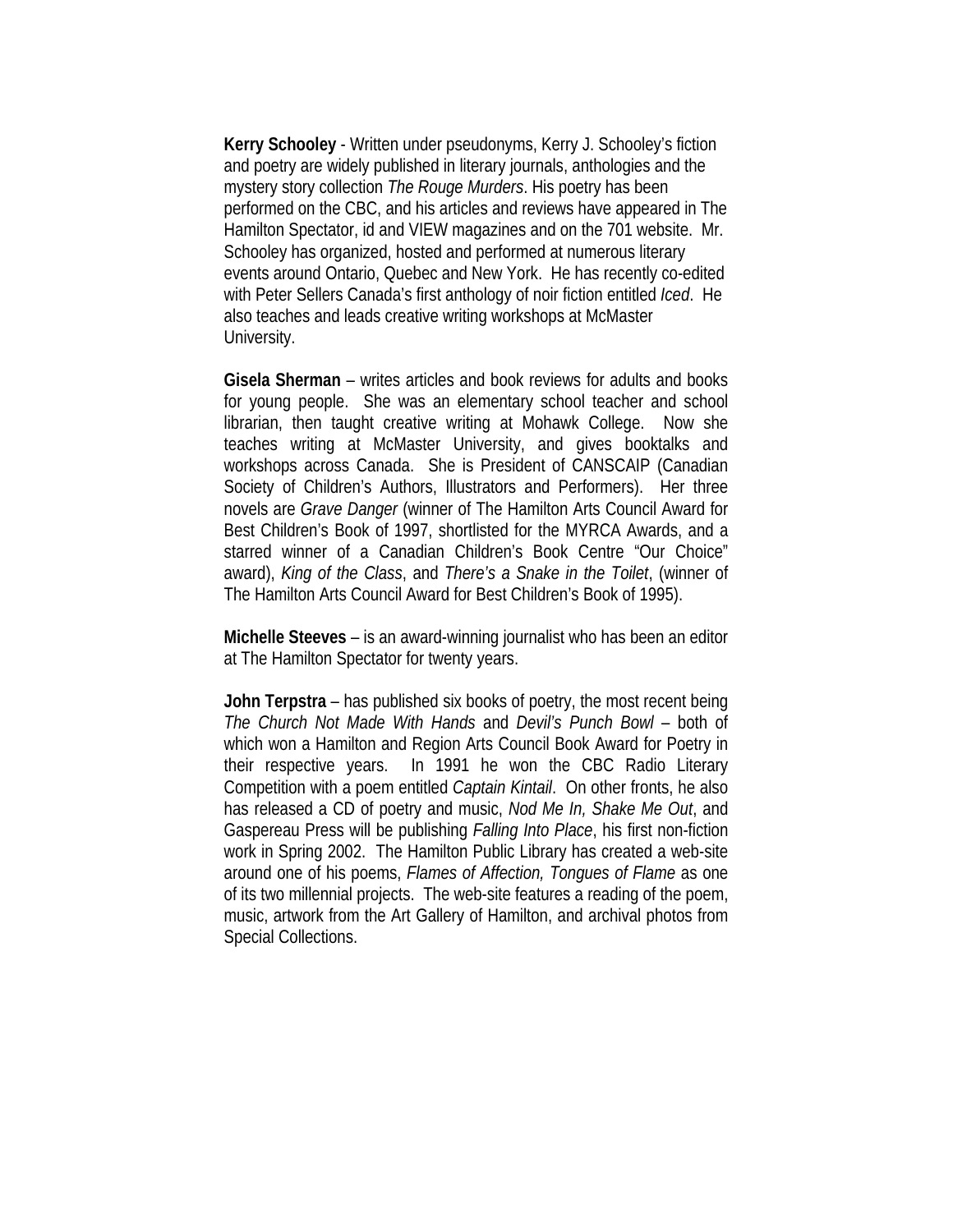## **Our Contributors**

Hamilton has an established reputation for effective community partnerships. The Hamilton Spectator and the Hamilton Public Library would like to thank the *Power of the Pen* supporters for their generosity.

- ◊ *Bryan Prince Bookseller*
- ◊ *Canada Post Heritage Club*
- ◊ *Hamilton Association for the Advancement of Literature, Science and Art*
- ◊ *Little Caesars*
- ◊ *Starbucks Coffee Company*